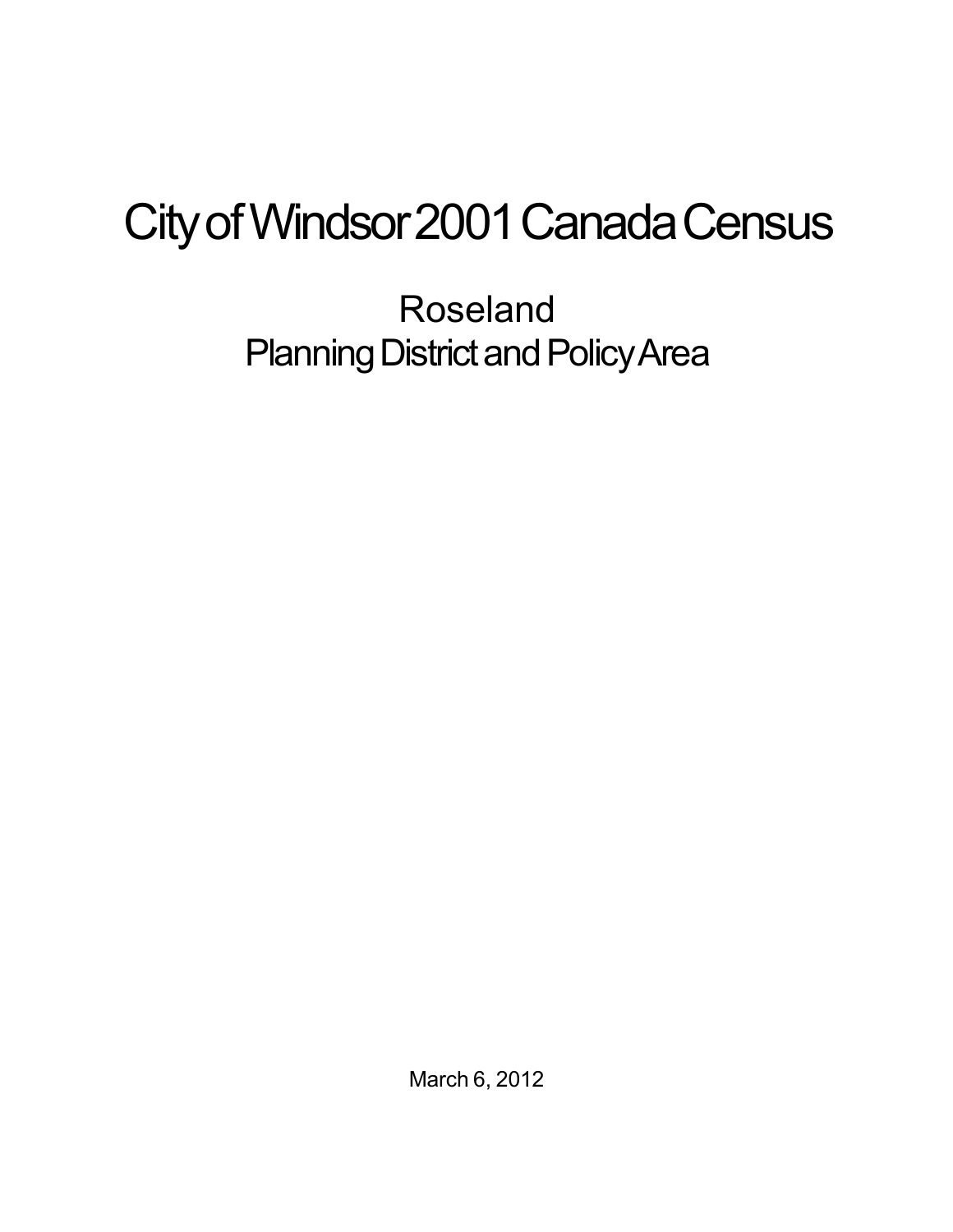## **Table of Contents**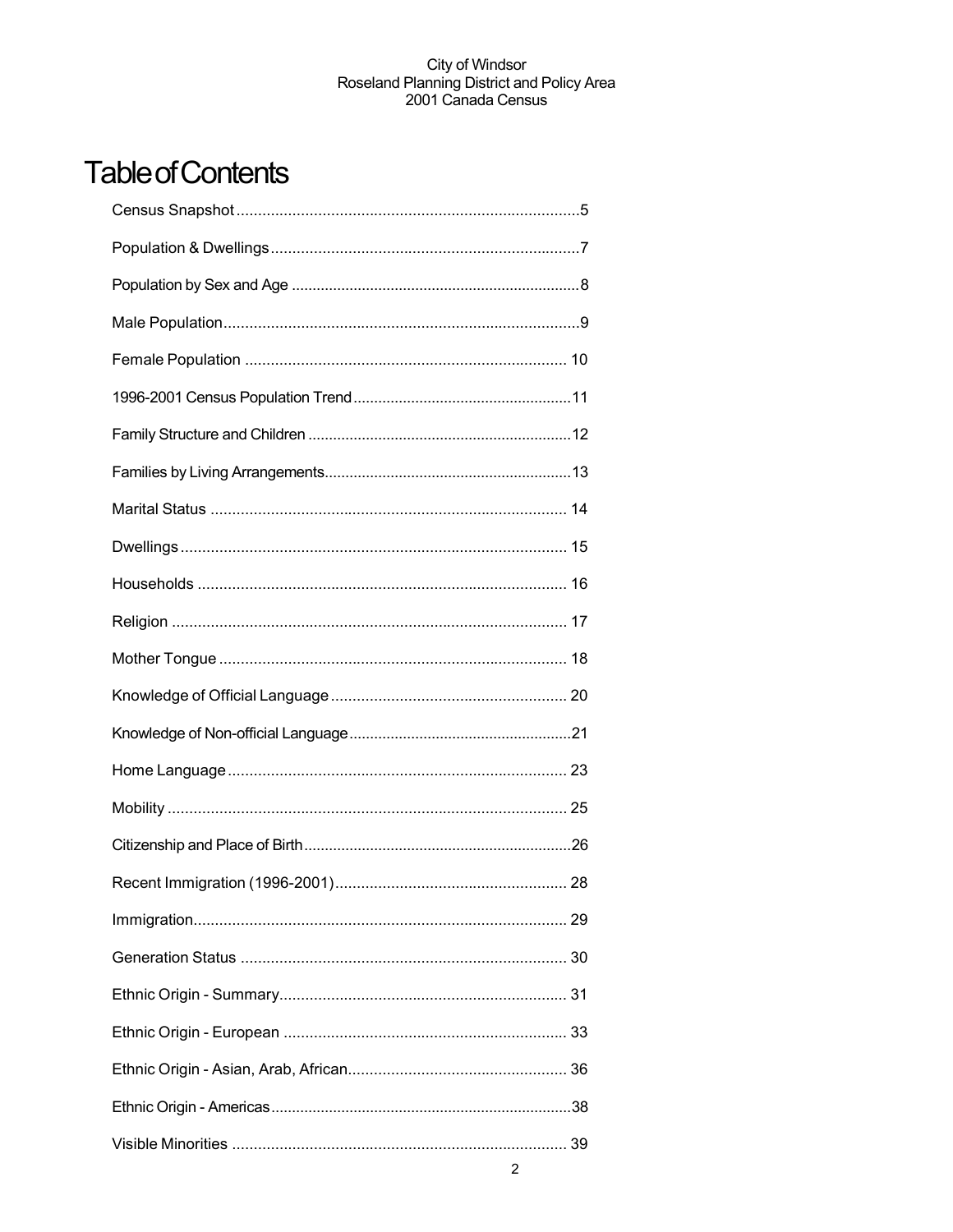| <b>LUUT VAHAYA VUHJUJ</b> |
|---------------------------|
|                           |
|                           |
|                           |
|                           |
|                           |
|                           |
|                           |
|                           |
|                           |
|                           |
|                           |
|                           |
|                           |
|                           |
|                           |
|                           |
|                           |
|                           |
|                           |
|                           |
|                           |
|                           |
|                           |
|                           |
|                           |
|                           |
|                           |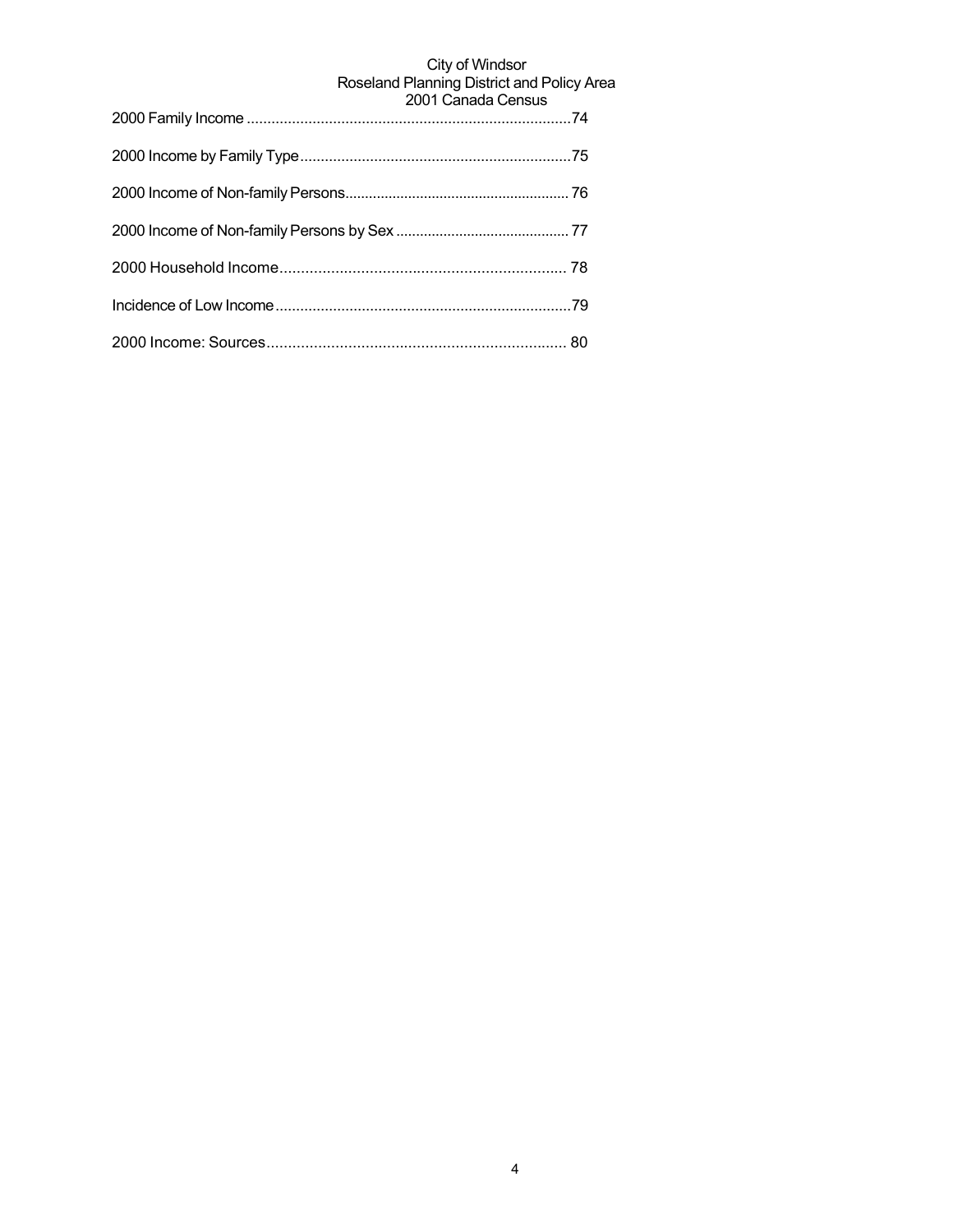## Census Snapshot

| <b>Census Snapshot</b>                                 | <b>ROSELAND</b>                                                                                                      |               |
|--------------------------------------------------------|----------------------------------------------------------------------------------------------------------------------|---------------|
| <b>Total Population</b>                                |                                                                                                                      | %             |
|                                                        | 13,250                                                                                                               | base          |
| <b>Males</b>                                           | 6,520                                                                                                                | 49%           |
| <b>Females</b>                                         | 6,730                                                                                                                | 51%           |
| 2001 Population by Age                                 |                                                                                                                      | $\frac{0}{0}$ |
|                                                        | 13,250                                                                                                               | base          |
| 0 to 4 years                                           | 985                                                                                                                  | 7%            |
| 5 to 19 years                                          | 2,560                                                                                                                | 19%           |
| 20 to 24 years                                         | 655                                                                                                                  | 5%            |
| 25 to 34 years                                         | 2,170                                                                                                                | 16%           |
| 35 to 44 years                                         | 2,100                                                                                                                | 16%           |
| 45 to 54 years                                         | 1,545                                                                                                                | 12%<br>10%    |
| 55 to 64 years<br>65 to 74 years                       | 1,310<br>1,120                                                                                                       | 8%            |
| 75 to 84 years                                         | 720                                                                                                                  | 5%            |
| 85 years and over                                      | 160                                                                                                                  | 1%            |
|                                                        |                                                                                                                      |               |
| Average age of population                              | 37.3                                                                                                                 |               |
| Dominant age group                                     | 5 to 19 years                                                                                                        |               |
| Families                                               |                                                                                                                      | $\%$          |
|                                                        | 3,855                                                                                                                | base          |
| Persons per family                                     | 3.1                                                                                                                  |               |
|                                                        |                                                                                                                      |               |
| <b>Two-parent families</b><br>With no children at home | 3,560<br>1,490                                                                                                       | 92%<br>39%    |
| <b>With children at home</b>                           | 2,060                                                                                                                | 53%           |
| Lone-parent families                                   | 300                                                                                                                  | 8%            |
|                                                        |                                                                                                                      |               |
| Total children at home                                 | 4,430                                                                                                                |               |
| Children per family                                    | 1.1                                                                                                                  |               |
| <b>Households</b>                                      | 4,715                                                                                                                |               |
| Persons in private households                          | 13,045                                                                                                               |               |
| Persons per household                                  | 2.8                                                                                                                  |               |
| Average 2000 household                                 |                                                                                                                      |               |
| income                                                 | \$85,336                                                                                                             |               |
| <b>Occupied Dwellings</b>                              |                                                                                                                      | $\frac{0}{0}$ |
|                                                        | 4,705                                                                                                                | base          |
| <b>Owned Dwellings</b>                                 | 4,550                                                                                                                | 97%           |
| <b>Rented Dwellings</b>                                | 155                                                                                                                  | 3%            |
| Single detached houses                                 | 3,915                                                                                                                | 83%           |
| Semi-detached/row/duplex                               | 595                                                                                                                  | 13%           |
| <b>Apartments</b>                                      | 195                                                                                                                  | 4%            |
| <b>Movable dwelling</b>                                |                                                                                                                      | 0%            |
| Dominant building type                                 | Single detached houses                                                                                               |               |
| <b>Dominant Demographics</b>                           |                                                                                                                      |               |
| <b>Official Home Language</b>                          | English                                                                                                              |               |
| Non-official Home Language                             | Arabic                                                                                                               |               |
| Immigrant Place of Birth                               | Italy                                                                                                                |               |
| <b>Ethnic Origin</b>                                   | Canadian                                                                                                             |               |
| Religion                                               | Roman Catholic                                                                                                       |               |
| <b>Educational Attainment</b>                          | University                                                                                                           |               |
| Labour by Industry                                     | Manufacturing Health care and social assistance Retail trade Educational services<br>Accommodation and food services |               |
|                                                        |                                                                                                                      |               |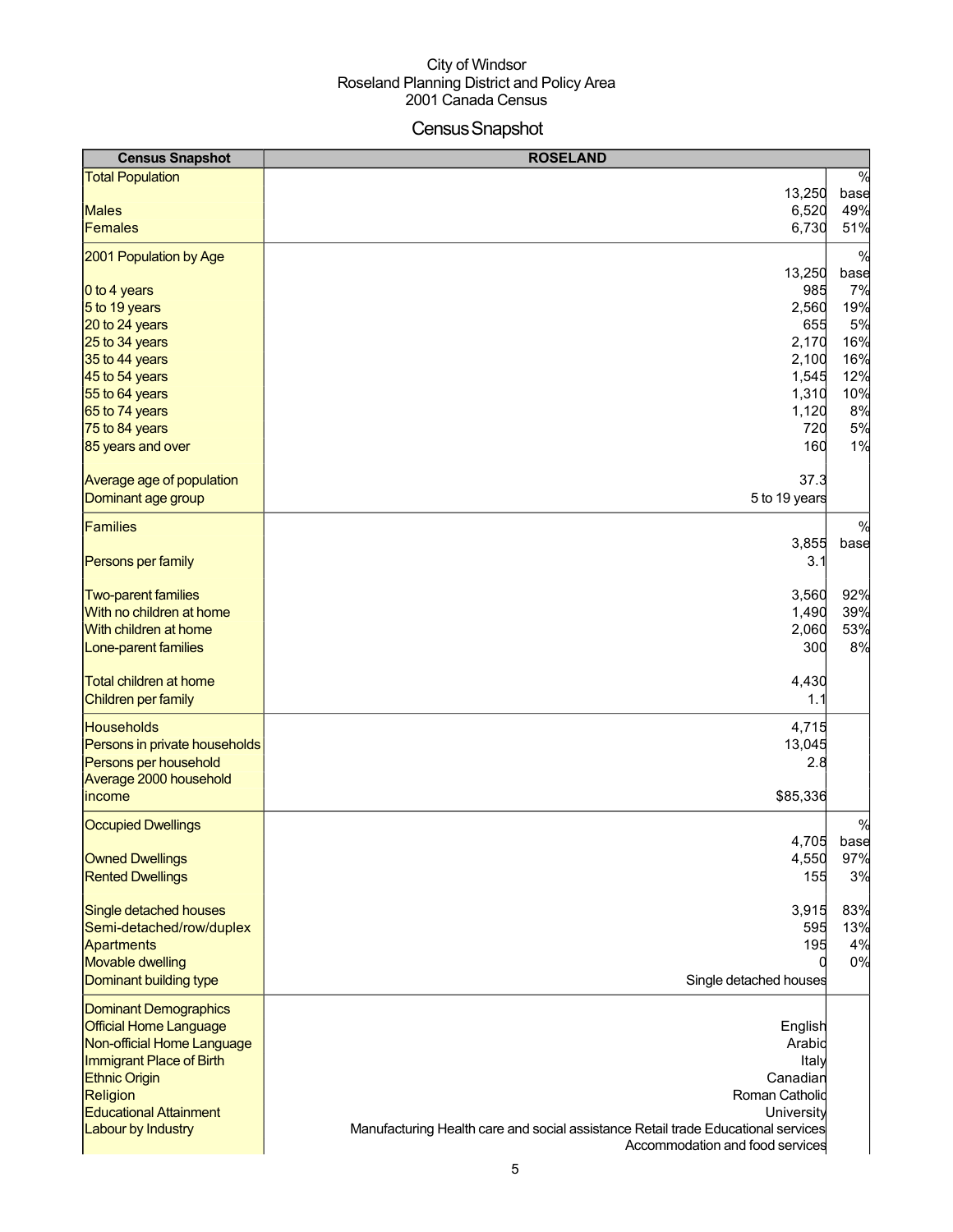| `anelle<br>Snapshot | <b>AND</b>               |
|---------------------|--------------------------|
| Labour by           | and service occupations. |
| Occupation          | sales                    |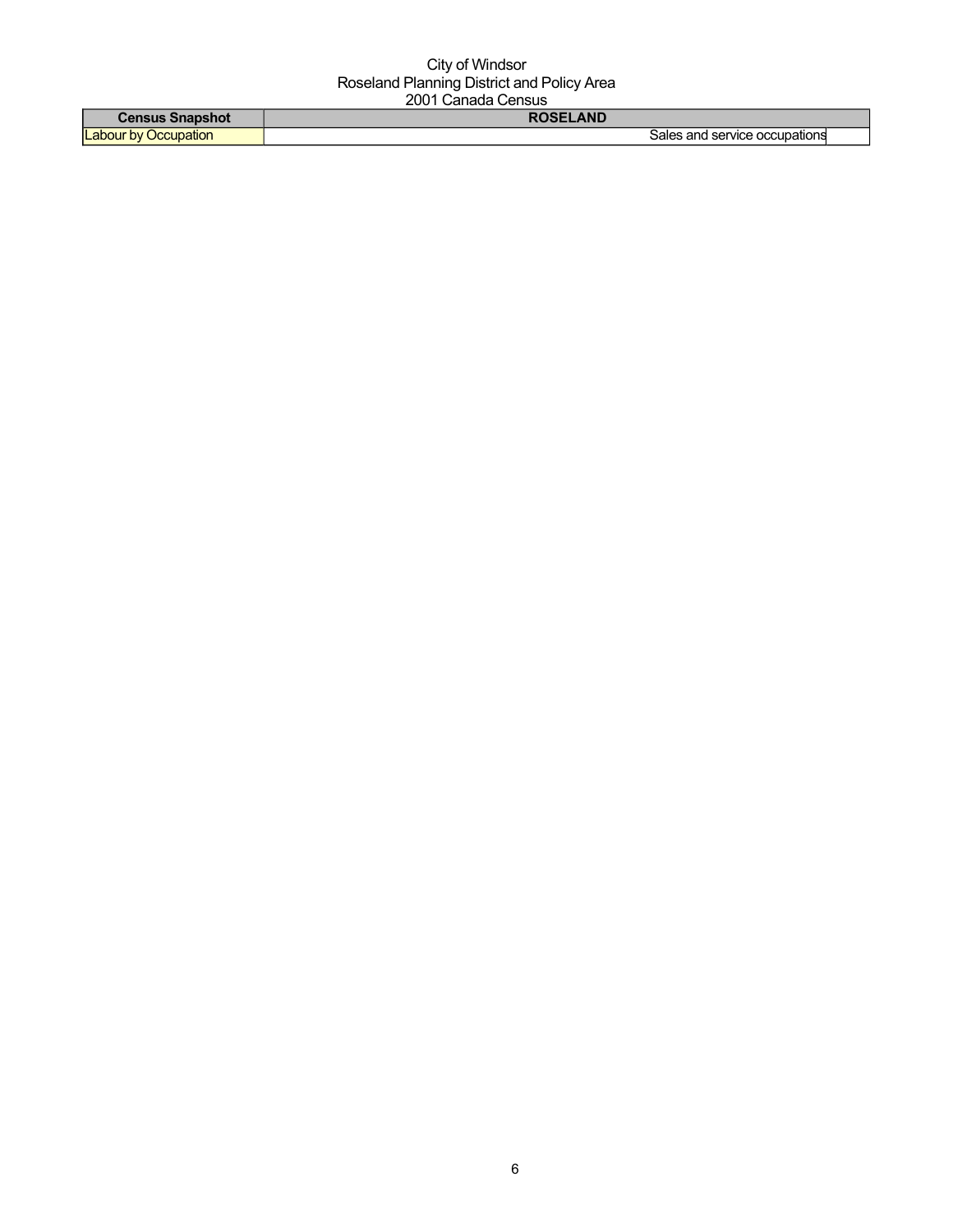## Population&Dwellings

| <b>Population &amp; Dwellings</b>                                                                                                                                                         | <b>ROSELAND</b> |               |
|-------------------------------------------------------------------------------------------------------------------------------------------------------------------------------------------|-----------------|---------------|
| 2001 Population                                                                                                                                                                           |                 |               |
|                                                                                                                                                                                           | 13,228          | base          |
| <b>Urban Population</b>                                                                                                                                                                   | 13,228          | ****%         |
| Urban core of CMA/CA                                                                                                                                                                      | 13,228          | $***0/0$      |
| Urban fringe of CMA/CA                                                                                                                                                                    | O               | 0.00%         |
| Urban area outside CMA/CA                                                                                                                                                                 | Ω               | 0.00%         |
| Secondary urban core CMA/CA                                                                                                                                                               | $\Omega$        | 0.00%         |
| <b>Rural Population</b>                                                                                                                                                                   | $\Omega$        | 0.00%         |
| 2001 Dwellings                                                                                                                                                                            |                 | $\frac{0}{6}$ |
|                                                                                                                                                                                           | 4,835           | base          |
| <b>Urban Dwellings</b>                                                                                                                                                                    | 4,835           | $***0/0$      |
| Urban core of CMA/CA                                                                                                                                                                      | 4,835           | ****%         |
| Urban fringe of CMA/CA                                                                                                                                                                    | 0               | 0.00%         |
| Urban area outside CMA/CA                                                                                                                                                                 | 0               | 0.00%         |
| Secondary urban core CMA/CA                                                                                                                                                               | $\Omega$        | 0.00%         |
| <b>Rural Dwellings</b>                                                                                                                                                                    | $\Omega$        | 0.00%         |
| Persons per dwelling                                                                                                                                                                      | 2.7             |               |
| Total Area (sq km.)                                                                                                                                                                       | 11.3            |               |
| Persons per sq km                                                                                                                                                                         | 1,169.60        |               |
| Dwellings per sq km                                                                                                                                                                       | 427.5           |               |
| Note: Population and dwelling counts in this category represent actual (unsuppressed) data. In all other categories,<br>data are subject to rounding or suppression by Statistics Canada. |                 |               |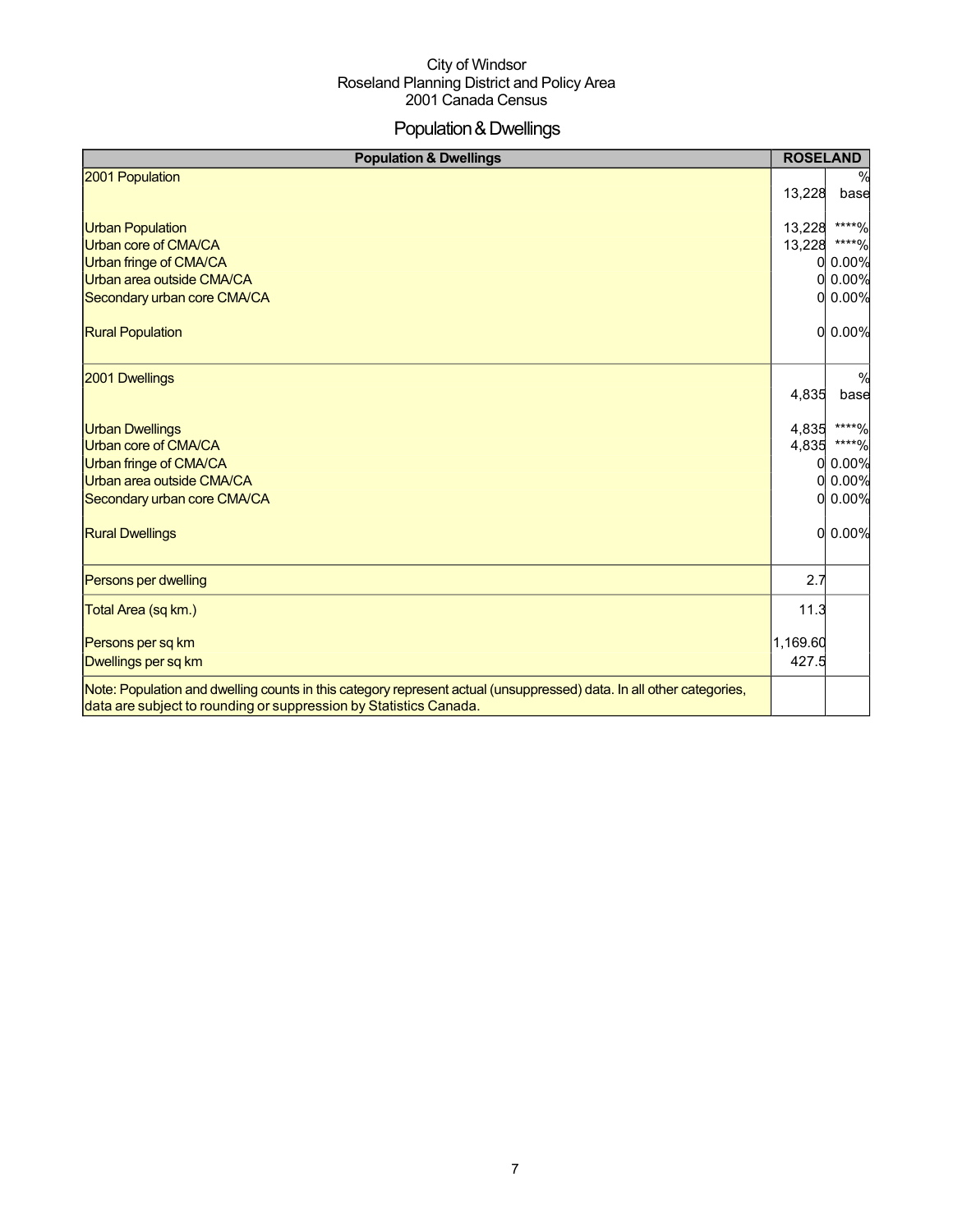## Population by Sex and Age

| <b>Population by Sex and Age</b> | <b>ROSELAND</b> |               |
|----------------------------------|-----------------|---------------|
| 2001 Population by Sex           |                 | 13,250 % base |
| <b>Males</b>                     | 6,520           | 49%           |
| <b>Females</b>                   | 6,730           | 51%           |
| 2001 Population by Age           |                 | 13,250 % base |
| 0 to 4 years                     | 985             | 7%            |
| 5 to 9 years                     | 900             | 7%            |
| 10 to 14 years                   | 840             | 6%            |
| 15 to 19 years                   | 820             | 6%            |
| 20 to 24 years                   | 655             | 5%            |
| 25 to 29 years                   | 1,010           | 8%            |
| 30 to 34 years                   | 1,160           | 9%            |
| 35 to 39 years                   | 1,125           | 8%            |
| 40 to 44 years                   | 975             | 7%            |
| 45 to 49 years                   | 790             | 6%            |
| 50 to 54 years                   | 755             | 6%            |
| 55 to 59 years                   | 685             | 5%            |
| 60 to 64 years                   | 625             | 5%            |
| 65 to 69 years                   | 580             | 4%            |
| 70 to 74 years                   | 540             | 4%            |
| 75 to 79 years                   | 495             | 4%            |
| 80 to 84 years                   | 225             | 2%            |
| 85 years and over                | 160             | 1%            |
| 65 years and over                | 2,000           | 15%           |
| Average age                      | 37.3            |               |
| Dominant age group               | 30 to 34 years  |               |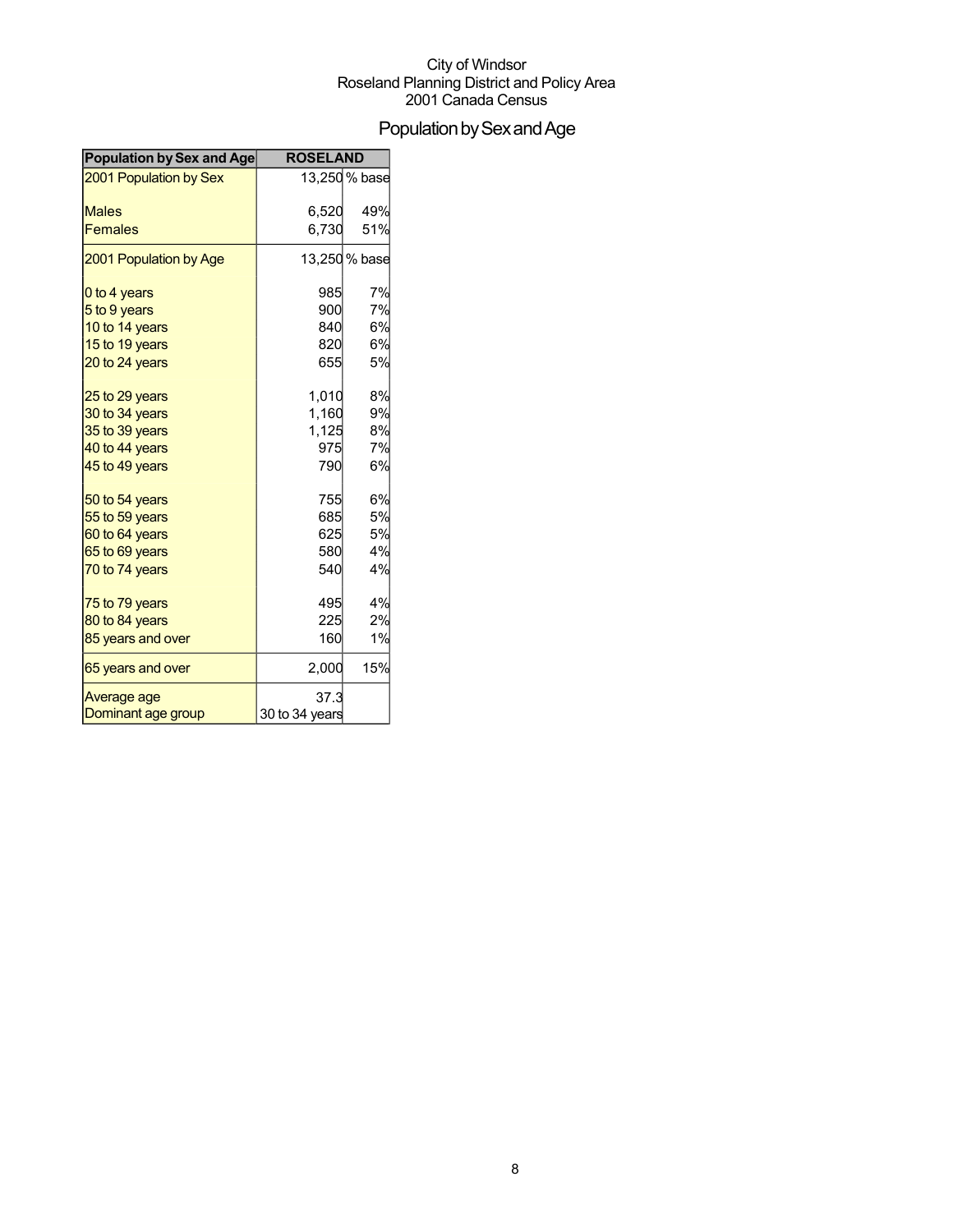## **Male Population**

| <b>Male Population</b> | <b>ROSELAND</b> |              |
|------------------------|-----------------|--------------|
| Males by Age           |                 | 6,520 % base |
| 0 to 4 years           | 510             | 8%           |
| 5 to 9 years           | 485             | 7%           |
| 10 to 14 years         | 415             | 6%           |
| 15 to 19 years         | 415             | 6%           |
| 20 to 24 years         | 325             | 5%           |
| 25 to 29 years         | 495             | 8%           |
| 30 to 34 years         | 600             | 9%           |
| 35 to 39 years         | 565             | 9%           |
| 40 to 44 years         | 505             | 8%           |
| 45 to 49 years         | 385             | 6%           |
| 50 to 54 years         | 375             | 6%           |
| 55 to 59 years         | 330             | 5%           |
| 60 to 64 years         | 300             | 5%           |
| 65 to 69 years         | 275             | 4%           |
| 70 to 74 years         | 265             | 4%           |
| 75 to 79 years         | 200             | 3%           |
| 80 to 84 years         | 85              | 1%           |
| 85 years and over      | 60              | 1%           |
| 65 years and over      | 885             | 14%          |
| Average age of males   | 36.4            |              |
| Dominant age group     | 30 to 34 years  |              |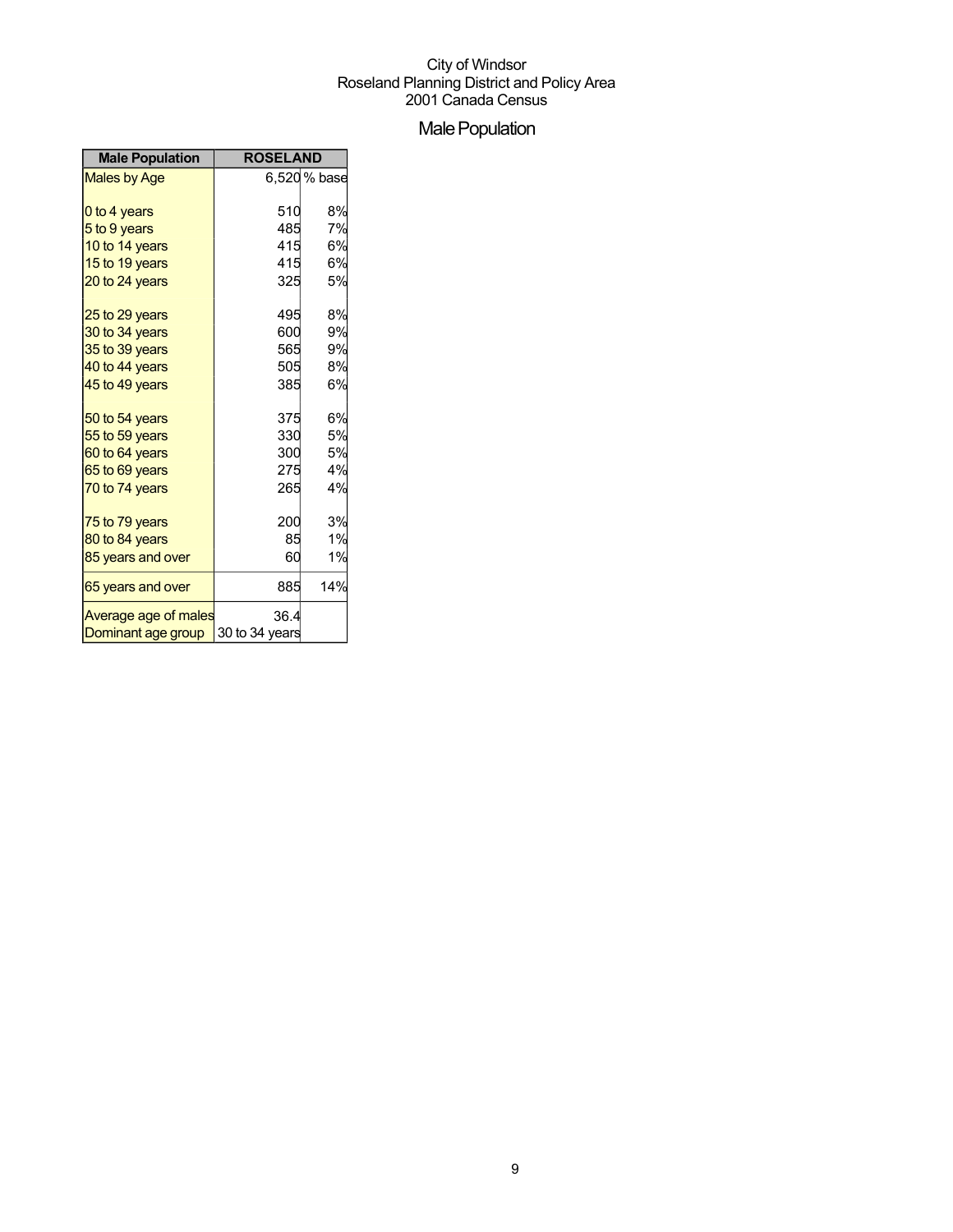## Female Population

| <b>Female Population</b> | <b>ROSELAND</b> |             |
|--------------------------|-----------------|-------------|
| <b>Females by Age</b>    |                 | 6,730% base |
|                          |                 |             |
| 0 to 4 years             | 475             | 7%          |
| 5 to 9 years             | 415             | 6%          |
| 10 to 14 years           | 425             | 6%          |
| 15 to 19 years           | 405             | 6%          |
| 20 to 24 years           | 330             | 5%          |
| 25 to 29 years           | 515             | 8%          |
| 30 to 34 years           | 560             | 8%          |
| 35 to 39 years           | 560             | 8%          |
| 40 to 44 years           | 470             | 7%          |
| 45 to 49 years           | 405             | 6%          |
| 50 to 54 years           | 380             | 6%          |
| 55 to 59 years           | 355             | 5%          |
| 60 to 64 years           | 325             | 5%          |
| 65 to 69 years           | 305             | 5%          |
| 70 to 74 years           | 275             | 4%          |
| 75 to 79 years           | 295             | 4%          |
| 80 to 84 years           | 140             | 2%          |
| 85 years and over        | 100             | 1%          |
| 65 years and over        | 1,115           | 17%         |
| Average age of females   | 38.2            |             |
| Dominant age group       | 30 to 34 years  |             |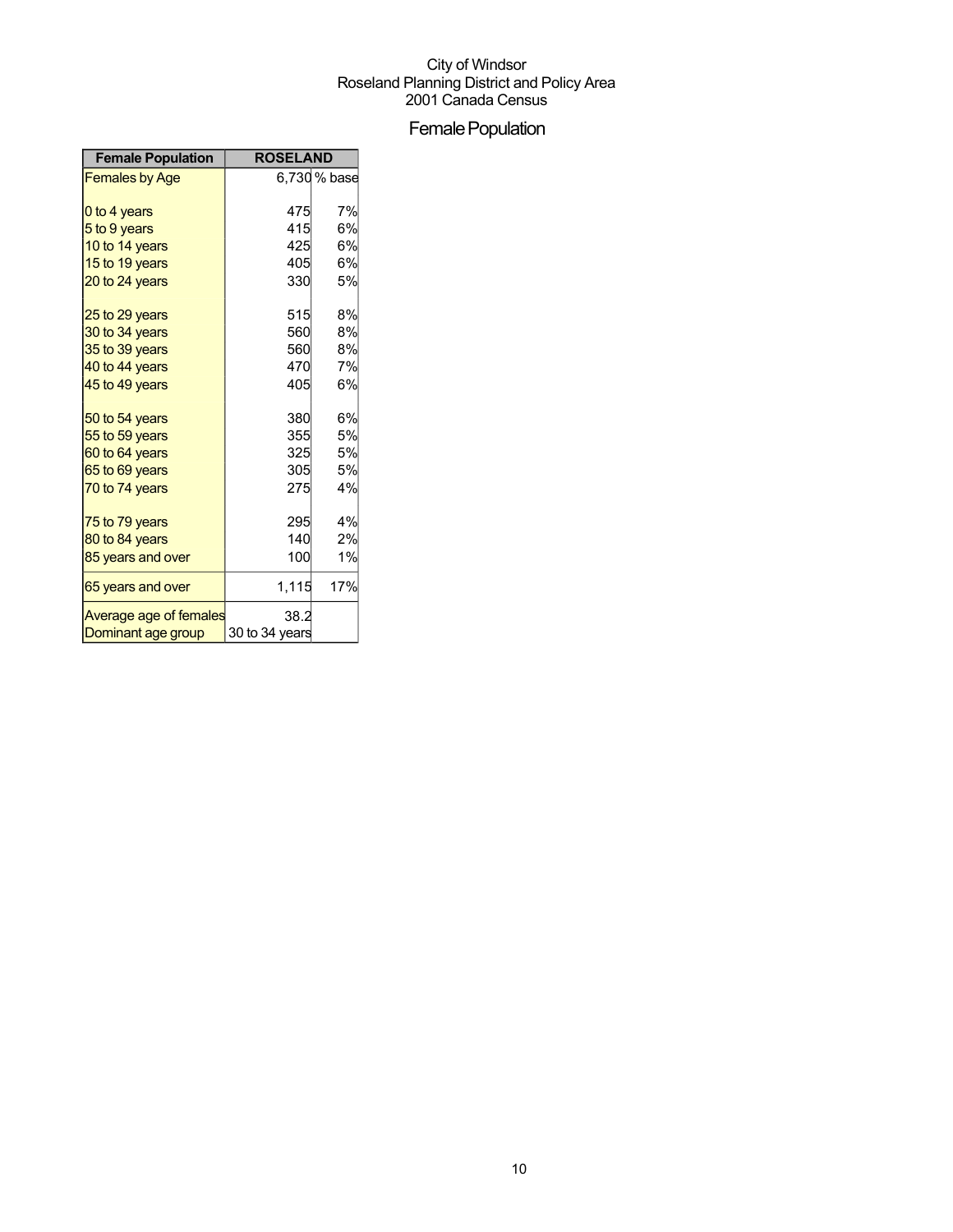## 1996-2001 Census Population Trend

| <b>1996-2001 Census</b><br><b>Population Trend</b>                                      | <b>ROSELAND</b> |
|-----------------------------------------------------------------------------------------|-----------------|
| 2001 Population                                                                         | 13,228          |
| 1996 Population*                                                                        |                 |
| <b>Change in Population</b>                                                             | 13,228          |
| % Change in Population                                                                  |                 |
| <sup>*</sup> 1996 population is only available at the census tract (CT) level & higher. |                 |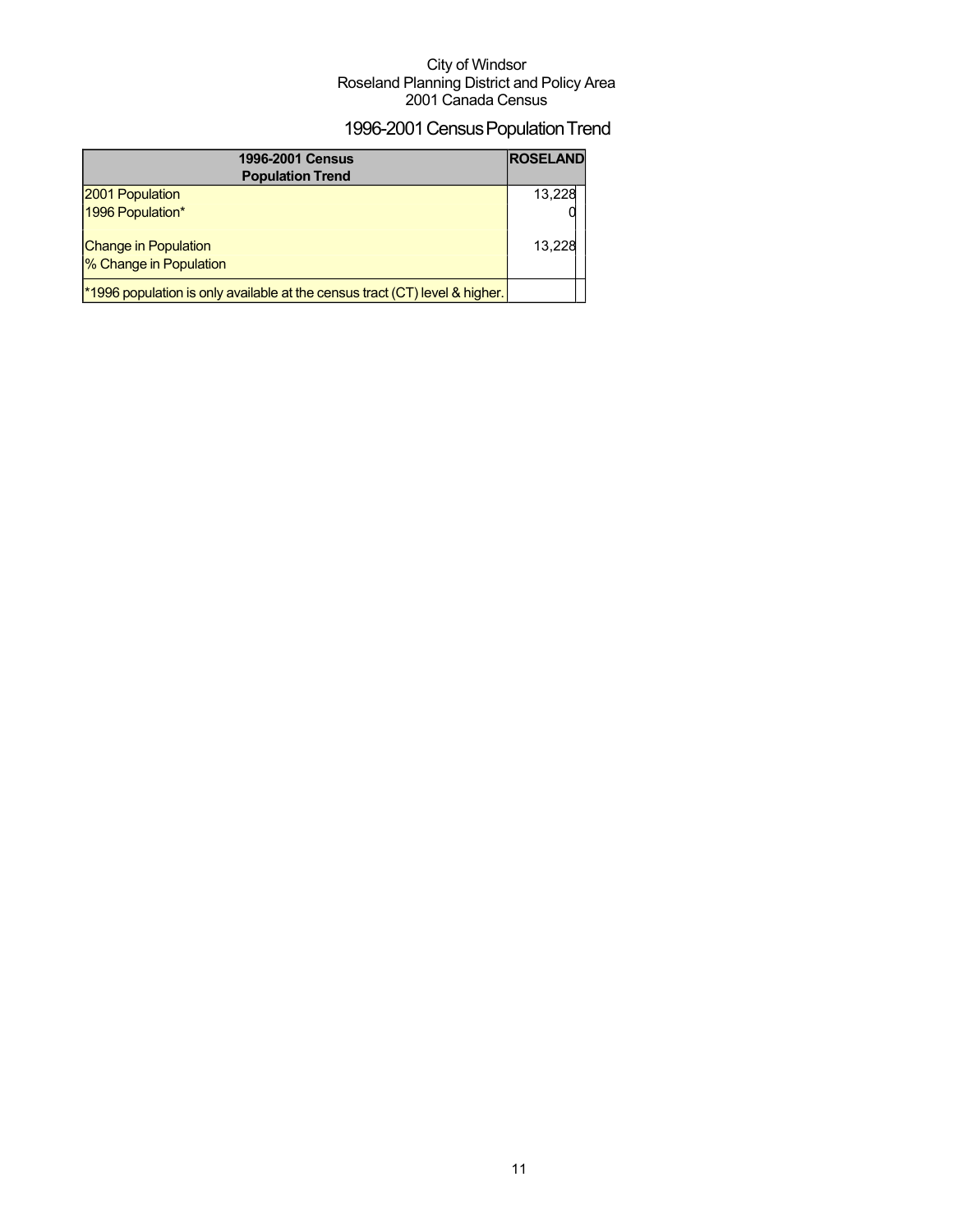## Family Structure and Children

| <b>Family Structure and Children</b>                                   |       | <b>ROSELAND</b> |
|------------------------------------------------------------------------|-------|-----------------|
| Census families in private households by family structure 3,855 % base |       |                 |
| <b>Married couples</b>                                                 | 3,370 | 87%             |
| With no children at home                                               | 1,375 | 36%             |
| With children at home                                                  | 1,970 | 51%             |
| 1 child                                                                | 700   | 18%             |
| 2 children                                                             | 845   | 22%             |
| 3 or more children                                                     | 440   | 11%             |
| Common-law couples                                                     | 190   | 5%              |
| With no children at home                                               | 115   | 3%              |
| With children at home                                                  | 90    | 2%              |
| 1 child                                                                | 50    | 1%              |
| 2 children                                                             | 30    | 1%              |
| 3 or more children                                                     | 10    | 0%              |
| Lone-parent families                                                   | 300   | 8%              |
| <b>Male parent</b>                                                     | 85    | 2%              |
| 1 child                                                                | 40    | 1%              |
| 2 children                                                             | 10    | 0%              |
| 3 or more children                                                     | 10    | 0%              |
| Lone Female parent                                                     | 240   | 6%              |
| 1 child                                                                | 110   | 3%              |
| 2 children                                                             | 70    | 2%              |
| 3 or more children                                                     | 20    | 1%              |
| Total children at home by age                                          |       | 4,430 % base    |
| Under 6 years of age                                                   | 1,190 | 27%             |
| $6 - 14$ years                                                         | 1,495 | 34%             |
| 15 - 17 years                                                          | 470   | 11%             |
| 18 - 24 years                                                          | 795   | 18%             |
| 25 years and over                                                      | 495   | 11%             |
| <b>Children/family</b>                                                 | 1.1   |                 |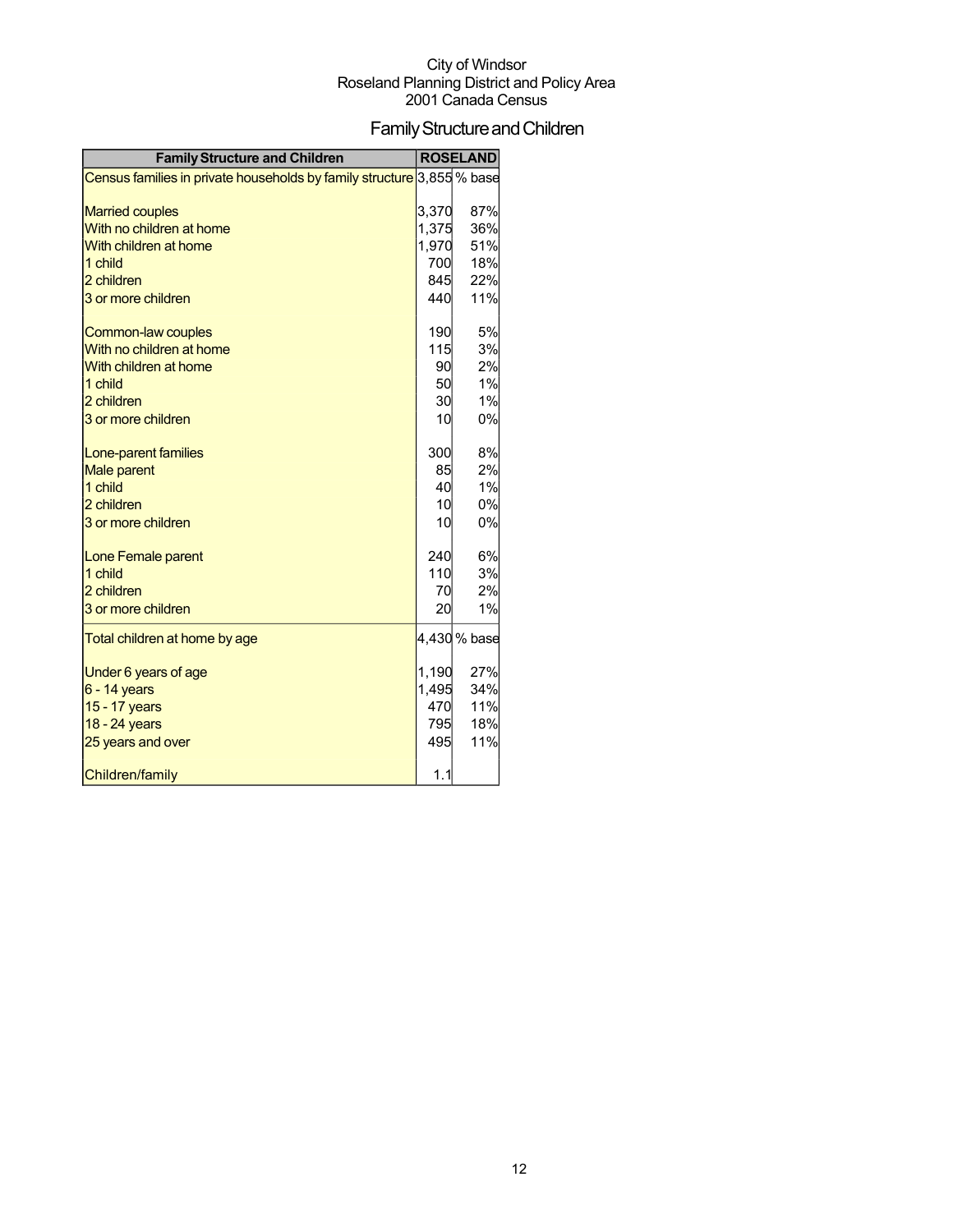## FamiliesbyLivingArrangements

| <b>Families by Living Arrangements</b>                             |        | <b>ROSELAND</b> |
|--------------------------------------------------------------------|--------|-----------------|
| Persons in private households by living arrangements 13,045 % base |        |                 |
|                                                                    |        |                 |
| Non-family persons                                                 | 1,195  | 9%              |
| <b>Living with relatives</b>                                       | 165    | 1%              |
| Living with non-relatives only                                     | 200    | 2%              |
| Living alone                                                       | 835    | 6%              |
| <b>Family persons</b>                                              | 11.845 | 91%             |
|                                                                    |        |                 |
| <b>Persons per family</b>                                          | 3.1    |                 |
| Persons 65 years and over by living arrangements                   |        | 1,865 % base    |
|                                                                    | 485    | 26%             |
| Non-family persons                                                 |        | 2%              |
| Living with relatives                                              | 45     |                 |
| Living with non-relatives only                                     | 15     | 1%              |
| <b>Living alone</b>                                                | 400    | 21%             |
| <b>Family persons</b>                                              | 1.400  | 75%             |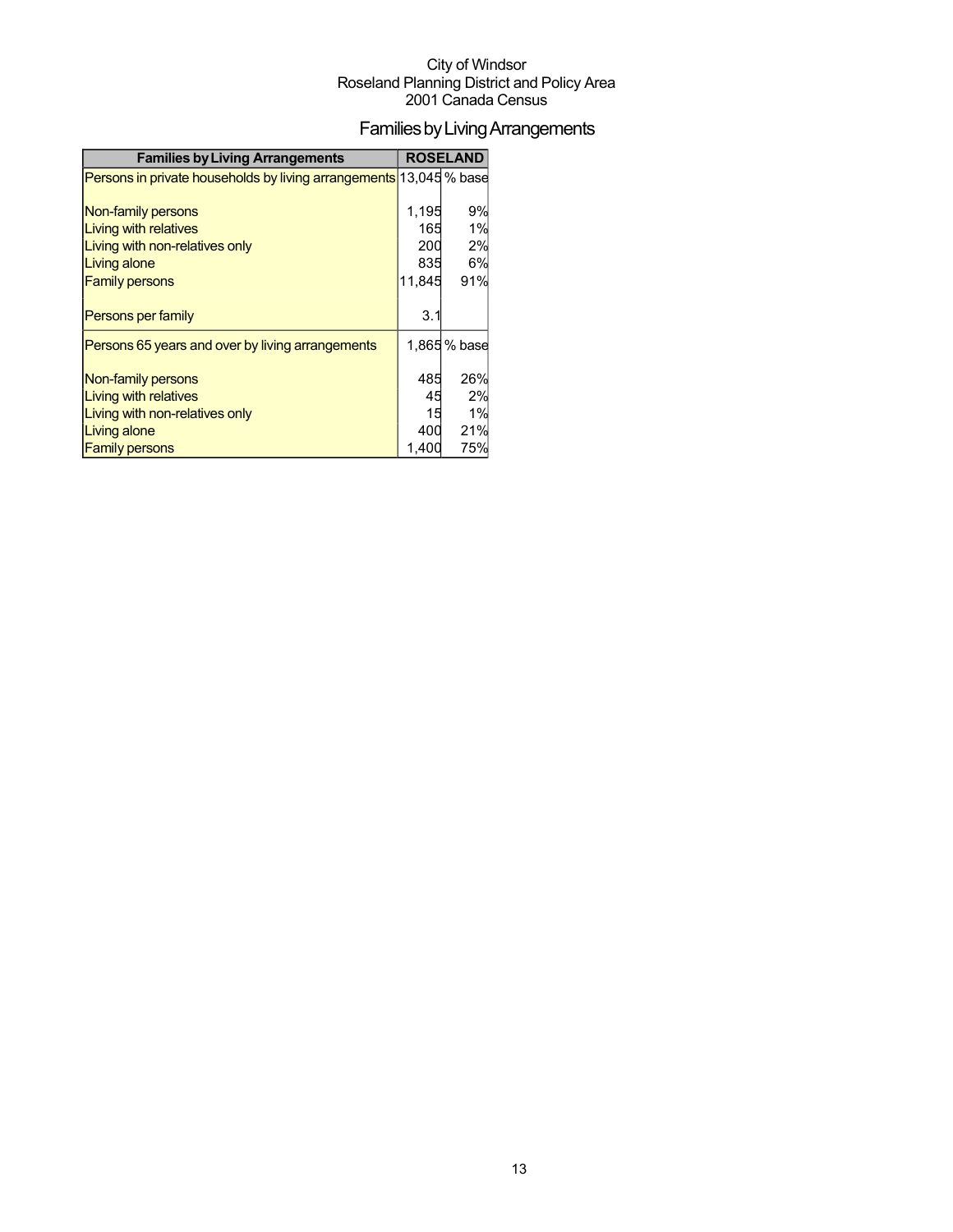#### **Marital Status**

| <b>Marital Status</b>                              |         | <b>ROSELAND</b> |
|----------------------------------------------------|---------|-----------------|
| Persons 15 years of age and over by marital status |         | 10,525 % base   |
|                                                    |         |                 |
| Single (never married)                             | 2,415   | 23%             |
| Married (not separated)                            | 6,830   | 65%             |
| Widowed                                            | 620     | 6%              |
| <b>Divorced</b>                                    | 465     | 4%              |
| Separated (legally married)                        | 175     | 2%              |
|                                                    |         |                 |
| Dominant marital status                            | Married |                 |
| Persons 15 years and over by common-law status     |         | 10,535 % base   |
| Not in a common-law relationship                   | 10,125  | 96%             |
| In a common-law relationship                       | 400     | 4%              |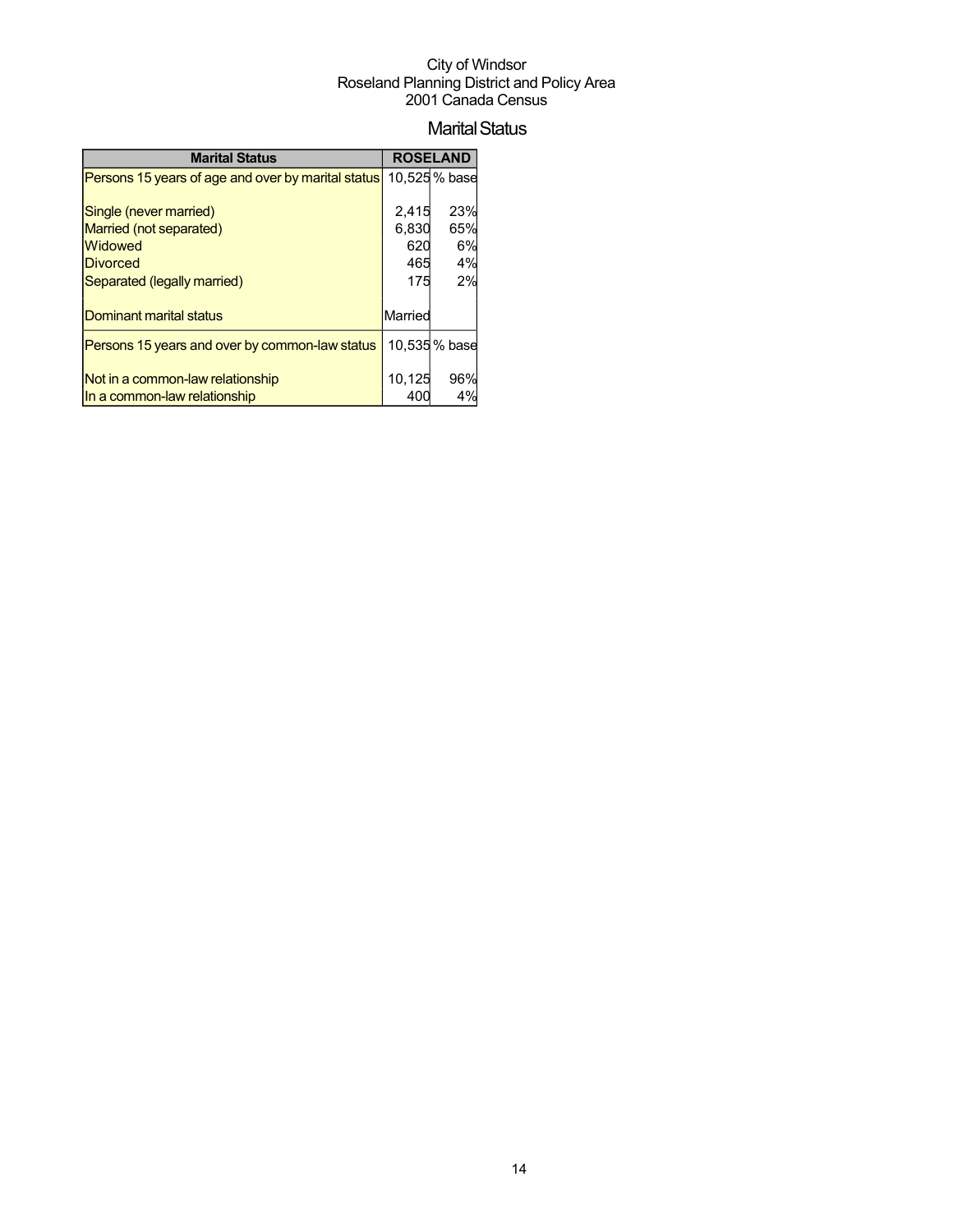## Dwellings

| <b>Dwellings</b><br><b>ROSELAND</b>                  |           |              |
|------------------------------------------------------|-----------|--------------|
| Occupied private dwellings by structure type         |           | 4,705% base  |
| Single-detached house                                | 3,915     | 83%          |
| Semi-detached house                                  | 365       | 8%           |
| <b>Row house</b>                                     | 210       | 4%           |
| Apartment, detached duplex                           | 15        | 0%           |
| Apartment less than 5 storeys                        | 40        | 1%           |
| Apartment 5 or more storeys                          | 155       | 3%           |
| Other single-attached house                          | 5         | 0%           |
| <b>Movable dwelling</b>                              |           | 0%           |
| Dominant dwelling type                               | Single    |              |
| Average value of dwellings                           | \$187,100 |              |
| Occupied private dwellings by tenure                 |           | 4,705% base  |
| Owned                                                | 4,550     | 97%          |
| <b>Rented</b>                                        | 155       | 3%           |
| <b>Band housing</b>                                  |           | 0%           |
| Occupied private dwellings by maintenance required   |           | 4,705 % base |
| Regular maintenance only                             | 3,725     | 79%          |
| <b>Minor repairs</b>                                 | 710       | 15%          |
| <b>Major repairs</b>                                 | 250       | 5%           |
| Occupied private dwellings by period of construction |           | 4,705% base  |
| Before 1946                                          | 180       | 4%           |
| 1946 - 1960                                          | 865       | 18%          |
| 1961 - 1970                                          | 755       | 16%          |
| 1971 - 1980                                          | 290       | 6%           |
| 1981 - 1990                                          | 180       | 4%           |
| 1991 - 1995                                          | 470       | 10%          |
| 1996 - 2001                                          | 1,965     | 42%          |
| Dominant period of construction                      | 1996-2001 |              |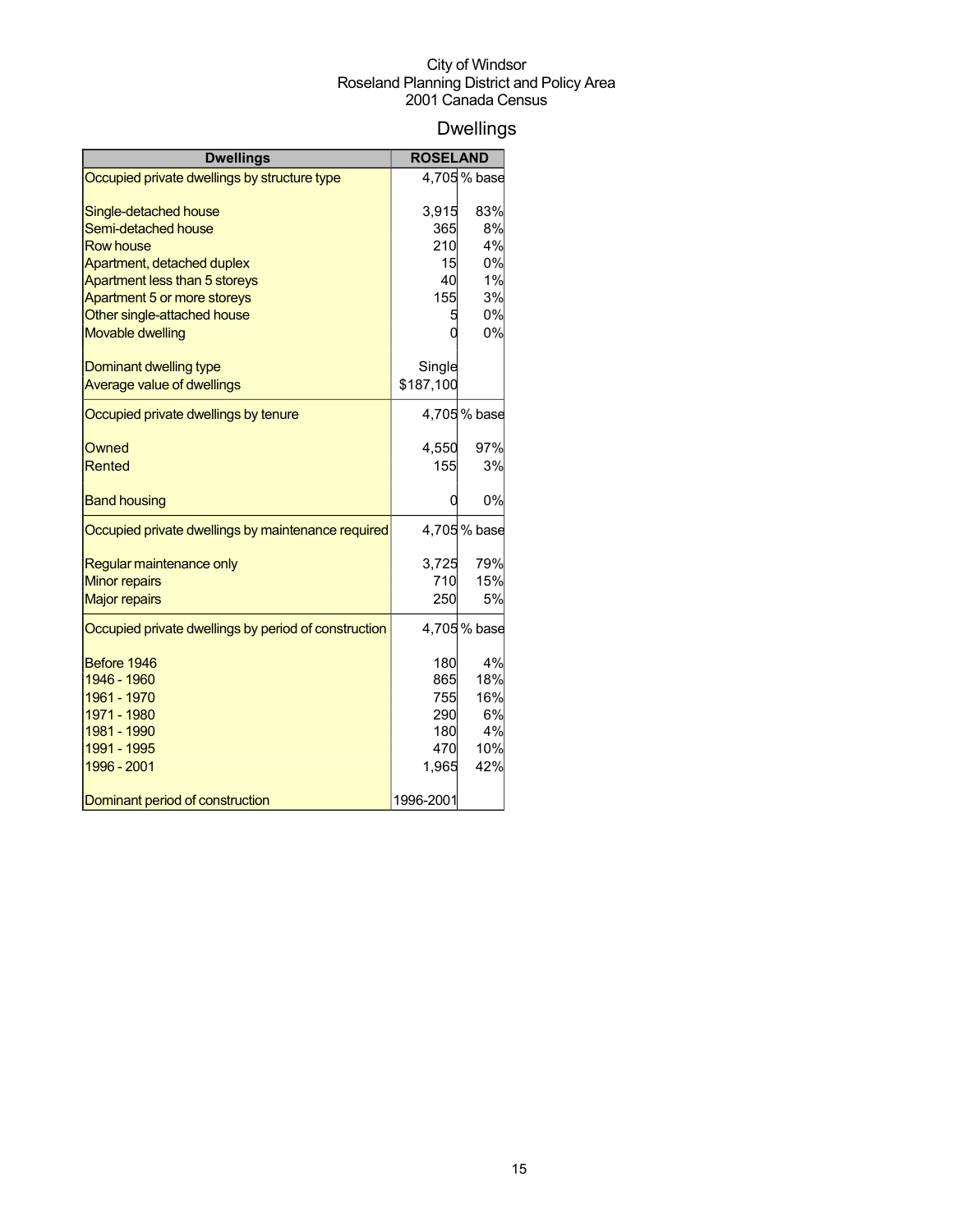### Households

| <b>Households</b>                                                    | <b>ROSELAND</b> |              |
|----------------------------------------------------------------------|-----------------|--------------|
| Private households by size of household                              |                 | 4,715% base  |
| 1 person                                                             | 835             | 18%          |
| 2 persons<br>3 persons                                               | 1,650<br>805    | 35%<br>17%   |
| 4 - 5 persons                                                        | 1,250           | 27%          |
| 6 or more persons                                                    | 165             | 3%           |
|                                                                      |                 |              |
| Dominant household size                                              | 2 persons       |              |
| Persons in households                                                | 13,040          |              |
| Persons per household                                                | 2.8             |              |
| Private households by household type                                 |                 | 4,705 % base |
| One-family households                                                | 3,710           | 79%          |
| Multiple-family households                                           | 65              | 1%           |
| Non-family households                                                | 910             | 19%          |
| <b>Rented Dwellings</b>                                              | 155             |              |
| Tenant households in non-farm, non-reserve private dwellings         | 150             |              |
| Average gross monthly rent                                           | \$393           |              |
| Households spending 30% or more of household income on gross rent    | 30              |              |
| Households spending 30% to 99% of household income on gross rent     | 20              |              |
| <b>Owned Dwellings</b>                                               | 4,550           |              |
| Owner households in non-farm, non-reserve private dwellings          | 4,540           |              |
| Average major monthly payments                                       | \$983           |              |
| Households spending 30% or more of household income on owned shelter | 630             |              |
| Households spending 30% to 99% of household income on owned shelter  | 565             |              |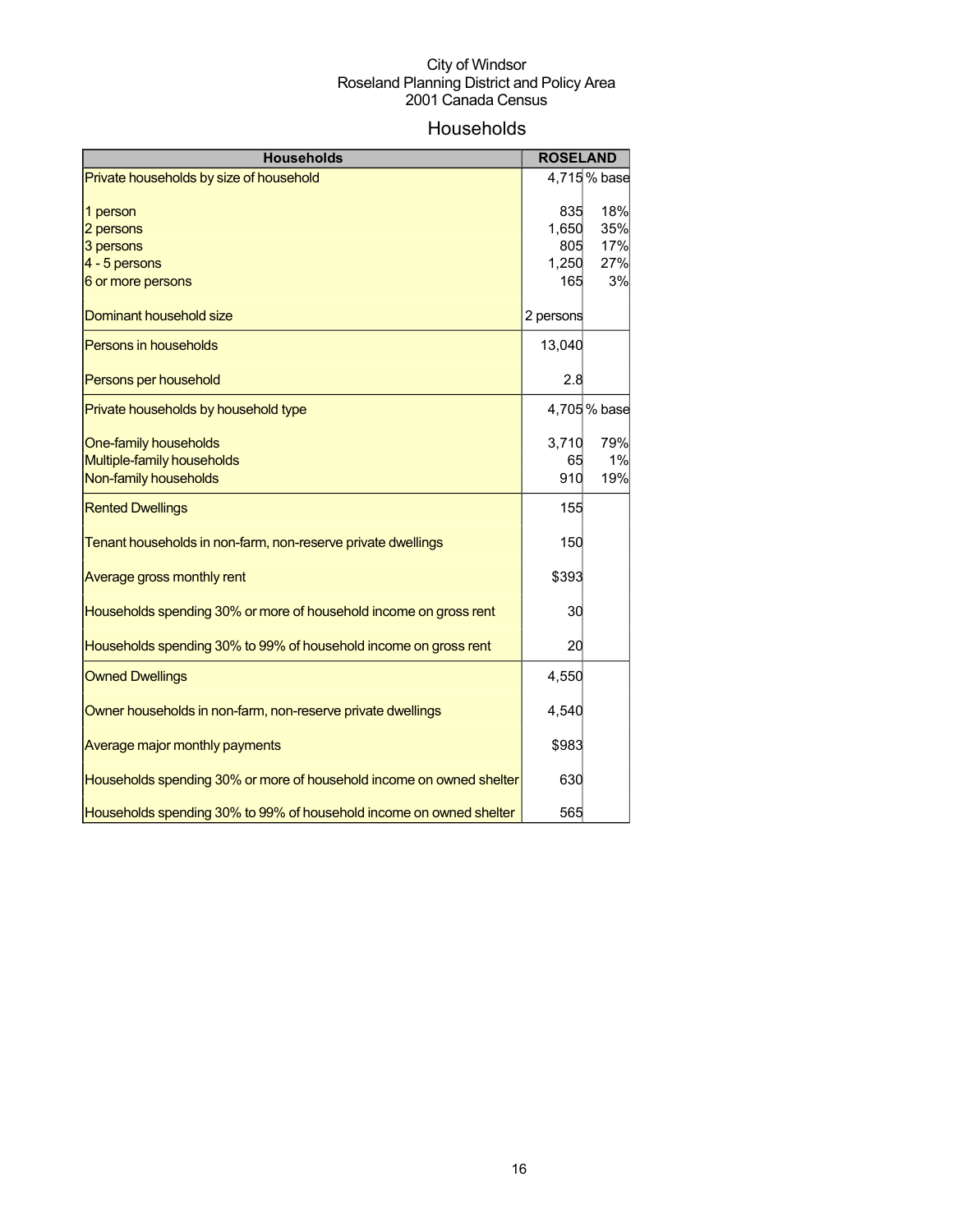## Religion

| Religion                                                    | <b>ROSELAND</b>                                                                    |               |
|-------------------------------------------------------------|------------------------------------------------------------------------------------|---------------|
| <b>Total Population by Religion</b>                         |                                                                                    | 13,095 % base |
| <b>Dominant Religion</b>                                    | Roman Catholic Anglican No religion United Church Christian not included elsewhere |               |
| <b>Roman Catholic</b><br><b>United Church</b>               | 6,725<br>870                                                                       | 51%<br>7%     |
| Anglican                                                    | 1,160                                                                              | 9%            |
| Christian not included elsewhere                            | 425                                                                                | 3%            |
| <b>Baptist</b>                                              | 405                                                                                | 3%            |
| Lutheran                                                    | 255                                                                                | 2%            |
| <b>Muslim</b>                                               | 330                                                                                | 3%            |
| Protestant not included elsewhere<br>Presbyterian           | 155<br>180                                                                         | 1%<br>1%      |
| Pentecostal                                                 | 160                                                                                | 1%            |
|                                                             |                                                                                    |               |
| <b>Jewish</b><br><b>Buddhist</b>                            | 50<br>125                                                                          | 0%<br>1%      |
| <b>Hindu</b>                                                | 50                                                                                 | 0%            |
| <b>Sikh</b>                                                 | 160                                                                                | 1%            |
| <b>Greek Orthodox</b>                                       | 200                                                                                | 2%            |
| <b>Mennonite</b>                                            | 10                                                                                 | 0%            |
| Orthodox not included elsewhere                             | 255                                                                                | 2%            |
| <b>Jehovah's Witnesses</b><br><b>Ukrainian Catholic</b>     | 10<br>30                                                                           | 0%<br>0%      |
| Church of Jesus Christ of                                   | 10                                                                                 | 0%            |
| Latter-day Saints (Mormons)                                 |                                                                                    |               |
| <b>Salvation Army</b>                                       | 25                                                                                 | 0%            |
| <b>Christian Reformed Church</b>                            | 0                                                                                  | 0%            |
| <b>Evangelical Missionary Church</b>                        | 0                                                                                  | 0%<br>0%      |
| <b>Christian and Missionary Alliance</b><br>Adventist       | 65<br>25                                                                           | 0%            |
|                                                             |                                                                                    |               |
| Non-denominational                                          | 20                                                                                 | 0%<br>0%      |
| <b>Ukrainian Orthodox</b><br><b>Aboriginal spirituality</b> | O<br>$\overline{0}$                                                                | 0%            |
| <b>Hutterite</b>                                            | 0                                                                                  | 0%            |
| <b>Methodist</b>                                            | 10                                                                                 | 0%            |
| Pagan                                                       | 0                                                                                  | 0%            |
| <b>Brethren in Christ</b>                                   | 90                                                                                 | 1%            |
| <b>Serbian Orthodox</b>                                     | 20                                                                                 | 0%            |
| No religion                                                 | 1,155                                                                              | 9%            |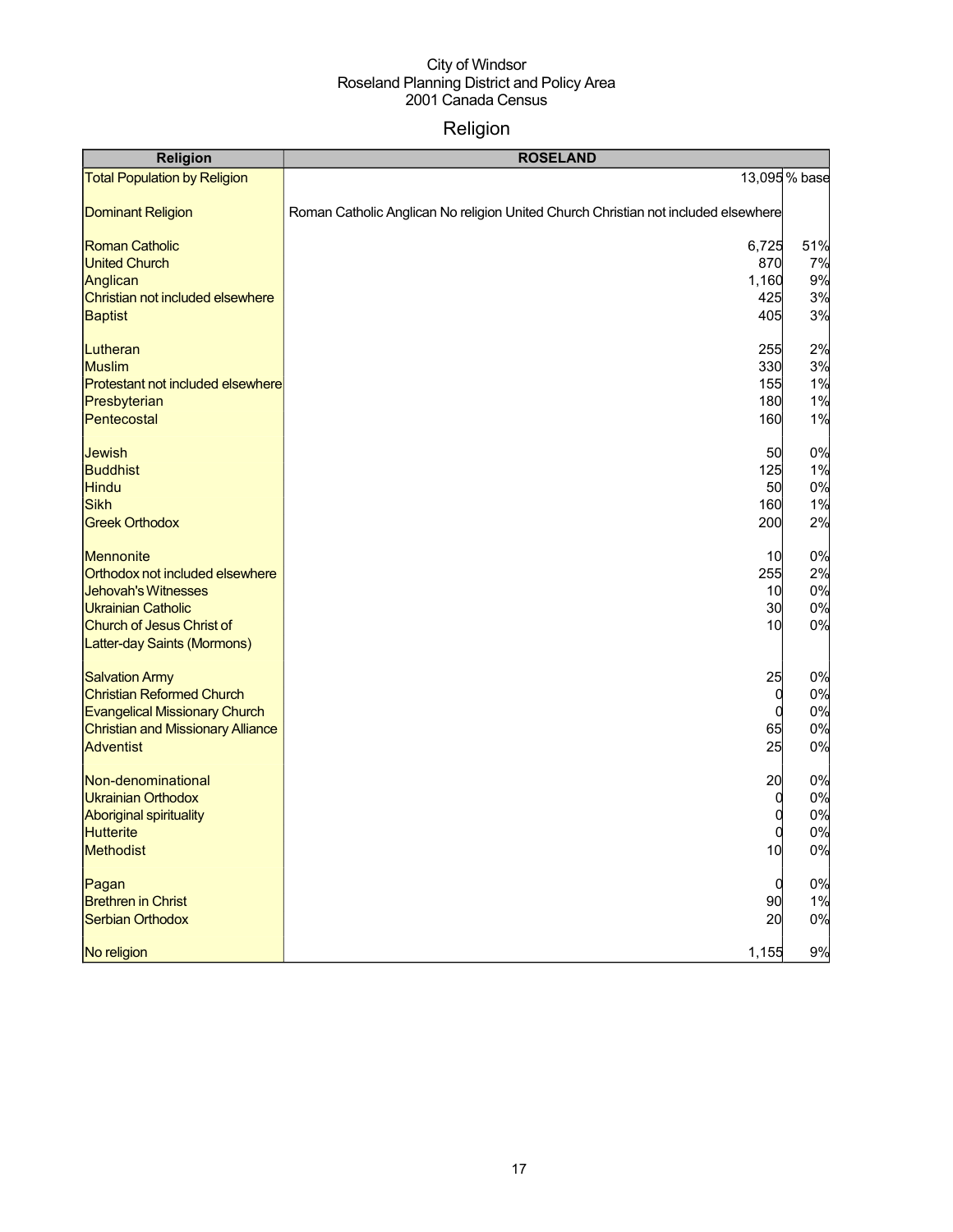## Mother Tongue

| <b>Mother Tongue</b>                                         | <b>ROSELAND</b>    |               |
|--------------------------------------------------------------|--------------------|---------------|
| <b>Total Population by Mother Tongue</b>                     |                    | 13,090 % base |
|                                                              |                    |               |
| Dominant official language<br>Dominant non-official language | English<br>Italian |               |
|                                                              |                    |               |
| Single responses                                             | 12,950             | 99%           |
| <b>Official languages</b>                                    | 9,190              | 70%           |
| <b>English</b>                                               | 8,915              | 68%           |
| French                                                       | 275                | 2%            |
| Non-official languages                                       | 3,755              | 29%           |
| Italian                                                      | 955                | 7%            |
| <b>Chinese</b>                                               | 355                | 3%            |
| Cantonese                                                    | 55                 | 0%            |
| <b>Mandarin</b>                                              | 30                 | 0%            |
| Hakka                                                        | 0                  | 0%            |
| Chinese, n.o.s.<br>German                                    | 270<br>215         | 2%<br>2%      |
| Portuguese                                                   | 60                 | 0%            |
| <b>Polish</b>                                                | 205                | 2%            |
| <b>Ukrainian</b>                                             | 50                 | 0%            |
| <b>Spanish</b>                                               | 50                 | 0%            |
| <b>Dutch</b>                                                 | 20                 | 0%            |
| Punjabi                                                      | 150                | 1%            |
| <b>Greek</b>                                                 | 125                | 1%            |
| Arabic                                                       | 425                | 3%            |
| Tagalog (Pilipino)                                           | 35                 | 0%            |
| Hungarian                                                    | 110                | 1%            |
| Vietnamese                                                   | 100                | 1%            |
| Persian (Farsi)                                              | 75                 | 1%            |
| Croatian                                                     | 100                | 1%            |
| Gujarati                                                     | 20                 | 0%            |
| Korean                                                       | 65                 | 0%            |
| <b>Russian</b>                                               | 20                 | 0%            |
| Hindi                                                        | 25                 | 0%            |
| Tamil                                                        | 0                  | 0%            |
| Japanese                                                     | 10                 | 0%            |
| <b>Creoles</b><br><b>Finnish</b>                             | U                  | 0%            |
| Czech                                                        | 0                  | 0%            |
| Armenian                                                     | 10<br>0            | 0%<br>0%      |
| Yiddish                                                      | 0                  | 0%            |
| <b>Urdu</b>                                                  | 0                  | 0%            |
| Romanian                                                     | 120                | 1%            |
| Danish                                                       | 0                  | 0%            |
| <b>Slovak</b>                                                | 105                | 1%            |
| Macedonian                                                   | 35                 | 0%            |
| Khmer (Cambodian)                                            | 35                 | 0%            |
| Norwegian                                                    | 0                  | 0%            |
| <b>Hebrew</b>                                                | 0                  | 0%            |
| Estonian                                                     | 0                  | 0%            |
| <b>Swedish</b>                                               | 0                  | 0%            |
| Lao                                                          | $\overline{0}$     | 0%            |
| Lithuanian                                                   | $\overline{0}$     | 0%            |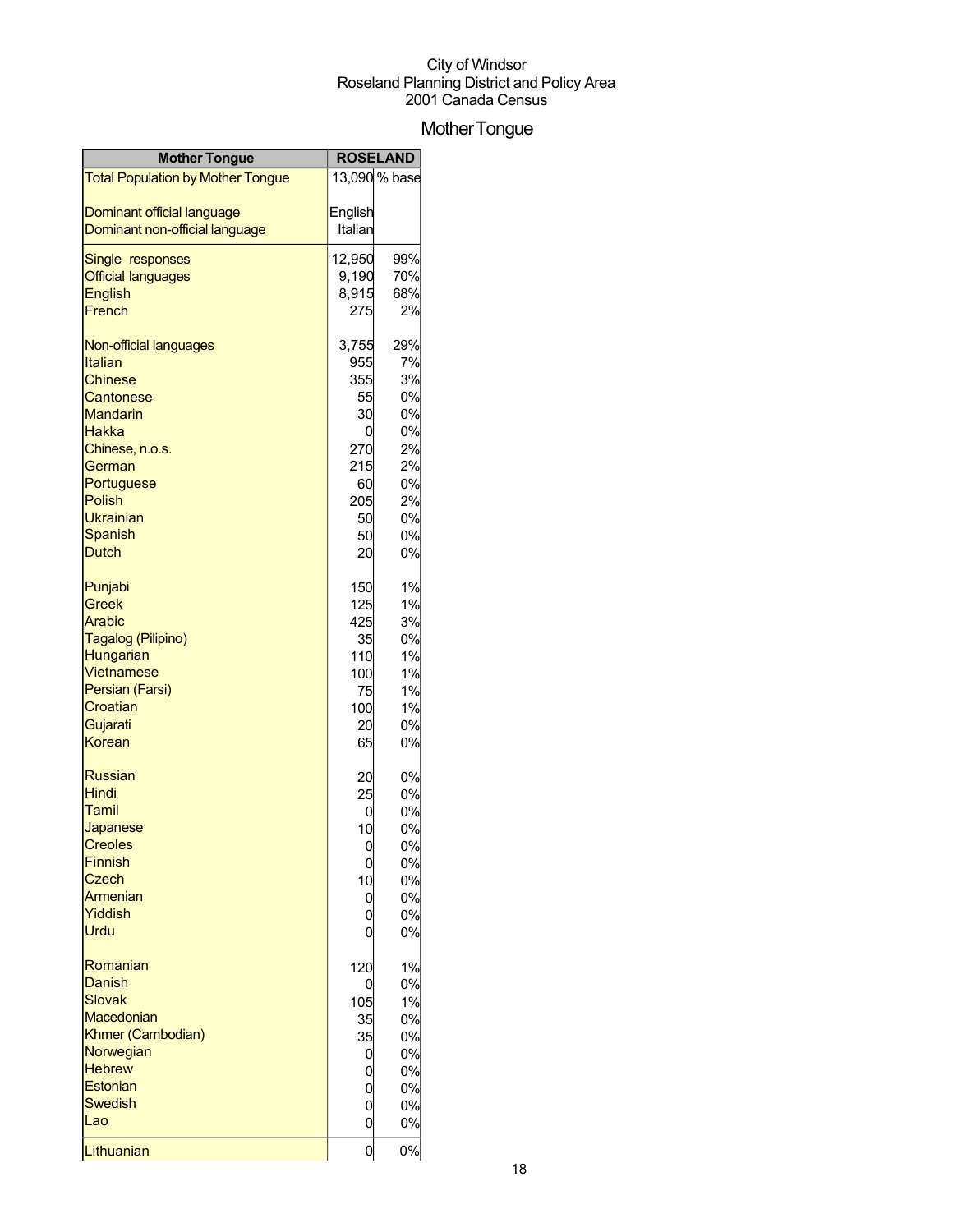| <b>Mother Tongue</b>                      |                                      | <b>ROSELAND</b> |
|-------------------------------------------|--------------------------------------|-----------------|
| <b>Serbian</b>                            | 125                                  | 1%              |
| Latvian (Lettish)                         | 0                                    | 0%              |
| Slovenian                                 | 10                                   | 0%              |
| <b>Turkish</b>                            | 30                                   | 0%              |
| <b>Bengali</b>                            | 0                                    | 0%              |
| <b>Maltese</b>                            | 10                                   | 0%              |
| Flemish                                   | 0                                    | 0%              |
| <b>Bulgarian</b>                          | 0                                    | 0%              |
| Gaelic languages                          | $\overline{0}$                       | 0%              |
| Serbo-Croatian                            | 10                                   | 0%              |
| Malay-Bahasa                              | 10                                   | 0%              |
| Malayalam                                 | 30                                   | 0%              |
| Thai                                      | 0                                    | 0%              |
| <b>Kurdish</b>                            | 0                                    | 0%              |
| Pashto                                    | $\overline{0}$                       | 0%              |
| <b>Aboriginal Languages</b>               | 0                                    | 0%              |
| Cree                                      | $\overline{0}$                       | 0%              |
| Inuktitut (Eskimo)                        | $\overline{0}$                       | 0%              |
| Ojibway                                   | $\begin{matrix} 0 \\ 0 \end{matrix}$ | 0%              |
| Montagnais-Naskapi                        |                                      | 0%              |
| <b>Micmac</b>                             | $\overline{0}$                       | 0%              |
| <b>South Slave</b>                        | $\begin{matrix} 0 \\ 0 \end{matrix}$ | 0%              |
| Chipewyan                                 |                                      | 0%              |
| <b>Dogrib</b>                             | $\overline{0}$                       | 0%              |
| <b>Kutchin-Gwich'in</b>                   | $\overline{0}$                       | 0%              |
| <b>Tlingit</b>                            | $\overline{0}$                       | 0%              |
| Dakota/Sioux                              | $\overline{0}$                       | 0%              |
| <b>Blackfoot</b>                          | $\overline{0}$                       | 0%              |
| <b>Other languages</b>                    | 120                                  | 1%              |
| <b>Multiple responses</b>                 | 165                                  | 1%              |
| <b>English and French</b>                 | 10                                   | 0%              |
| <b>English and non-official</b>           | 140                                  | 1%              |
| <b>French and non-official</b>            | 10                                   | 0%              |
| English, French and non-official language | 0                                    | 0%              |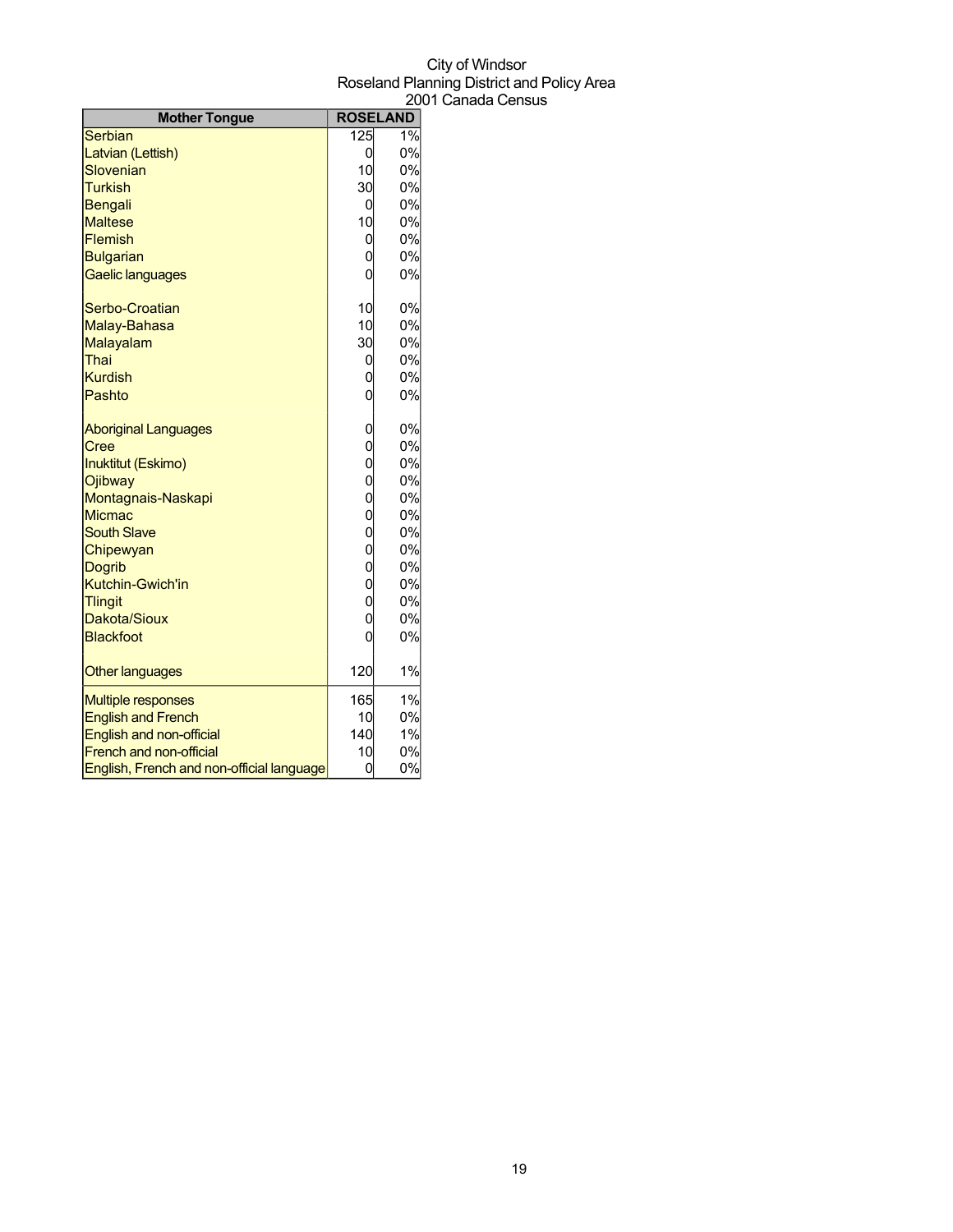## Knowledge of Official Language

| <b>Knowledge of Official Language</b>                                               | <b>ROSELAND</b>             |                       |
|-------------------------------------------------------------------------------------|-----------------------------|-----------------------|
| Total Population by knowledge of official languages                                 |                             | 13,100 % base         |
| <b>English only</b><br><b>French only</b>                                           | 11,715<br>10                | 89%<br>0%             |
| <b>English and French</b>                                                           | 1,135                       | 9%                    |
| <b>Neither English nor French</b>                                                   | 215                         | 2%                    |
| <b>Dominant Group</b>                                                               | English only                |                       |
| Total Population by first official language spoken:                                 |                             | 13,105 % base         |
| English<br>French<br><b>English and French</b><br><b>Neither English nor French</b> | 12,450<br>275<br>130<br>240 | 95%<br>2%<br>1%<br>2% |
| <b>Dominant Group</b>                                                               | English                     |                       |
| Official language minority<br>(English in Quebec, French elsewhere)                 |                             |                       |
| <b>Number</b>                                                                       | 355                         |                       |
| Percentage                                                                          | 2.70%                       |                       |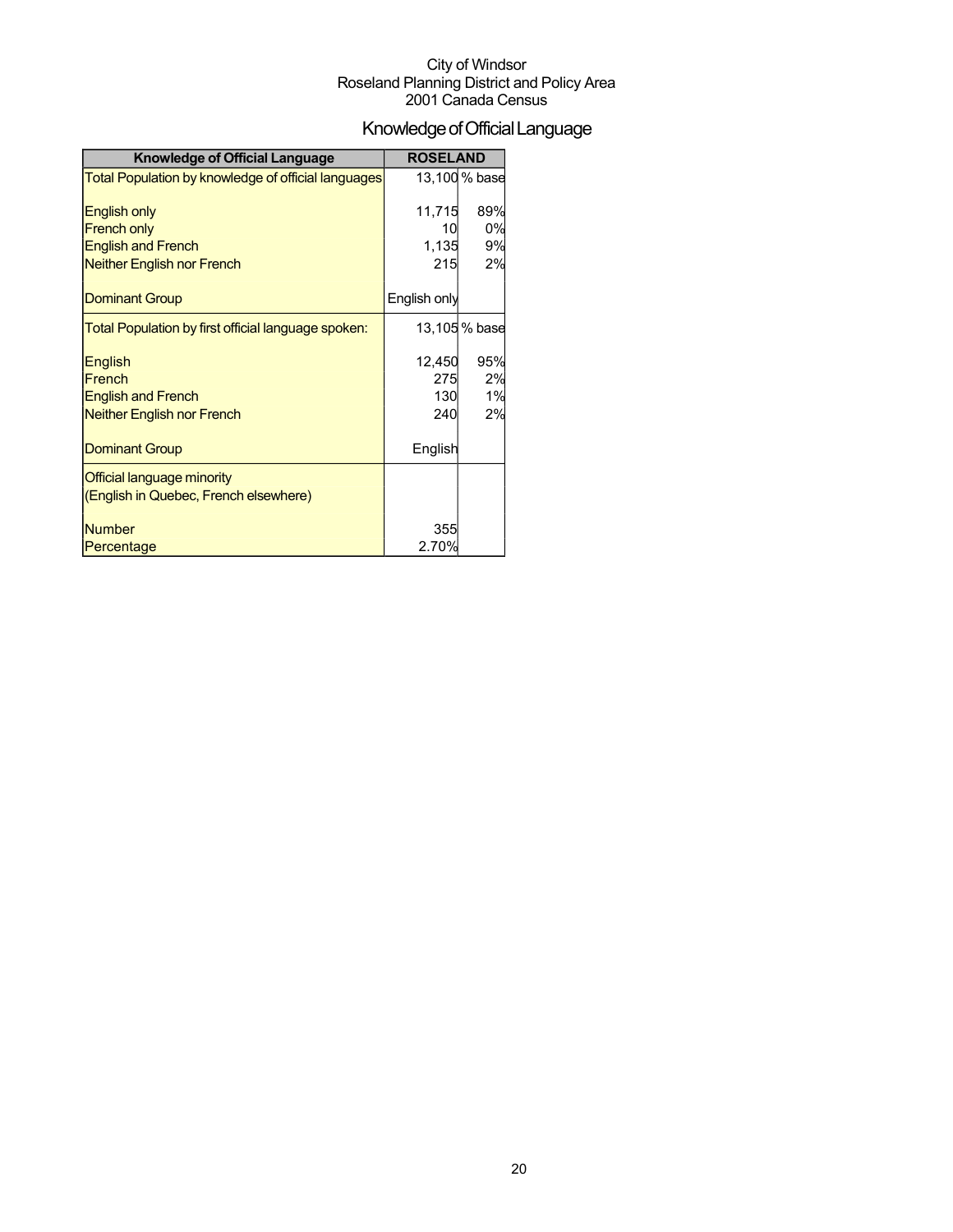## KnowledgeofNon-officialLanguage

| Knowledge of Non-official Language                    |            | <b>ROSELAND</b> |
|-------------------------------------------------------|------------|-----------------|
| Total Population by knowledge of unofficial languages |            | 13,100 % base   |
| Dominant non-official language known                  | Italian    |                 |
| <b>Italian</b>                                        | 1,185      | 9%              |
| German                                                | 335        | 3%              |
| <b>Chinese</b>                                        | 340        | 3%              |
| Cantonese                                             | 60         | 0%              |
| <b>Mandarin</b>                                       | 40         | 0%              |
| Hakka                                                 | C          | 0%              |
| Chinese, n.o.s.                                       | 240        | 2%              |
| <b>Spanish</b><br>Portuguese                          | 155<br>105 | 1%<br>1%        |
| <b>Ukrainian</b>                                      | 55         | 0%              |
| <b>Polish</b>                                         | 250        | 2%              |
| <b>Dutch</b>                                          | 30         | 0%              |
| Punjabi                                               | 155        | 1%              |
| <b>Arabic</b>                                         | 545        | 4%              |
| Greek                                                 | 185        | 1%              |
| Tagalog (Pilipino)                                    | 50         | 0%              |
| Vietnamese<br><b>Hindi</b>                            | 135<br>110 | 1%<br>1%        |
| Hungarian                                             | 120        | 1%              |
| <b>Russian</b>                                        | 60         | 0%              |
| Gujarati                                              | 10         | 0%              |
| Yiddish                                               | 10         | 0%              |
| <b>Hebrew</b>                                         | 0          | 0%              |
| <b>Urdu</b>                                           | 60         | 0%              |
| <b>Creoles</b>                                        | 0          | 0%              |
| Persian (Farsi)                                       | 75         | 1%              |
| Croatian                                              | 110        | 1%              |
| Japanese                                              | 20         | 0%              |
| <b>Korean</b><br><b>Tamil</b>                         | 70<br>10   | 1%<br>0%        |
| <b>Finnish</b>                                        |            | 0%              |
| Armenian                                              |            | 0%              |
| Romanian                                              | 100        | 1%              |
| Czech                                                 | 25         | 0%              |
| Danish                                                | 20         | 0%              |
| Non-verbal languages                                  |            | 0%              |
| <b>Turkish</b>                                        | 30         | 0%              |
| Macedonian<br><b>Slovak</b>                           | 35<br>100  | 0%<br>1%        |
| Khmer (Cambodian)                                     | 35         | 0%              |
| <b>Swedish</b>                                        |            | 0%              |
| <b>Swahili</b>                                        |            | 0%              |
| Norwegian                                             |            | 0%              |
| Lao                                                   | O          | 0%              |
| Malay-Bahasa                                          | 10         | 0%              |
| <b>Serbian</b>                                        | 120        | 1%              |
| Lithuanian                                            | 10         | 0%              |
| <b>Estonian</b><br>Latvian (Lettish)                  | C          | 0%<br>0%        |
| Bengali                                               | d          | 0%              |
|                                                       |            |                 |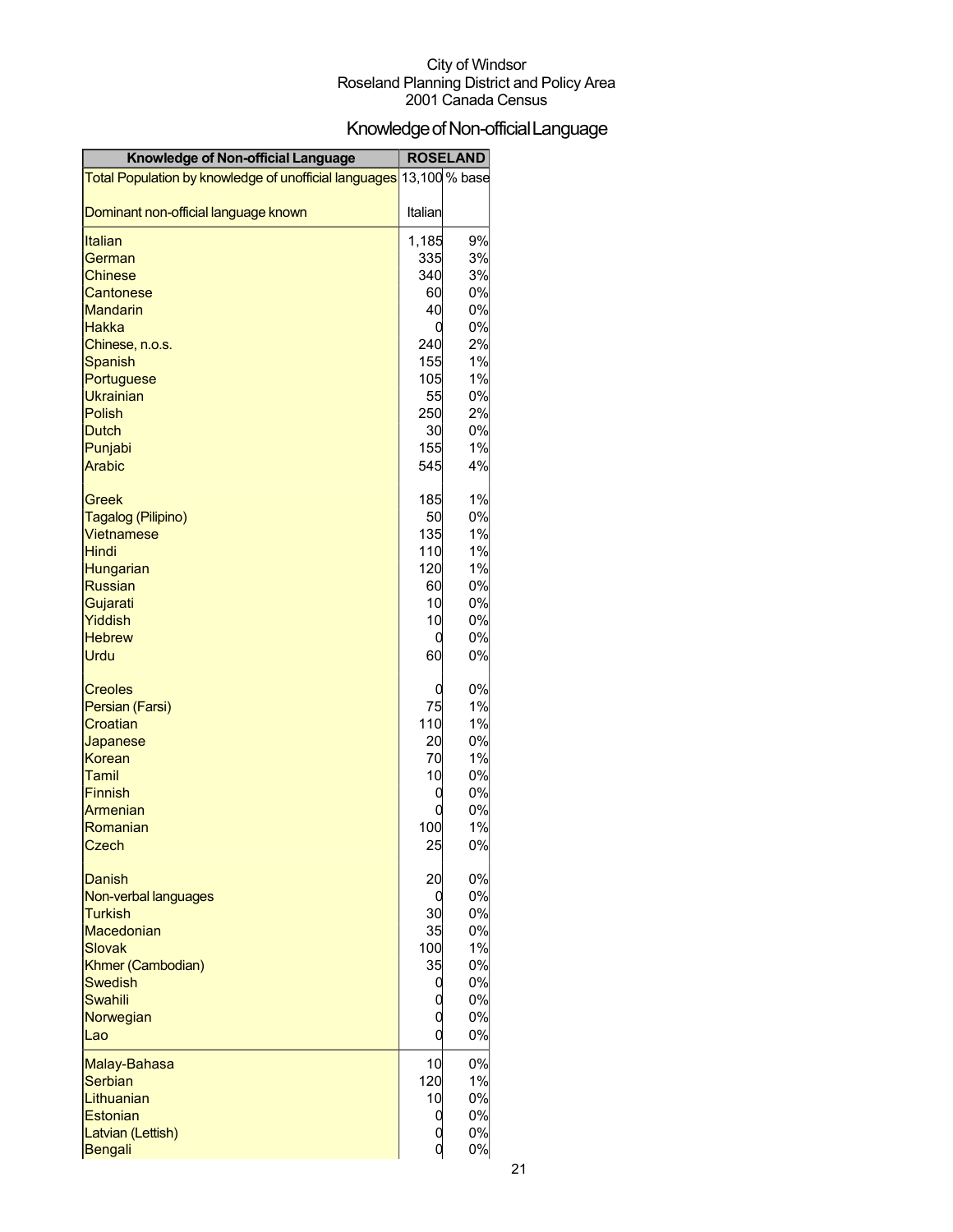|                                    |                                      | zuu Luanada      |
|------------------------------------|--------------------------------------|------------------|
| Knowledge of Non-official Language |                                      | <b>ROSELAND</b>  |
| <b>Maltese</b>                     | 10                                   | $\overline{0\%}$ |
| Flemish                            | 0                                    | 0%               |
| Slovenian                          | 10                                   | 0%               |
| Gaelic languages                   |                                      | 0%               |
| Sinhalese                          | 35                                   | 0%               |
| Serbo-Croatian                     | C                                    | 0%               |
| Thai                               |                                      | 0%               |
| <b>Bulgarian</b>                   |                                      | 0%               |
| Malayalam                          | 25                                   | 0%               |
| Icelandic                          | C                                    | 0%               |
| Frisian                            |                                      | 0%               |
| <b>Kurdish</b>                     | O                                    | 0%               |
| Pashto                             |                                      | 0%               |
| <b>Aboriginal Languages</b>        |                                      | 0%               |
| <b>Cree</b>                        | 0                                    | 0%               |
| Ojibway                            | $\mathbf{0}$                         | 0%               |
| Inuktitut (Eskimo)                 | O                                    | 0%               |
| Montagnais-Naskapi                 | O                                    | 0%               |
| <b>Micmac</b>                      | 0                                    | 0%               |
| Blackfoot                          | $\mathbf{0}$                         | 0%               |
| Dakota/Sioux                       | O                                    | 0%               |
| <b>South Slave</b>                 | O                                    | 0%               |
| <b>Nishga</b>                      | $\begin{matrix} 0 \\ 0 \end{matrix}$ | 0%               |
| Chipewyan                          |                                      | 0%               |
| Kutchin-Gwich'in (Loucheux)        | O                                    | 0%               |
| <b>Tlingit</b>                     | O                                    | 0%               |
| <b>Dogrib</b>                      |                                      | 0%               |
| <b>Other languages</b>             | 35                                   | 0%               |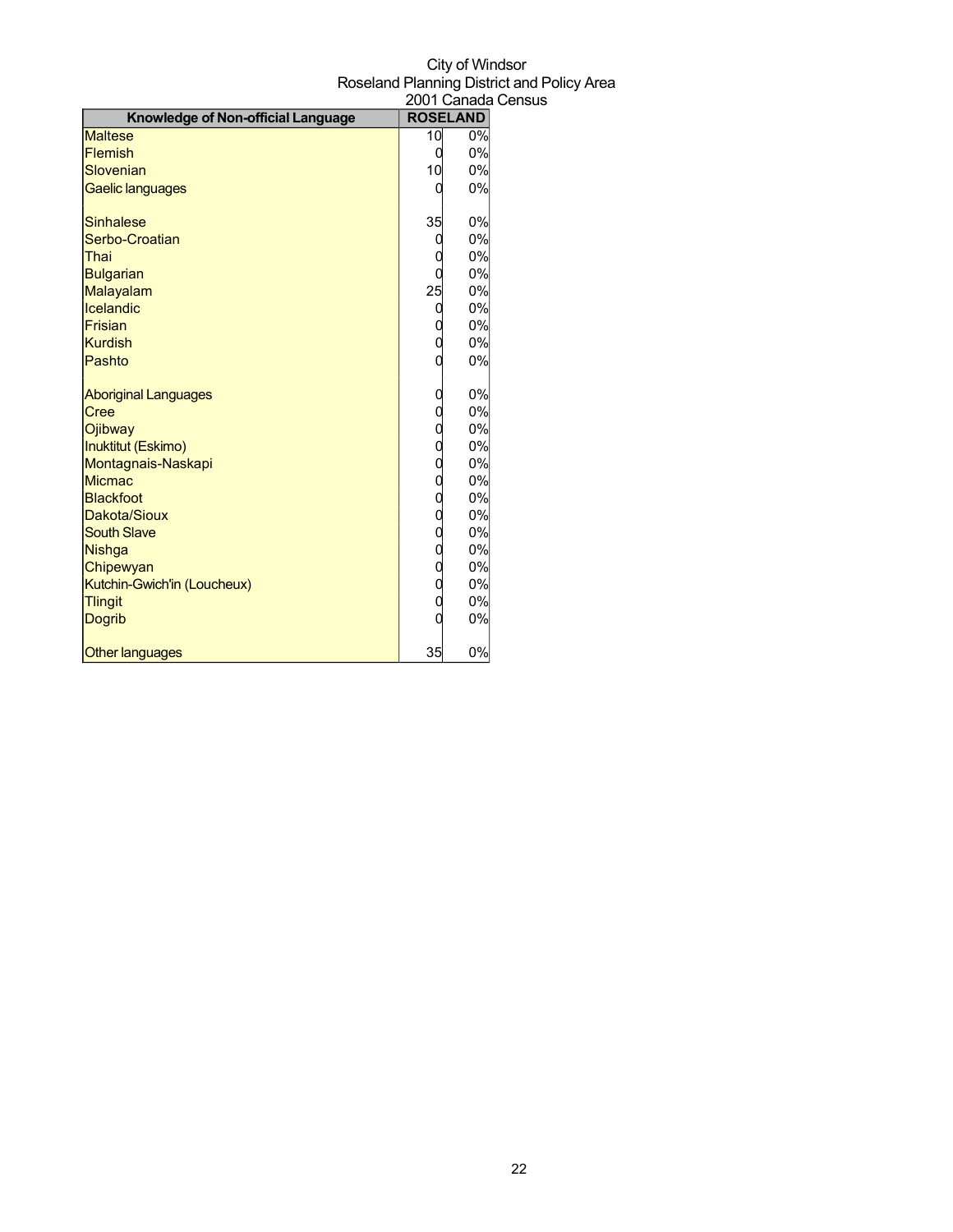## HomeLanguage

| <b>Home Language</b>                     | <b>ROSELAND</b>   |              |
|------------------------------------------|-------------------|--------------|
| <b>Total Population by home language</b> |                   | 13,095% base |
| Dominant official language               | English           |              |
| Dominant non-official language           | Arabic            |              |
|                                          |                   |              |
| Single responses                         | 11,080            | 85%          |
| <b>Official languages</b>                | 10,035            | 77%          |
| <b>English</b>                           | 9,990             | 76%          |
| French                                   | 45                | 0%<br>8%     |
| Non-official languages<br><b>Chinese</b> | 1,065<br>50       | 0%           |
| Cantonese                                | 10                | 0%           |
| <b>Mandarin</b>                          | 0                 | 0%           |
| Hakka                                    | 0                 | 0%           |
| Chinese, n.o.s.                          | 40                | 0%           |
| Italian                                  | 150               | 1%           |
| Portuguese                               | 0                 | 0%           |
| Spanish                                  | 25                | 0%           |
| German                                   | 0                 | 0%           |
| <b>Polish</b>                            | 100               | 1%           |
| Punjabi                                  | 30                | 0%           |
| <b>Greek</b>                             | 10                | 0%           |
| <b>Vietnamese</b>                        | 55                | 0%           |
| Arabic                                   | 190               | 1%           |
| Tagalog (Pilipino)                       | 0                 | 0%           |
| <b>Ukrainian</b><br>Persian (Farsi)      | 0                 | 0%<br>0%     |
| Korean                                   | 0<br>30           | 0%           |
| Hungarian                                | 15                | 0%           |
| <b>Tamil</b>                             | 10                | 0%           |
| Gujarati                                 | 10                | 0%           |
| Croatian                                 | 10                | 0%           |
| Armenian                                 | 0                 | 0%           |
| <b>Hindi</b>                             | 0                 | 0%           |
| Urdu                                     | $\overline{0}$    | 0%           |
| Japanese<br><b>Russian</b>               | $\overline{0}$    | 0%           |
| <b>Creoles</b>                           | 0                 | 0%           |
| <b>Dutch</b>                             | 0                 | 0%<br>0%     |
| Khmer (Cambodian)                        | 10                | 0%           |
| Romanian                                 | 75                | 1%           |
| Czech                                    | 0                 | 0%           |
| Lao                                      | $\mathbf{0}$      | 0%           |
| Macedonian                               |                   | 0%           |
| <b>Finnish</b>                           | $0$<br>$0$<br>$0$ | 0%           |
| <b>Hebrew</b>                            |                   | 0%           |
| Yiddish                                  | $\overline{0}$    | 0%           |
| <b>Serbian</b>                           | 50                | 0%           |
| <b>Bengali</b>                           | 0                 | 0%           |
| <b>Slovak</b>                            | 35                | 0%           |
| <b>Estonian</b>                          | 0                 | 0%           |
| <b>Turkish</b>                           | 10                | 0%           |
| Lithuanian                               | 0                 | 0%           |
| Latvian (Lettish)                        | 0                 | 0%           |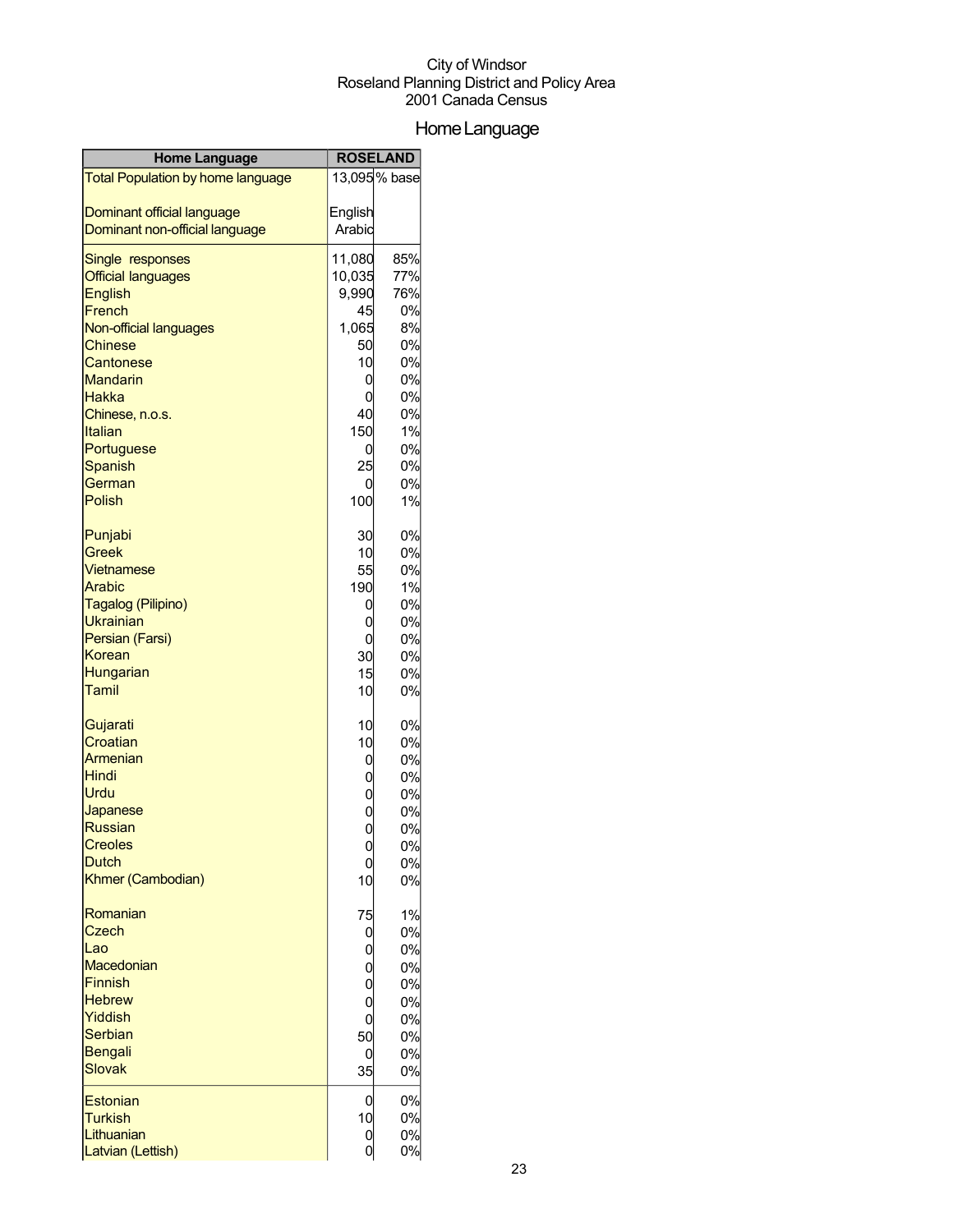| <b>Home Language</b>                      |                | <b>ROSELAND</b> |
|-------------------------------------------|----------------|-----------------|
| Slovenian                                 | 0              | 0%              |
| <b>Bulgarian</b>                          | 0              | 0%              |
| Serbo-Croatian                            | 0              | 0%              |
| Malay-Bahasa                              | 10             | 0%              |
| <b>Maltese</b>                            | 10             | 0%              |
| Danish                                    | 0              | 0%              |
| <b>Swedish</b>                            | 0              | 0%              |
| Malayalam                                 | 15             | 0%              |
| Thai                                      | 0              | 0%              |
| <b>Kurdish</b>                            | 0              | 0%              |
| Pashto                                    | 0              | 0%              |
| Flemish                                   | $\overline{0}$ | 0%              |
| Norwegian                                 | $\overline{0}$ | 0%              |
| Gaelic languages                          | $\overline{0}$ | 0%              |
| <b>Aboriginal Languages</b>               | 0              | 0%              |
| <b>Cree</b>                               | 0              | 0%              |
| Inuktitut (Eskimo)                        | 0              | 0%              |
| Ojibway                                   | $\overline{0}$ | 0%              |
| Montagnais-Naskapi                        | 0              | 0%              |
| <b>Micmac</b>                             | 0              | 0%              |
| Dakota/Sioux                              | $\overline{0}$ | 0%              |
| <b>South Slave</b>                        | 0              | 0%              |
| <b>Blackfoot</b>                          | 0              | 0%              |
| <b>Dogrib</b>                             | 0              | 0%              |
| Chipewyan                                 | 0              | 0%              |
| <b>Kutchin-Gwich'in</b>                   | 0              | 0%              |
| <b>Tlingit</b>                            | 0              | 0%              |
| Other languages                           | 110            | 1%              |
| <b>Multiple responses</b>                 | 1,995          | 15%             |
| <b>English and French</b>                 | 175            | 1%              |
| English and non-official                  | 1,795          | 14%             |
| <b>French and non-official</b>            | 0              | 0%              |
| English, French and non-official language | 25             | 0%              |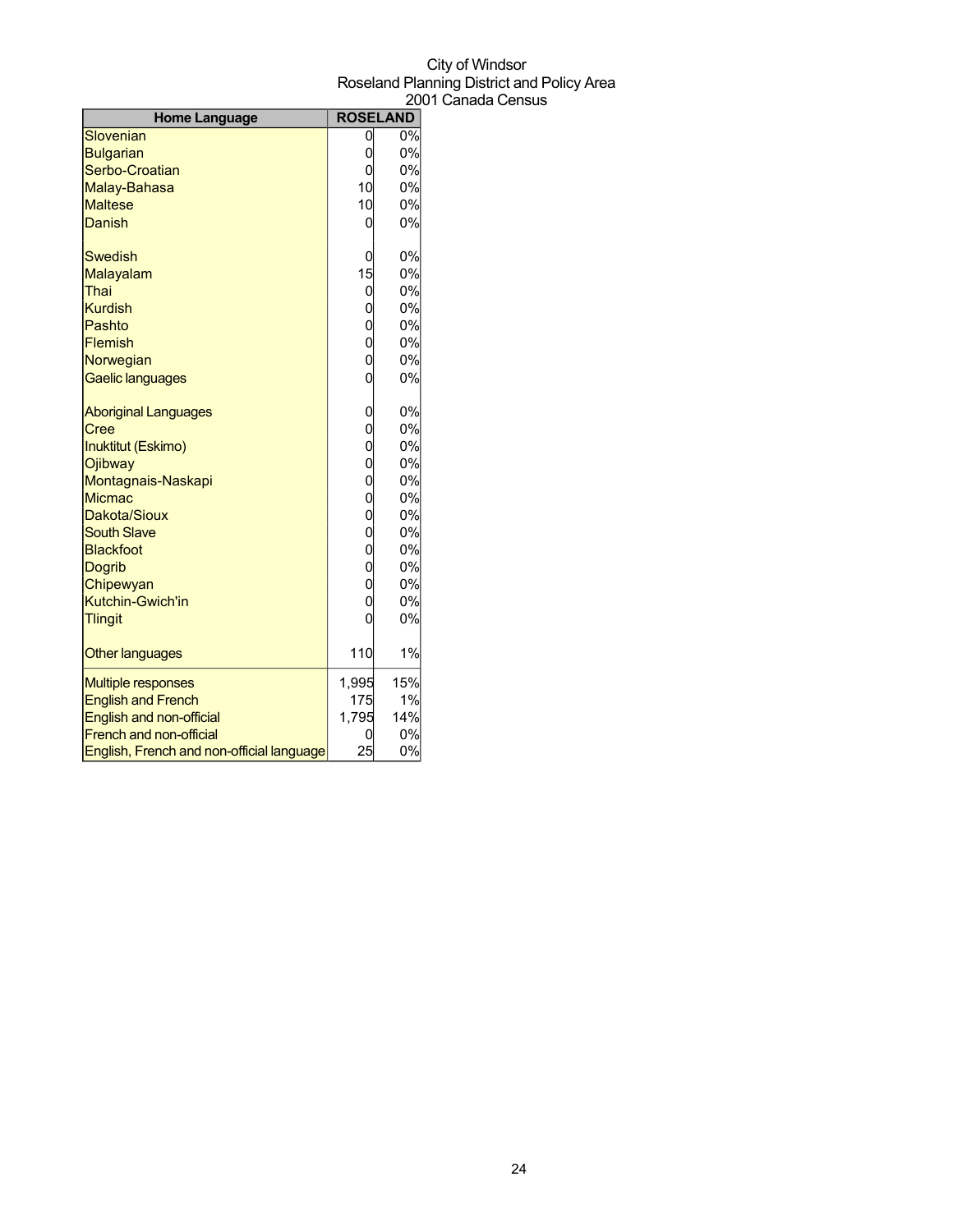## Mobility

| <b>Mobility</b>                            | <b>ROSELAND</b> |               |
|--------------------------------------------|-----------------|---------------|
| Total Population by 1 year mobility status |                 | 12,870 % base |
|                                            |                 |               |
| Non-movers (same address one year ago)     | 10,805          | 84%           |
| <b>Movers</b>                              | 2,070           | 16%           |
| Non-migrants                               | 1,315           | 10%           |
| <b>Migrants</b>                            | 735             | 6%            |
| <b>Internal migrants</b>                   | 565             | 4%            |
| Intraprovincial migrants                   | 520             | 4%            |
| Interprovincial migrants                   | 45              | 0%            |
| <b>External migrants</b>                   | 180             | 1%            |
| Total Population by 5 year mobility status |                 | 12,100 % base |
| Non-movers (same address five years ago)   | 5,535           | 46%           |
| <b>Movers</b>                              | 6,540           | 54%           |
| Non-migrants                               | 4,405           | 36%           |
| <b>Migrants</b>                            | 2,135           | 18%           |
| <b>Internal migrants</b>                   | 1,500           | 12%           |
| Intraprovincial migrants                   | 1,365           | 11%           |
| <b>Interprovincial migrants</b>            | 125             | 1%            |
| <b>External migrants</b>                   | 640             | 5%            |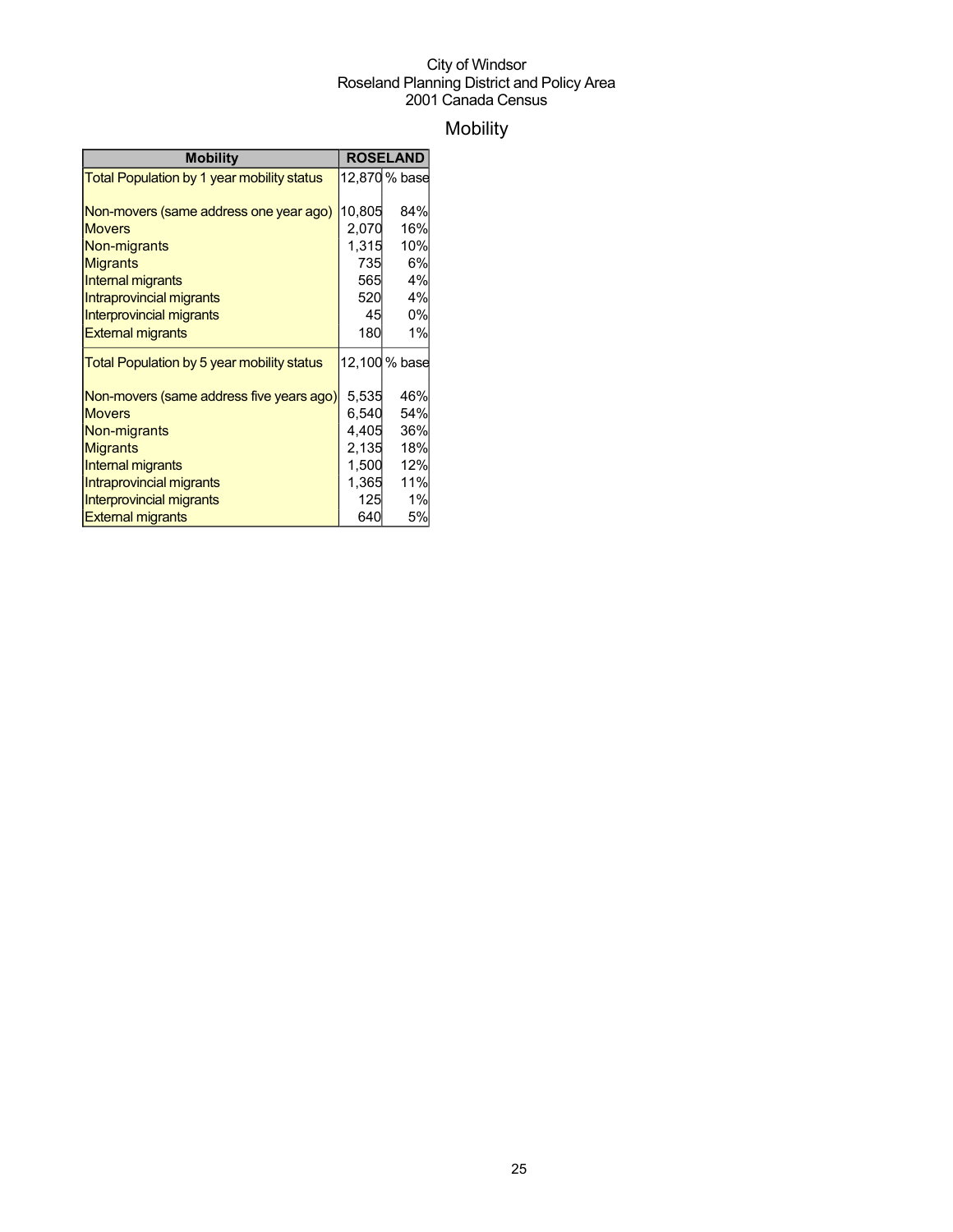## Citizenship and Place of Birth

| <b>Citizenship and</b><br><b>Place of Birth</b>                     |          | <b>ROSELAND</b> |
|---------------------------------------------------------------------|----------|-----------------|
| <b>Total Population by Citizenship</b>                              |          | 13,105 % base   |
| Canadian citizenship                                                | 12,210   | 93%             |
| Citizenship other than Canadian                                     | 900      | 7%              |
| Total Population by Immigrant Status & Place of Birth 13,095 % base |          |                 |
| Non-immigrant population                                            | 9,550    | 73%             |
| Born in province of residence                                       | 8,985    | 69%             |
| Born outside province of residence                                  | 570      | 4%              |
| Immigrants                                                          | 3,455    | 26%             |
| Non-permanent residents                                             | 105      | 1%              |
| <b>Total Immigrants by Place of Birth</b>                           |          | 3,455% base     |
| Dominant Immigrant place of birth                                   | Italy    |                 |
| <b>United Kingdom</b>                                               | 285      | 8%              |
| China                                                               | 180      | 5%              |
| Italy                                                               | 635      | 18%             |
| India                                                               | 150      | 4%              |
| <b>United States</b>                                                | 255      | 7%              |
| <b>Hong Kong</b>                                                    | 30       | 1%              |
| <b>Philippines</b>                                                  | 50       | 1%              |
| Poland                                                              | 165      | 5%              |
| Germany                                                             | 110      | 3%              |
| Portugal                                                            | 35       | 1%              |
| <b>Viet Nam</b>                                                     | 105      | 3%              |
| Jamaica                                                             | 15       | 0%              |
| <b>Netherlands</b>                                                  | 30       | 1%              |
| Sri Lanka                                                           | 40       | 1%              |
| Guyana                                                              | 20       | 1%              |
| Pakistan                                                            | 90       | 3%              |
| Greece                                                              | 70<br>10 | 2%<br>0%        |
| <b>Iran</b><br><b>South Korea</b>                                   | 45       | 1%              |
| France                                                              |          | 1%              |
|                                                                     | 20       |                 |
| Lebanon                                                             | 185      | 5%              |
| <b>Taiwan</b>                                                       | U        | 0%              |
| <b>Trinidad and Tobago</b>                                          |          | 0%              |
| Yugoslavia                                                          | 135      | 4%              |
| Romania<br><b>Haiti</b>                                             | 125      | 4%<br>0%        |
| <b>Ukraine</b>                                                      | U<br>20  | 1%              |
| <b>Hungary</b>                                                      | 45       | 1%              |
| <b>Russian Federation</b>                                           | 10       | 0%              |
| Croatia                                                             | 55       | 2%              |
| <b>El Salvador</b>                                                  | O        | 0%              |
| <b>Mexico</b>                                                       | 25       | 1%              |
| Egypt                                                               | 30       | 1%              |
| <b>South Africa</b>                                                 | C        | 0%              |
| <b>Ireland</b>                                                      | 10       | 0%              |
| Iraq                                                                | 120      | 3%              |
| <b>Bosnia and Herzegovina</b>                                       | 10       | 0%              |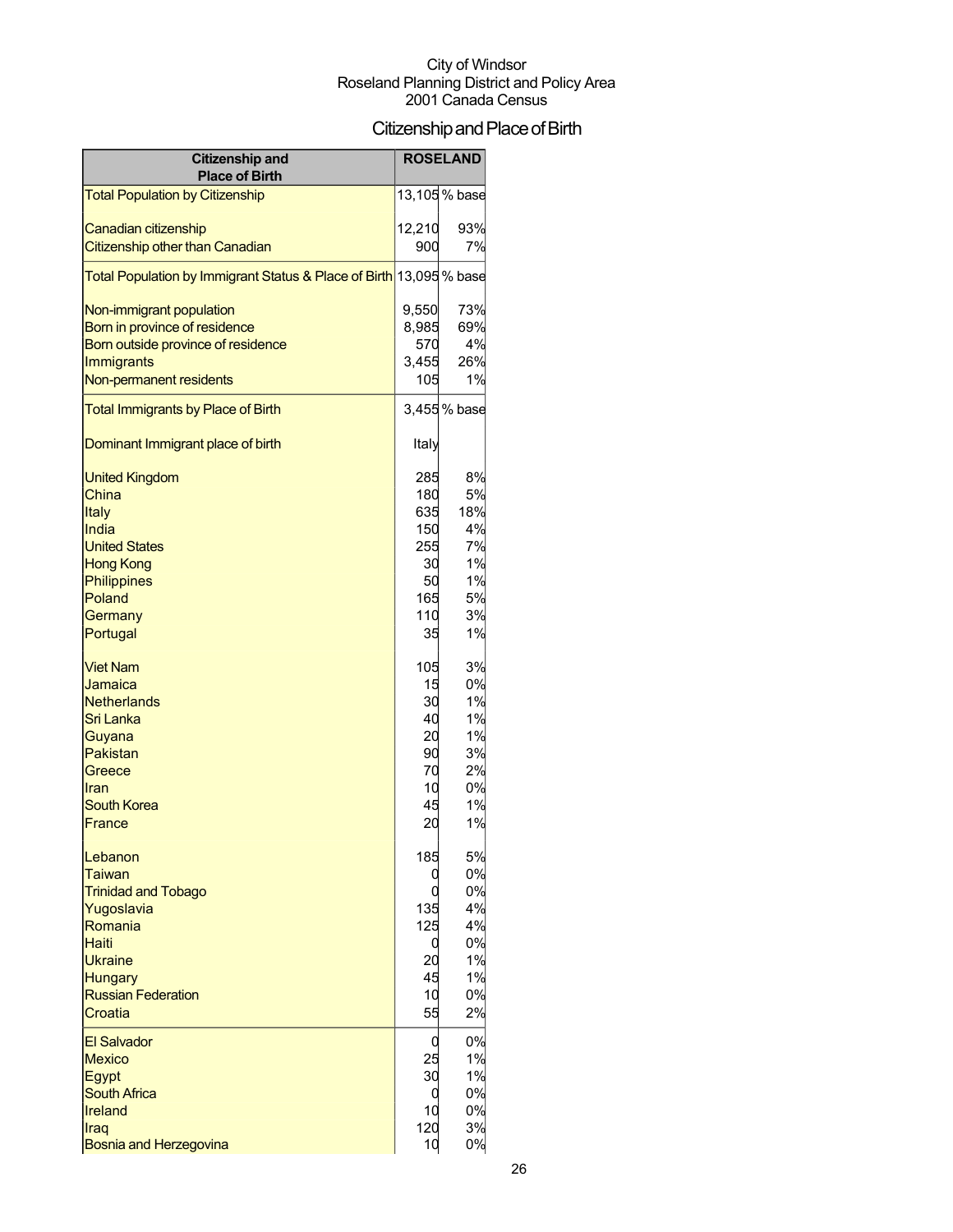|                                                 |     | -------         |
|-------------------------------------------------|-----|-----------------|
| <b>Citizenship and</b><br><b>Place of Birth</b> |     | <b>ROSELAND</b> |
| <b>Morocco</b>                                  |     | 0%              |
| Chile                                           |     | 0%              |
| Fiji                                            | 10  | 0%              |
| Austria                                         |     | 0%              |
| Afghanistan                                     |     | 0%              |
| <b>Bangladesh</b>                               |     | 0%              |
| <b>Malaysia</b>                                 |     | 0%              |
| Switzerland                                     |     | 0%              |
| Kenya                                           |     | 0%              |
| <b>Belgium</b>                                  | 20  | 1%              |
| Tanzania                                        |     | 0%              |
| <b>Algeria</b>                                  |     | 0%              |
| Cambodia                                        | 30  | 1%              |
| All other places of birth                       | 340 | 10%             |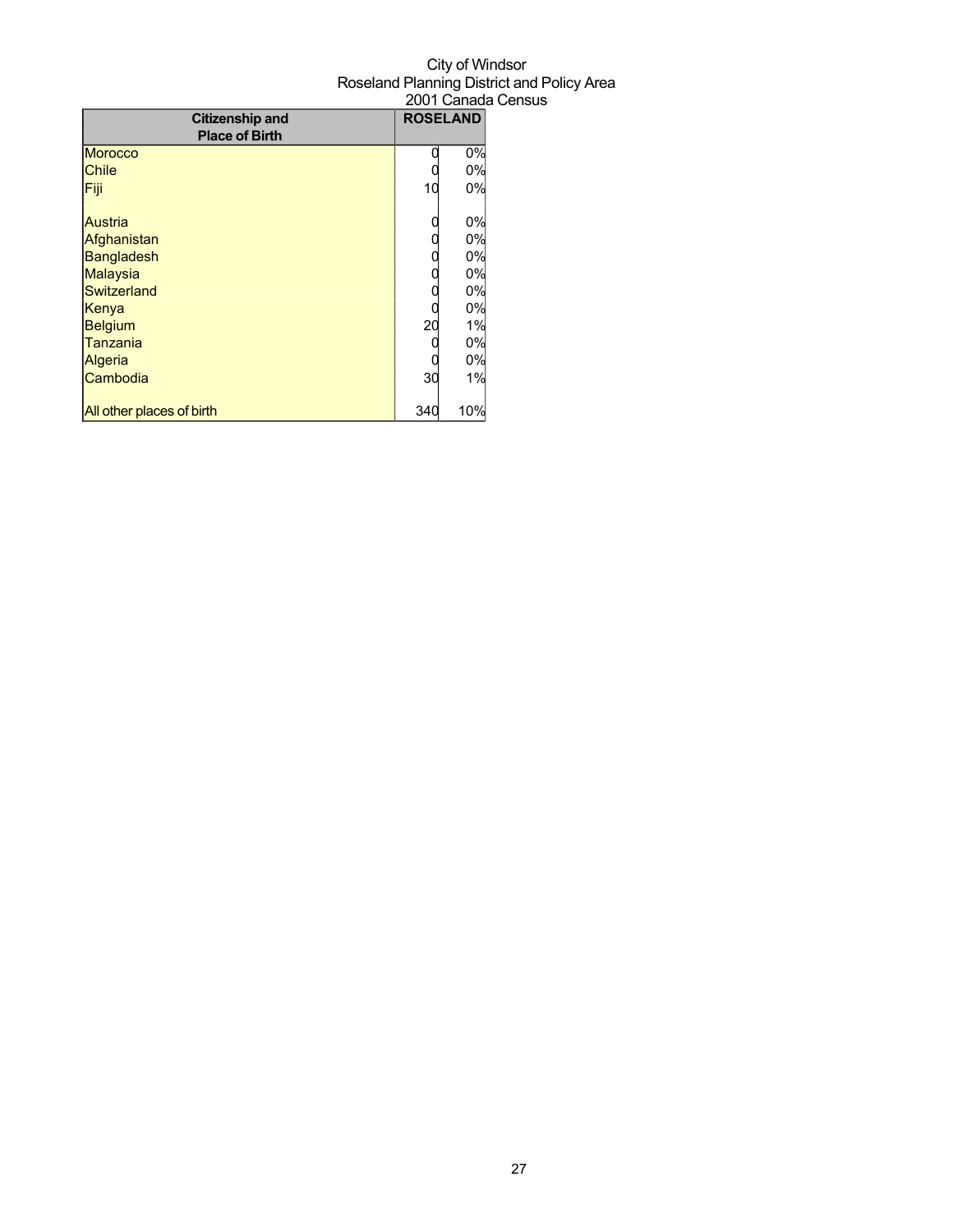## Recent Immigration (1996-2001)

| Recent Immigration (1996-2001)            | <b>ROSELAND</b> |            |
|-------------------------------------------|-----------------|------------|
| Total Recent Immigrants by Place of Birth |                 | 635 % base |
| <b>Dominant Place of Birth</b>            | Romania         |            |
| China                                     | 70              | 11%        |
| India                                     | 35              | 6%         |
| Philippines                               | 10              | 2%         |
| Pakistan                                  | 75              | 12%        |
| <b>Hong Kong</b>                          | 15              | 2%         |
| Iran                                      | 0               | 0%         |
| Taiwan                                    | d               | 0%         |
| <b>United States</b>                      | 70              | 11%        |
| <b>South Korea</b>                        | 30              | 5%         |
| <b>Sri Lanka</b>                          | 30              | 5%         |
| <b>Russian Federation</b>                 | C               | 0%         |
| Romania                                   | 90              | 14%        |
| <b>United Kingdom</b>                     | 10              | 2%         |
| Yugoslavia                                | 20              | 3%         |
| <b>Ukraine</b>                            | 0               | 0%         |
| France                                    |                 | 0%         |
| <b>Bosnia and Herzegovina</b>             | 0<br>0          | 0%         |
| Jamaica                                   |                 | 0%         |
| Algeria                                   |                 | 0%         |
| <b>Bangladesh</b>                         |                 | 0%         |
| <b>Mexico</b>                             | 10              | 2%         |
| Afghanistan                               |                 | 0%         |
| Iraq                                      | 55              | 9%         |
| <b>Viet Nam</b>                           | 0               | 0%         |
| <b>South Africa</b>                       |                 | 0%         |
| Guyana                                    | $\overline{0}$  | 0%         |
| Germany                                   | $\mathbf 0$     | 0%         |
| Poland<br>Lebanon                         | 15              | 0%<br>2%   |
| <b>Haiti</b>                              | O               | 0%         |
|                                           |                 |            |
| <b>Morocco</b>                            |                 | 0%         |
| Colombia                                  | 0               | 0%         |
| Egypt                                     |                 | 0%         |
| <b>Trinidad and Tobago</b>                |                 | 0%         |
| Somalia                                   |                 | 0%         |
| Japan                                     |                 | 0%         |
| Croatia                                   |                 | 0%         |
| Ghana                                     |                 | 0%         |
| Saudi Arabia                              |                 | 0%         |
| Congo                                     |                 | 0%         |
| All other places of birth                 | 95              | 15%        |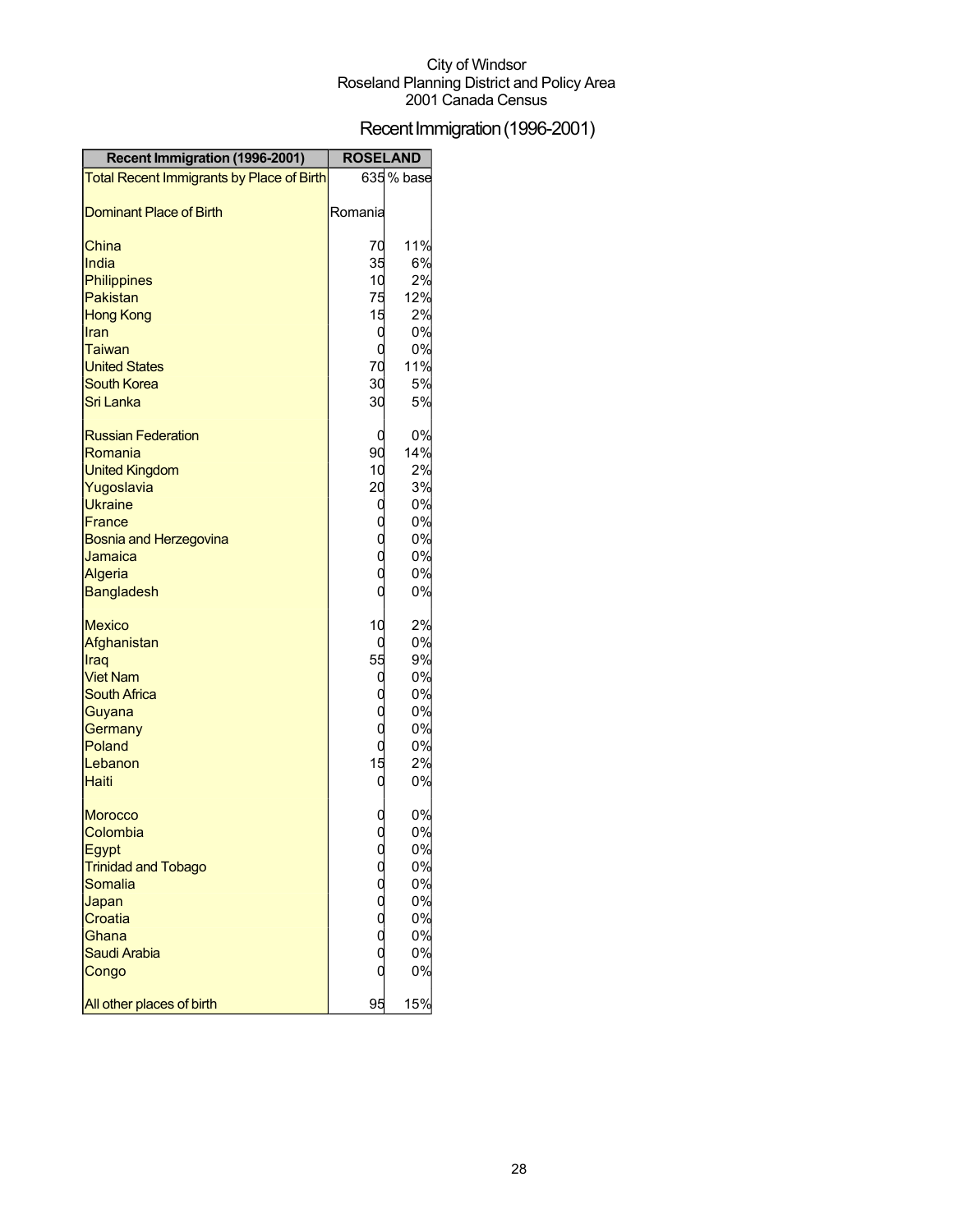## Immigration

| <b>Immigration</b>                                         | <b>ROSELAND</b>   |              |
|------------------------------------------------------------|-------------------|--------------|
| <b>Total Immigrant Population by Period of Immigration</b> |                   | 3,450 % base |
|                                                            |                   |              |
| Before 1961                                                | 900               | 26%          |
| 1961-1970                                                  | 510               | 15%          |
| 1971-1980                                                  | 505               | 15%          |
| 1981-1990                                                  | 495               | 14%          |
| 1991-1995                                                  | 390               | 11%          |
| 1996-2001                                                  | 635               | 18%          |
|                                                            |                   |              |
| Dominant period of immigration                             | Before 1961       |              |
| Total Immigrant Population by Age at Immigration           |                   | 3,460 % base |
| 0-4 years                                                  | 510               | 15%          |
| $5-19$ years                                               | 965               | 28%          |
| 20 years and over                                          | 1,990             | 58%          |
| Dominant age at immigration                                | 20 years and over |              |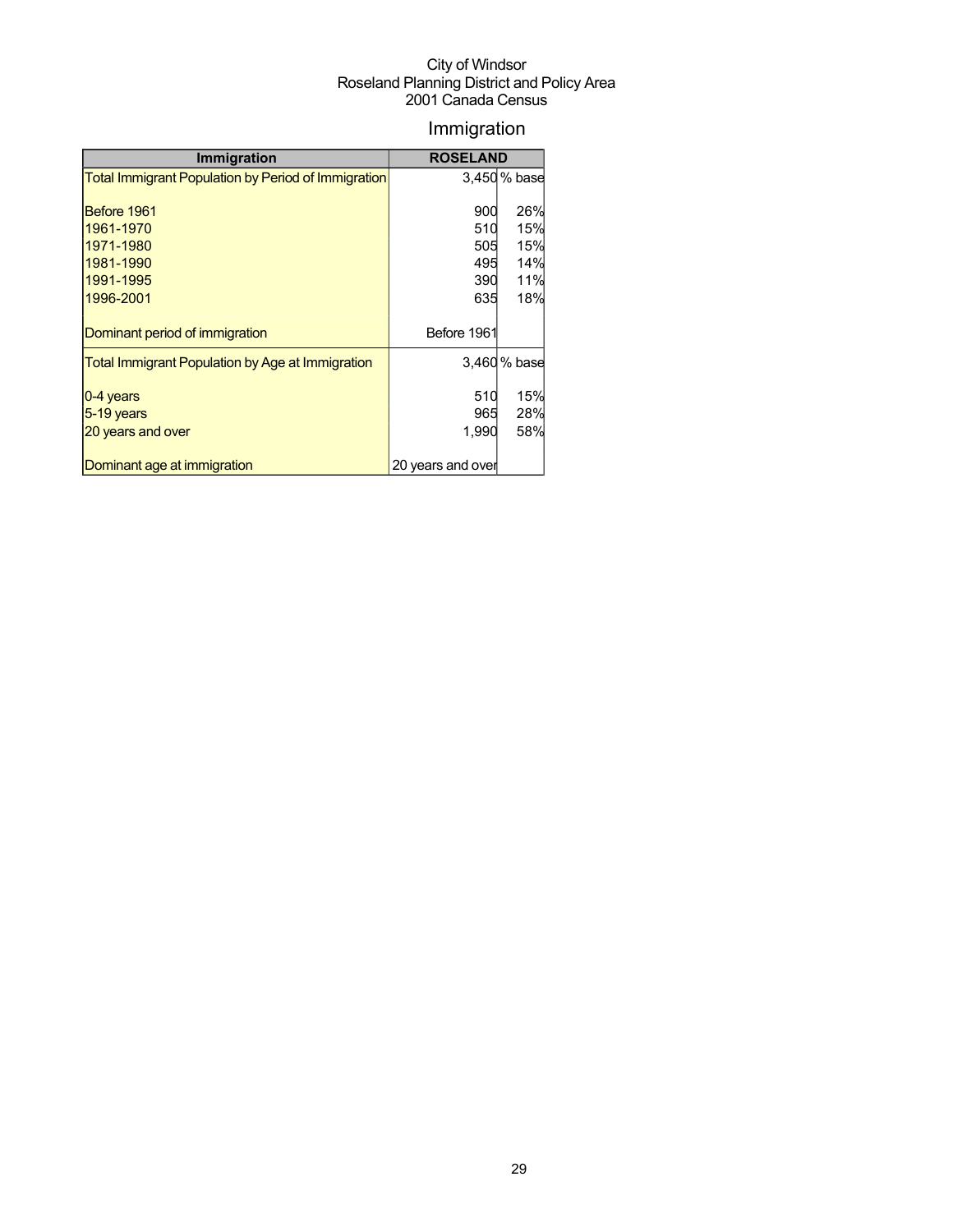### **Generation Status**

| <b>Generation Status</b>                                                                                                                                                     | <b>ROSELAND</b> |      |
|------------------------------------------------------------------------------------------------------------------------------------------------------------------------------|-----------------|------|
| Population 15 years and over by Generation Status                                                                                                                            |                 | $\%$ |
|                                                                                                                                                                              | 10,380          | base |
| 1st generation                                                                                                                                                               | 3,240           | 31%  |
| 2nd generation                                                                                                                                                               | 3,155           | 30%  |
| 3rd generation and over                                                                                                                                                      | 3,960           | 38%  |
| Dominant generation                                                                                                                                                          | $3rd+$          |      |
|                                                                                                                                                                              | generation      |      |
| Generation status of the respondent, i.e. "1st", "2nd" or "3rd+" generation, refers to whether the respondent or the<br>respondent's parents were born in or outside Canada. |                 |      |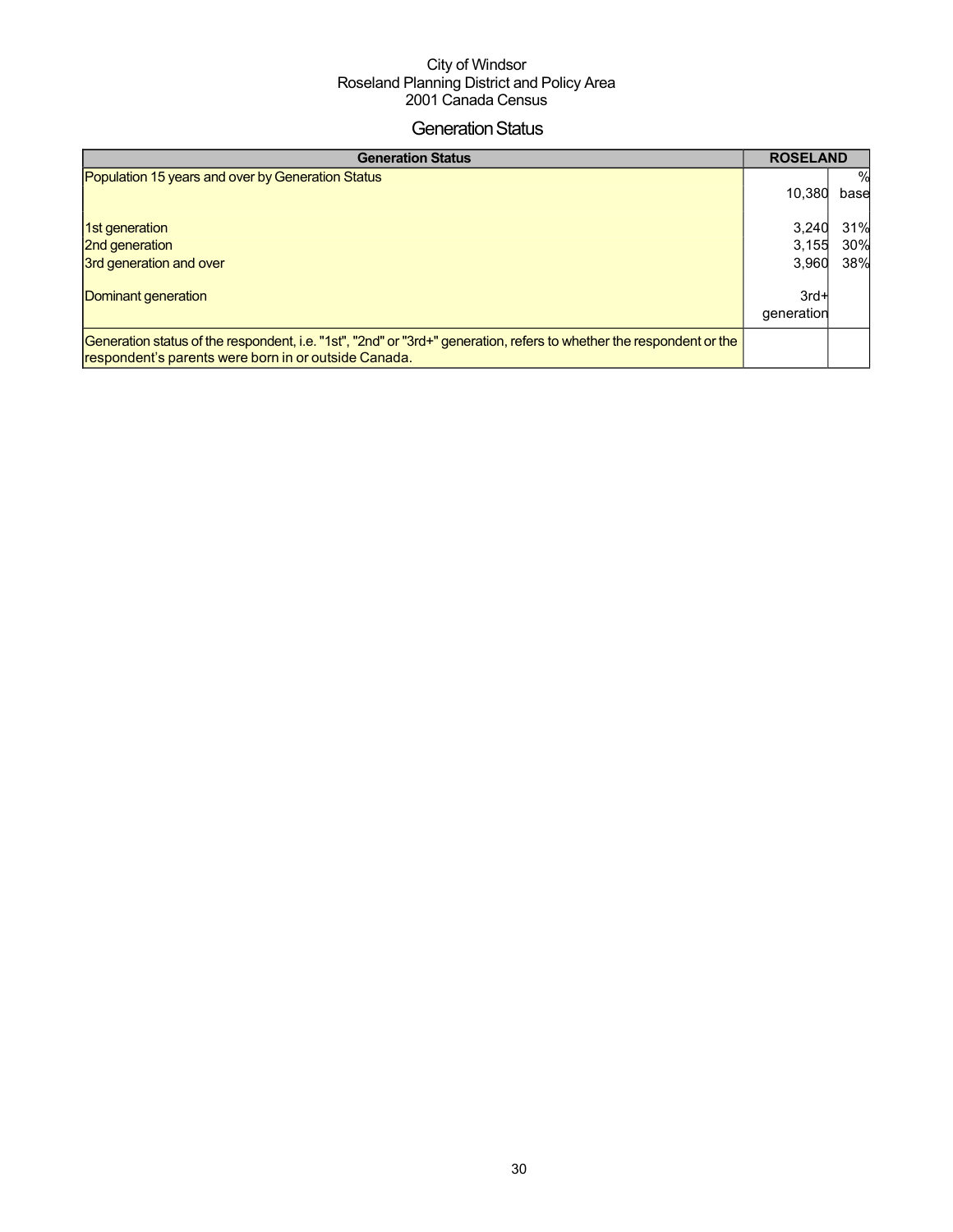## EthnicOrigin-Summary

| <b>Ethnic Origin -</b><br><b>Summary</b>                          | <b>ROSELAND</b> |               |
|-------------------------------------------------------------------|-----------------|---------------|
| Total Population by Ethnic Origin (single and multiple responses) |                 | 13,075 % base |
| <b>Dominant Response</b>                                          | Canadian        |               |
| <b>British Origins</b>                                            | 6,370           | 49%           |
| <b>English</b>                                                    | 2,755           | 21%           |
| <b>Irish</b>                                                      | 1,770           | 14%           |
| <b>Scottish</b>                                                   | 1,700           | 13%           |
| Welsh                                                             | 75              | 1%            |
| British, n.i.e.                                                   | 70              | 1%            |
| <b>French Origins</b>                                             | 2,340           | 18%           |
| Acadian                                                           | 0               | 0%            |
| French                                                            | 2,340           | 18%           |
| <b>Western European Origins</b>                                   | 1,825           | 14%           |
| <b>Austrian</b>                                                   | 55              | 0%            |
| <b>Belgian</b>                                                    | 55              | 0%            |
| Dutch (Netherlands)<br>German                                     | 315<br>1,400    | 2%<br>11%     |
| <b>Swiss</b>                                                      |                 | 0%            |
|                                                                   | 0               |               |
| Northern European Origins                                         | 80              | 1%            |
| Finnish                                                           | 0               | 0%            |
| <b>Scandinavian Origins</b>                                       | 80              | 1%            |
| Danish                                                            | 30              | 0%            |
| Icelandic                                                         | 0               | 0%            |
| Norwegian                                                         | 25              | 0%            |
| <b>Swedish</b>                                                    | 25              | 0%            |
| <b>Eastern European Origins</b>                                   | 2,065           | 16%           |
| Czech                                                             | 50              | 0%            |
| <b>Slovak</b>                                                     | 220             | 2%<br>3%      |
| Hungarian (Magyar)<br>Polish                                      | 400<br>650      | 5%            |
| Romanian                                                          | 285             | 2%            |
| Russian                                                           | 80              | 1%            |
| Ukrainian                                                         | 380             | 3%            |
| <b>Southern European Origins</b>                                  | 3,090           | 24%           |
| <b>Balkan Origins</b>                                             | 335             | 3%            |
| Croatian                                                          | 160             | 1%            |
| Serbian                                                           | 130             | 1%            |
| Yugoslav, n.i.e.                                                  | 45              | 0%            |
| <b>Greek</b>                                                      | 185             | 1%            |
| Italian                                                           | 2,370           | 18%           |
| Portuguese                                                        | 145             | 1%            |
| <b>Spanish</b>                                                    | 55              | 0%            |
| <b>Other European Origins</b><br><b>Jewish</b>                    | 70<br>70        | 1%<br>1%      |
|                                                                   |                 |               |
| <b>West Asian Origins</b>                                         | 20              | 0%            |
| <b>Armenian</b>                                                   | 20              | 0%            |
| <b>Iranian</b>                                                    | 0               | 0%            |
|                                                                   |                 |               |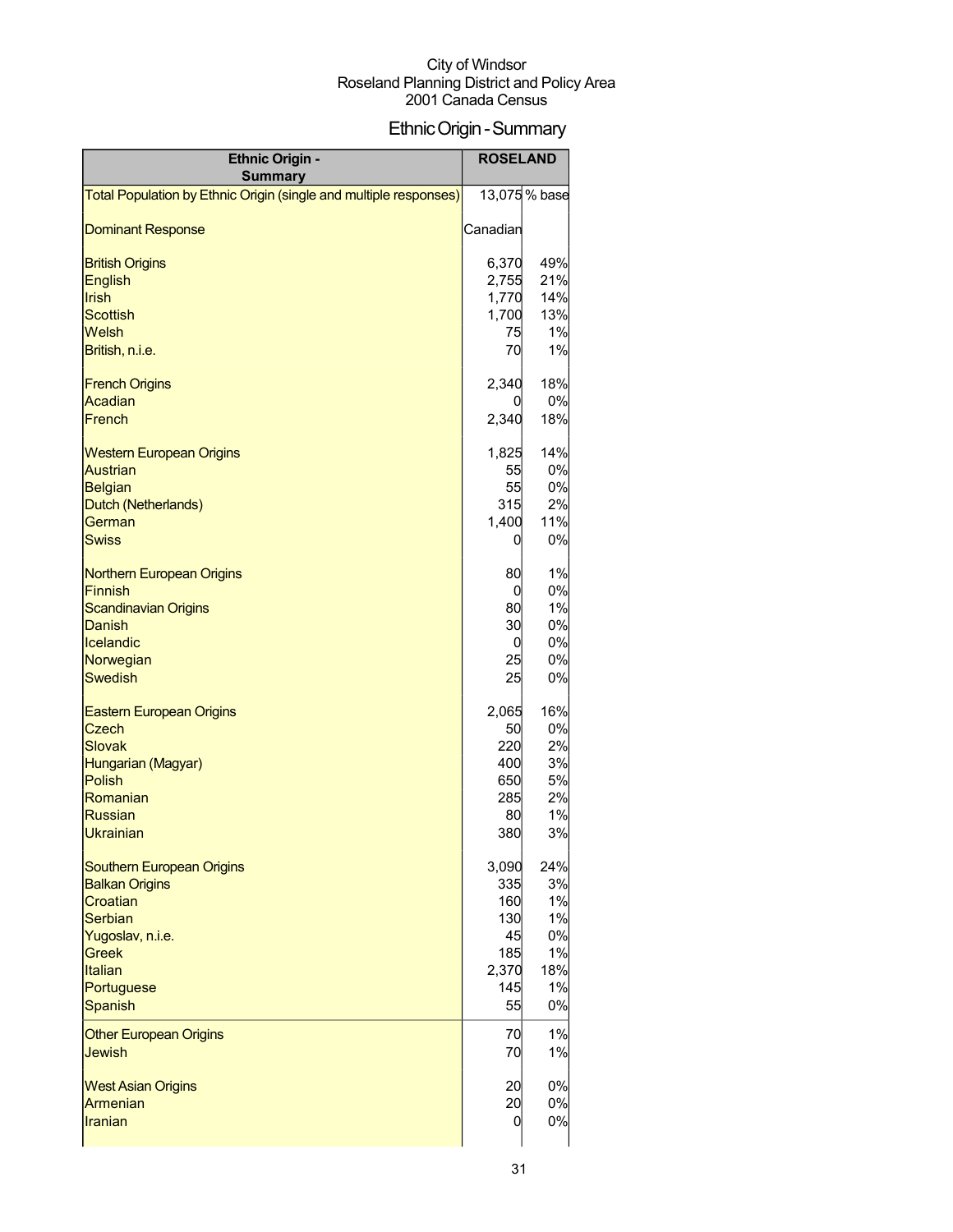| <b>Ethnic Origin -</b>               | <b>ROSELAND</b> |       |
|--------------------------------------|-----------------|-------|
| <b>Summary</b>                       |                 |       |
| <b>Arab Origins</b>                  | 640             | 5%    |
| Egyptian                             | 45              | 0%    |
| Lebanese                             | 430             | 3%    |
| Arab, n.i.e.                         | 165             | $1\%$ |
| <b>African Origins</b>               | 80              | 1%    |
| African (Black), n.i.e.              | 70              | 1%    |
| <b>Black</b>                         | 10              | 0%    |
| <b>South Asian Origins</b>           | 465             | 4%    |
| Pakistani                            | 95              | 1%    |
| Punjabi                              | 50              | 0%    |
| <b>Sri Lankan</b>                    | 45              | 0%    |
| <b>East Indian</b>                   | 265             | 2%    |
| South Asian, n.i.e.                  | 10              | 0%    |
| East/South East Asian Origins        | 795             | 6%    |
| <b>Chinese</b>                       | 455             | 3%    |
| Filipino                             | 115             | 1%    |
| <b>Vietnamese</b>                    | 145             | 1%    |
| Japanese                             | 20              | 0%    |
| <b>Korean</b>                        | 60              | 0%    |
| Latin/Central/South American, n.i.e. | $\mathbf 0$     | 0%    |
| <b>Carribean Origins</b>             | 80              | 1%    |
| Guyanese                             | 15              | 0%    |
| <b>Haitian</b>                       | 0               | 0%    |
| Jamaican                             | 35              | 0%    |
| <b>West Indian</b>                   | 30              | 0%    |
| Trinidadian/Tobagonian               | 0               | 0%    |
| <b>Aboriginal Origins</b>            | 275             | 2%    |
| <b>Inuit</b>                         | 0               | 0%    |
| <b>Metis</b>                         | 80              | 1%    |
| <b>North American Indian</b>         | 195             | 1%    |
| <b>Other Origins</b>                 | 3,470           | 27%   |
| American                             | 160             | 1%    |
| Canadian                             | 3,310           | 25%   |
| Quebecois                            | 0               | 0%    |
| n.i.e.: not included elsewhere       |                 |       |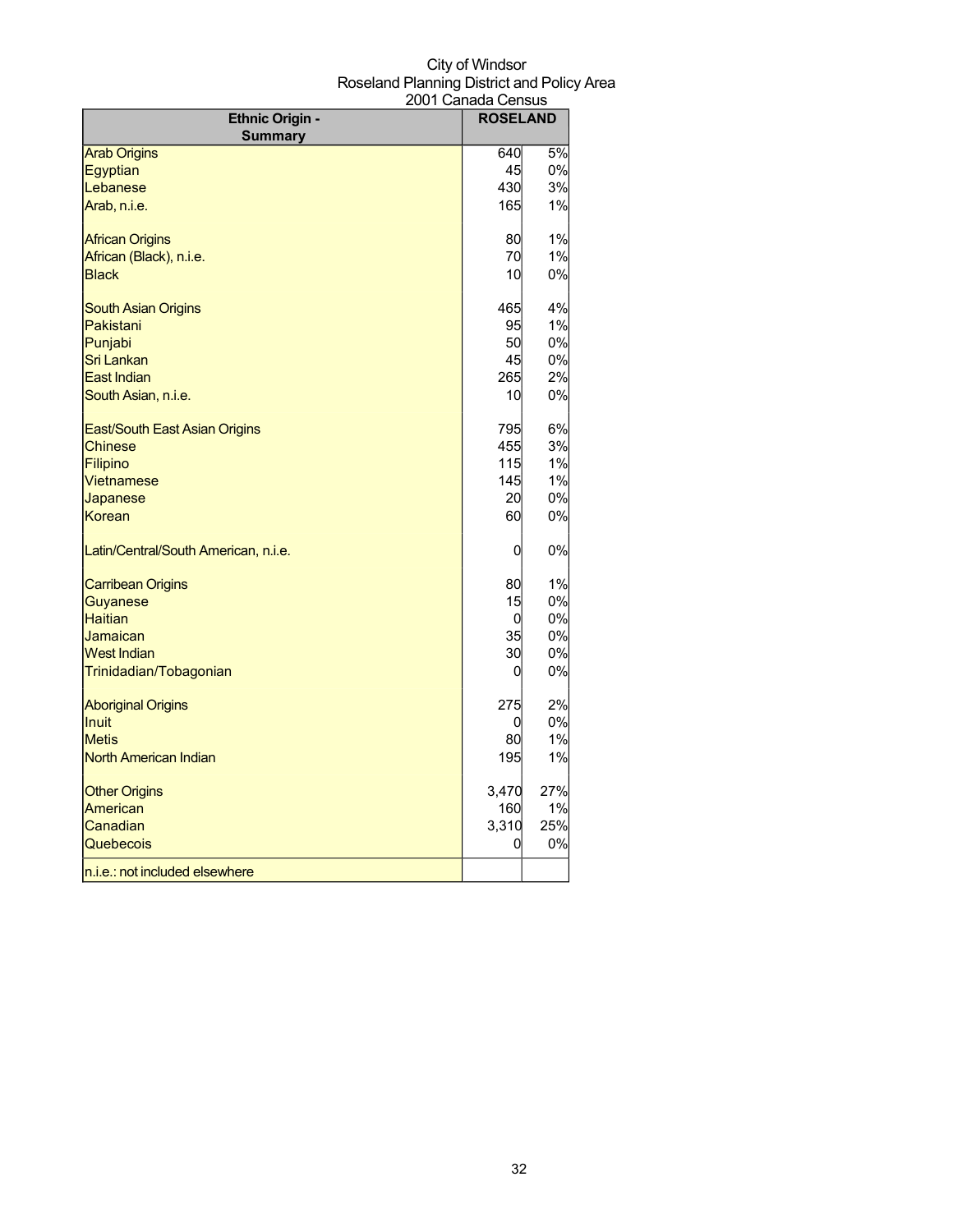## EthnicOrigin-European

| <b>Ethnic Origin -</b><br><b>European</b>       |       | <b>ROSELAND</b> |
|-------------------------------------------------|-------|-----------------|
|                                                 |       |                 |
| Total Population by Ethnic Origin 13,075 % base |       |                 |
| <b>Single responses</b>                         | 7,625 | 58%             |
| <b>Multiple responses</b>                       | 5,450 | 42%             |
| <b>British Origins</b>                          |       | 6,370 % base    |
| <b>English</b>                                  | 2,755 | 43%             |
| Single                                          | 580   | 9%              |
| <b>Multiple</b>                                 | 2,175 | 34%             |
| <b>Irish</b>                                    | 1,770 | 28%             |
| <b>Single</b>                                   | 205   | 3%              |
| <b>Multiple</b>                                 | 1,565 | 25%             |
| <b>Scottish</b>                                 | 1,700 | 27%             |
| Single                                          | 320   | 5%              |
| <b>Multiple</b>                                 | 1,380 | 22%             |
| Welsh                                           | 75    | 1%              |
| Single                                          | 0     | 0%              |
| <b>Multiple</b>                                 | 75    | 1%              |
| British, n.i.e.                                 | 70    | 1%              |
| Single                                          | 50    | 1%              |
| <b>Multiple</b>                                 | 20    | 0%              |
| <b>French Origins</b>                           |       | 2,340 % base    |
| Acadian                                         |       | 0%              |
| <b>Single</b>                                   |       | 0%              |
| <b>Multiple</b>                                 |       | 0%              |
| French                                          | 2,340 | 100%            |
| Single                                          | 370   | 16%             |
| <b>Multiple</b>                                 | 1,970 | 84%             |
| <b>Western European Origins</b>                 |       | 1,825% base     |
| Austrian                                        | 55    | 3%              |
| <b>Single</b>                                   | 10    | 1%              |
| <b>Multiple</b>                                 | 45    | 2%              |
| <b>Belgian</b>                                  | 55    | 3%              |
| <b>Single</b>                                   | 0     | 0%              |
| Multiple                                        | 55    | 3%              |
| Dutch (Netherlands)                             | 315   | 17%             |
| <b>Single</b>                                   | 70    | 4%              |
| <b>Multiple</b>                                 | 245   | 13%             |
| German                                          | 1,400 | 77%             |
| <b>Single</b>                                   | 340   | 19%             |
| <b>Multiple</b>                                 | 1,060 | 58%             |
| <b>Swiss</b>                                    |       | 0%              |
| <b>Single</b>                                   |       | 0%              |
| <b>Multiple</b>                                 | C     | 0%              |
| <b>Northern European Origins</b>                |       | 80 % base       |
| <b>Finnish</b>                                  |       | 0%              |
| <b>Single</b>                                   |       | 0%              |
| <b>Multiple</b>                                 |       | 0%              |
| <b>Scandinavian Origins</b>                     | 80    | 100%            |
| Danish                                          | 30    | 38%             |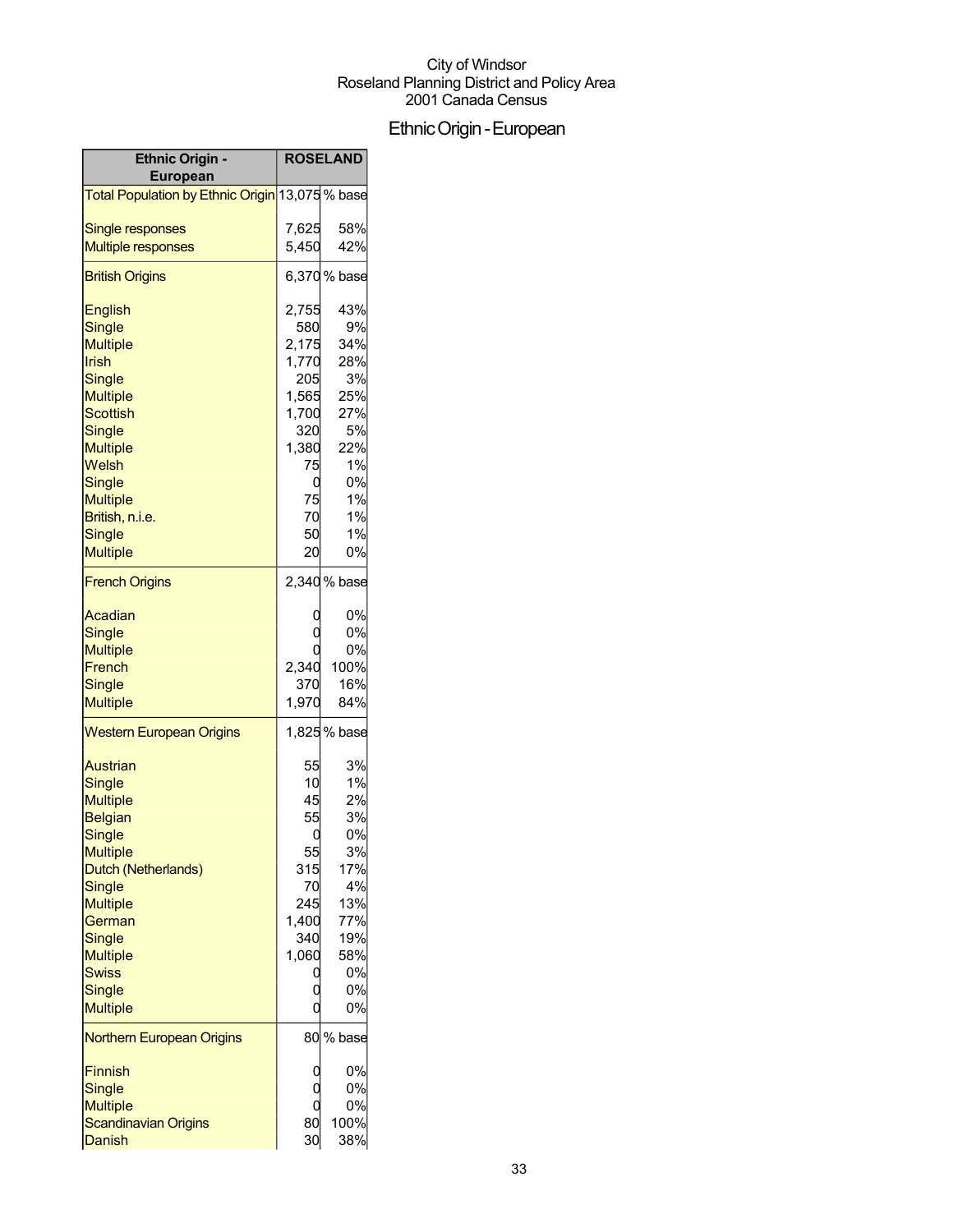| <b>Ethnic Origin -</b>           | <b>ROSELAND</b> |              |
|----------------------------------|-----------------|--------------|
| <b>European</b><br>Single        | 10              | 13%          |
| <b>Multiple</b>                  | 20              | 25%          |
| Icelandic                        |                 | 0%           |
|                                  | 0               | 0%           |
| Single                           | C               |              |
| <b>Multiple</b>                  | Ω               | 0%           |
| Norwegian                        | 25              | 31%          |
| Single                           | 0               | 0%           |
| <b>Multiple</b>                  | 25              | 31%          |
| <b>Swedish</b>                   | 25              | 31%          |
| Single                           | 0               | 0%           |
| <b>Multiple</b>                  | 25              | 31%          |
| <b>Eastern European Origins</b>  |                 | 2,065 % base |
| Czech                            | 50              | 2%           |
| <b>Single</b>                    | Ü               | 0%           |
| <b>Multiple</b>                  | 50              | 2%           |
| <b>Slovak</b>                    | 220             | 11%          |
| Single                           | 90              | 4%           |
| <b>Multiple</b>                  | 130             | 6%           |
| Hungarian (Magyar)               | 400             | 19%          |
| Single                           | 110             | 5%           |
| <b>Multiple</b>                  | 290             | 14%          |
| <b>Polish</b>                    | 650             | 31%          |
| Single                           | 290             | 14%          |
| <b>Multiple</b>                  | 360             | 17%          |
| Romanian                         | 285             | 14%          |
| Single                           | 95              | 5%           |
| <b>Multiple</b>                  | 190             | 9%           |
| <b>Russian</b>                   | 80              | 4%           |
| Single                           | 10              | 0%           |
| <b>Multiple</b>                  | 70              | 3%           |
| <b>Ukrainian</b>                 | 380             | 18%          |
| Single                           | 70              | 3%           |
| <b>Multiple</b>                  | 310             | 15%          |
| <b>Southern European Origins</b> |                 | 3,090 % base |
|                                  |                 |              |
| <b>Balkan Origins</b>            | 335             | 11%          |
| Croatian                         | 160             | 5%           |
| Single                           | 105             | 3%           |
| <b>Multiple</b>                  | 55              | 2%           |
| Serbian                          | 130             | 4%           |
| Single                           | 115             | 4%           |
| <b>Multiple</b>                  | 15              | 0%           |
| Yugoslav, n.i.e.                 | 45              | 1%           |
| Single                           | 10              | 0%           |
| <b>Multiple</b>                  | 35              | 1%           |
| Greek                            | 185             | 6%           |
| Single                           | 120             | 4%           |
| <b>Multiple</b>                  | 65              | 2%           |
| <b>Italian</b>                   | 2,370           | 77%          |
| Single                           | 1,610           | 52%          |
| <b>Multiple</b>                  | 760             | 25%          |
| Portuguese                       | 145             | 5%           |
| Single                           | 80              | 3%           |
| <b>Multiple</b>                  | 65              | 2%           |
| <b>Spanish</b>                   | 55              | 2%           |
| Single                           | 10              | 0%           |
|                                  |                 |              |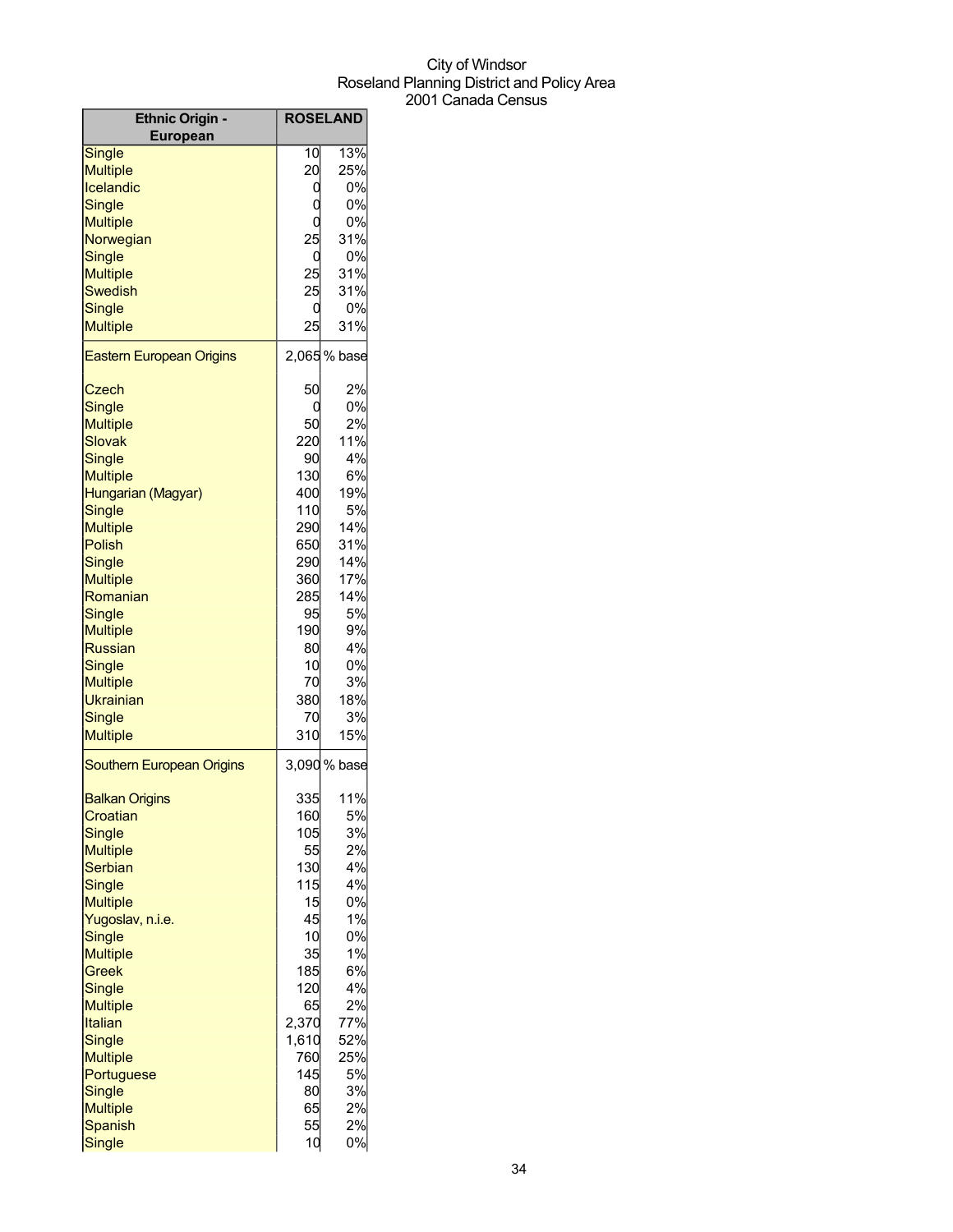| <b>Ethnic Origin -</b>        |    | <b>ROSELAND</b> |
|-------------------------------|----|-----------------|
| European                      |    |                 |
| <b>Multiple</b>               | 45 | 1%              |
| <b>Other European Origins</b> |    | 70 % base       |
| <b>Jewish</b>                 | 70 | 100%            |
| <b>Single</b>                 | 10 | 14%             |
| <b>Multiple</b>               | 60 | 86%             |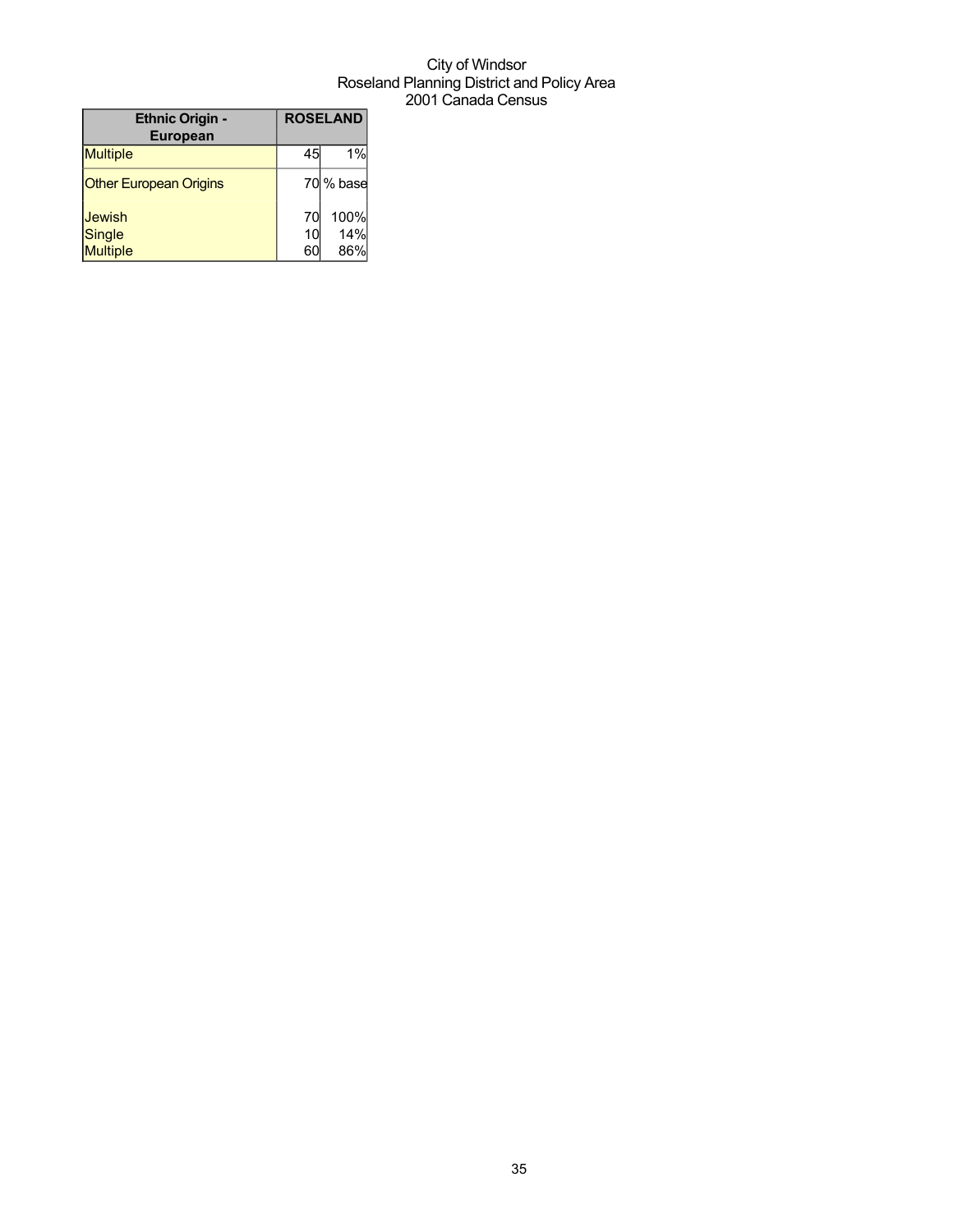## EthnicOrigin-Asian,Arab,African

| <b>Ethnic Origin -</b>                                       | <b>ROSELAND</b> |            |
|--------------------------------------------------------------|-----------------|------------|
| Asian, Arab, African                                         |                 |            |
| <mark>Total Population by Ethnic Origin</mark> 13,075 % base |                 |            |
| <b>Single responses</b>                                      | 7,625           | 58%        |
| <b>Multiple responses</b>                                    | 5,450           | 42%        |
| <b>West Asian Origins</b>                                    |                 | 20 % base  |
| Armenian                                                     | 20              | 100%       |
| <b>Single</b>                                                | 0               | 0%         |
| <b>Multiple</b>                                              | 20              | 100%       |
| Iranian                                                      | 0               | 0%         |
| <b>Single</b>                                                | 0<br>Ó          | 0%<br>0%   |
| <b>Multiple</b>                                              |                 |            |
| <b>Arab Origins</b>                                          |                 | 640 % base |
| Egyptian                                                     | 45              | 7%         |
| Single                                                       | 0               | 0%         |
| <b>Multiple</b>                                              | 45              | 7%         |
| Lebanese                                                     | 430             | 67%        |
| <b>Single</b>                                                | 295<br>135      | 46%        |
| <b>Multiple</b><br>Arab, n.i.e.                              | 165             | 21%<br>26% |
| <b>Single</b>                                                | 125             | 20%        |
| <b>Multiple</b>                                              | 40              | 6%         |
|                                                              |                 | 80 % base  |
| <b>African Origins</b>                                       |                 |            |
| African (Black), n.i.e.                                      | 70              | 88%        |
| Single                                                       | 20              | 25%        |
| <b>Multiple</b>                                              | 50              | 63%        |
| <b>Black</b>                                                 | 10              | 13%<br>0%  |
| <b>Single</b><br><b>Multiple</b>                             | 0<br>10         | 13%        |
|                                                              |                 |            |
| <b>South Asian Origins</b>                                   |                 | 465 % base |
| Pakistani                                                    | 95              | 20%        |
| Single                                                       | 75              | 16%        |
| Multiple                                                     | 20              | 4%         |
| Punjabi                                                      | 50              | 11%        |
| Single                                                       | 0               | 0%         |
| <b>Multiple</b><br>Sri Lankan                                | 50<br>45        | 11%<br>10% |
| <b>Single</b>                                                | 45              | 10%        |
| <b>Multiple</b>                                              | 0               | 0%         |
| <b>East Indian</b>                                           | 265             | 57%        |
| <b>Single</b>                                                | 190             | 41%        |
| <b>Multiple</b>                                              | 75              | 16%        |
| South Asian, n.i.e.                                          | 10              | 2%         |
| Single                                                       | 0               | 0%         |
| <b>Multiple</b>                                              | 10              | 2%         |
| East/South East Asian Origins                                |                 | 795 % base |
| <b>Chinese</b>                                               | 455             | 57%        |
| Single                                                       | 430             | 54%        |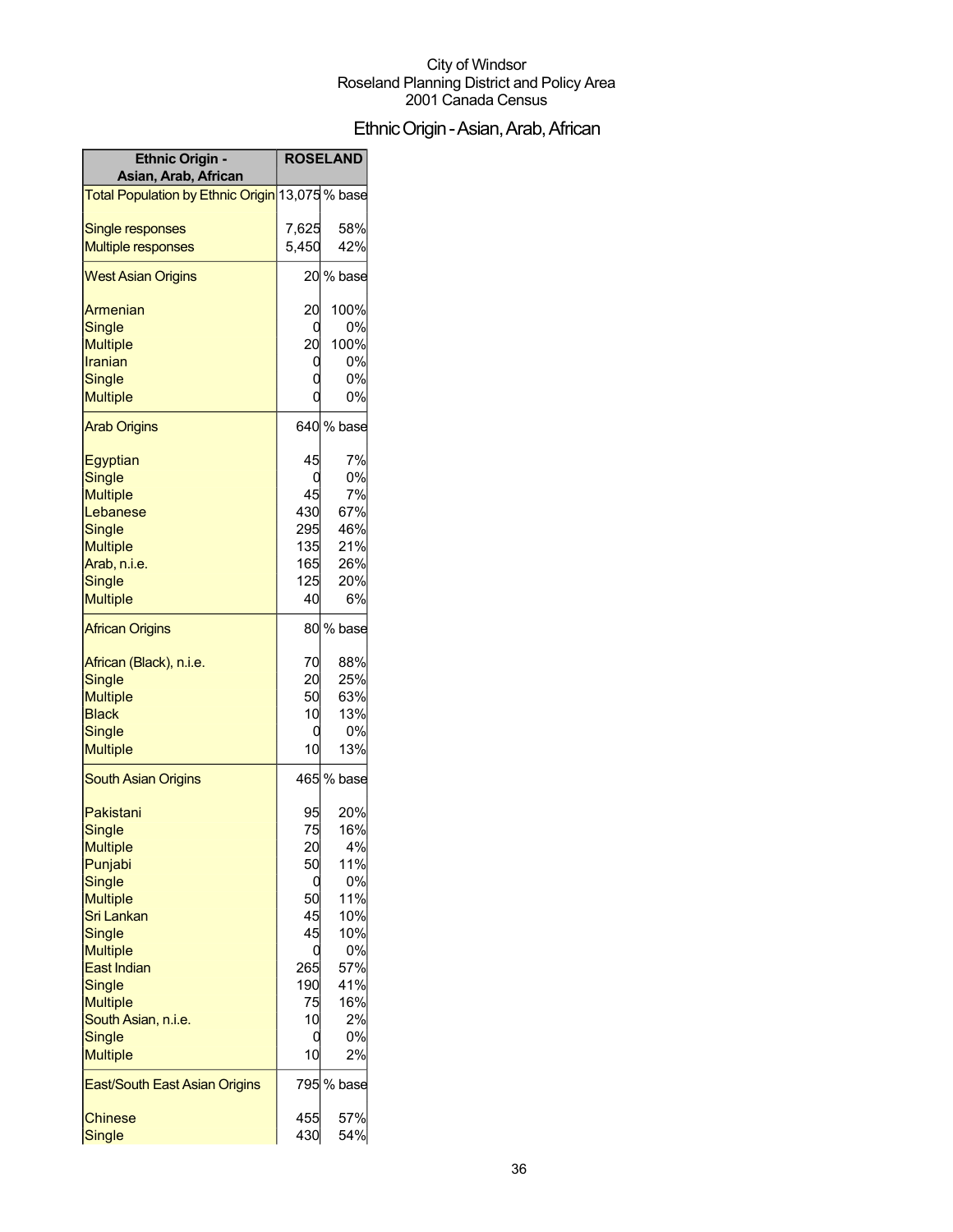| <b>Ethnic Origin -</b> | <b>ROSELAND</b> |     |
|------------------------|-----------------|-----|
| Asian, Arab, African   |                 |     |
| <b>Multiple</b>        | 25              | 3%  |
| Filipino               | 115             | 14% |
| Single                 | 80              | 10% |
| <b>Multiple</b>        | 35              | 4%  |
| <b>Vietnamese</b>      | 145             | 18% |
| Single                 | 125             | 16% |
| <b>Multiple</b>        | 20              | 3%  |
| Japanese               | 20              | 3%  |
| Single                 | 10              | 1%  |
| <b>Multiple</b>        | 10              | 1%  |
| Korean                 | 60              | 8%  |
| Single                 | 60              | 8%  |
| <b>Multiple</b>        |                 | 0%  |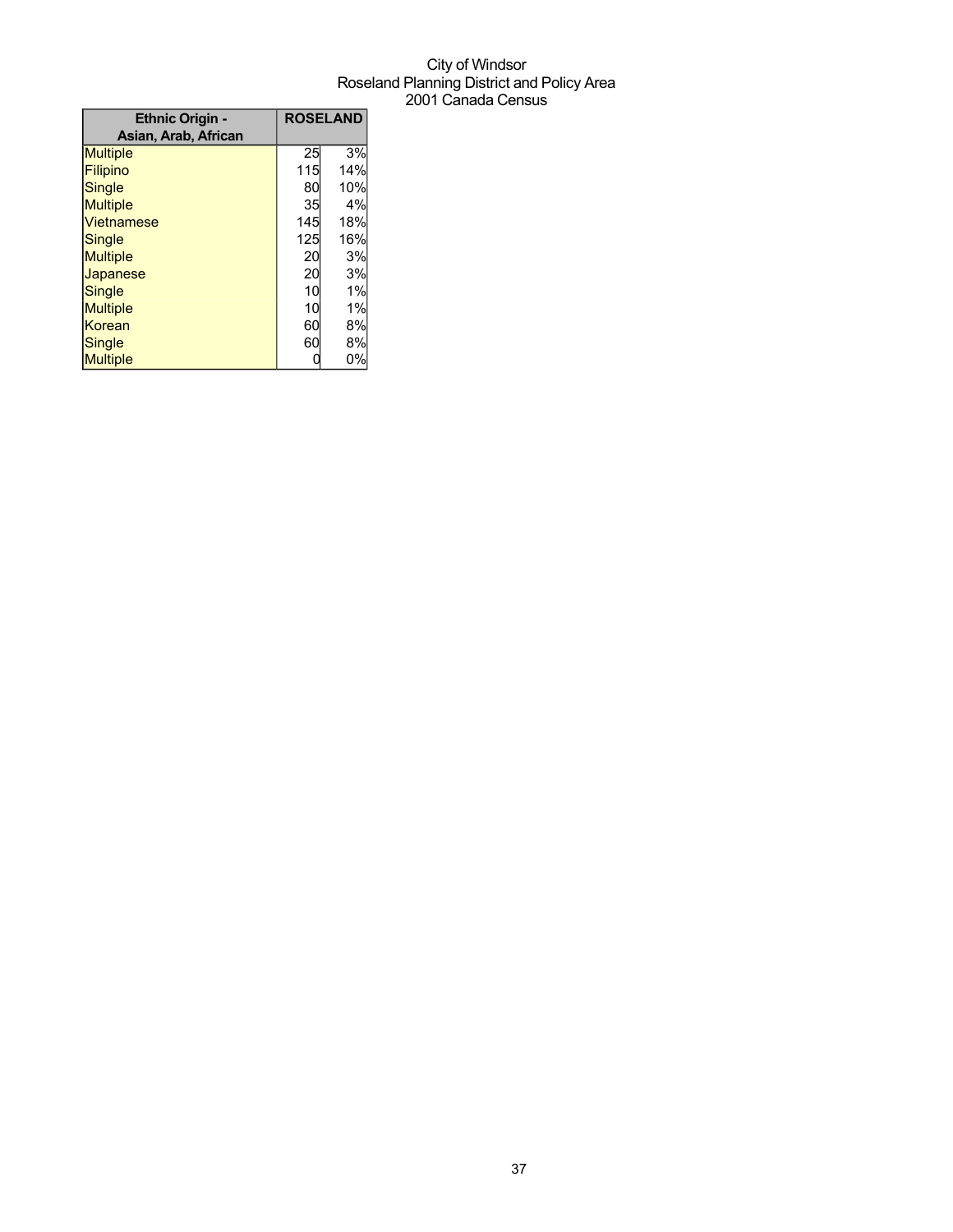### EthnicOrigin-Americas

| <b>Ethnic Origin -</b><br><b>Americas</b> |         | <b>ROSELAND</b> |
|-------------------------------------------|---------|-----------------|
| <b>Total Population by Ethnic Origin</b>  |         | 13,075% base    |
| <b>Single responses</b>                   | 7,625   | 58%             |
| <b>Multiple responses</b>                 | 5,450   | 42%             |
| Latin/Central/South American, n.i.e.      |         | 0% base         |
| <b>Single</b>                             |         |                 |
| <b>Multiple</b>                           |         |                 |
| <b>Carribean Origins</b>                  |         | 80 % base       |
| Guyanese                                  | 15      | 19%             |
| <b>Single</b>                             | 0       | 0%              |
| <b>Multiple</b>                           | 15      | 19%             |
| <b>Haitian</b>                            | 0       | 0%              |
| Single                                    |         | 0%              |
| <b>Multiple</b>                           |         | 0%<br>44%       |
| Jamaican                                  | 35      | 0%              |
| Single<br><b>Multiple</b>                 | 0<br>35 | 44%             |
| <b>West Indian</b>                        | 30      | 38%             |
| Single                                    | 30      | 38%             |
| <b>Multiple</b>                           | U       | 0%              |
| Trinidadian/Tobagonian                    |         | 0%              |
| Single                                    |         | 0%              |
| <b>Multiple</b>                           | O       | 0%              |
| <b>Aboriginal Origins</b>                 |         | 275 % base      |
| Inuit                                     |         | 0%              |
| <b>Single</b>                             |         | 0%              |
| <b>Multiple</b>                           |         | 0%              |
| <b>Metis</b>                              | 80      | 29%             |
| <b>Single</b>                             | 30      | 11%             |
| <b>Multiple</b>                           | 50      | 18%             |
| North American Indian                     | 195     | 71%             |
| <b>Single</b>                             | 0       | 0%              |
| <b>Multiple</b>                           | 195     | 71%             |
| <b>Other Origins</b>                      |         | 3,470 % base    |
| American                                  | 160     | 5%              |
| <b>Single</b>                             |         | 0%              |
| <b>Multiple</b>                           | 160     | 5%              |
| Canadian                                  | 3,310   | 95%             |
| Single                                    | 1,205   | 35%             |
| <b>Multiple</b>                           | 2,105   | 61%             |
| Quebecois                                 |         | 0%              |
| <b>Single</b>                             |         | 0%              |
| <b>Multiple</b>                           |         | 0%              |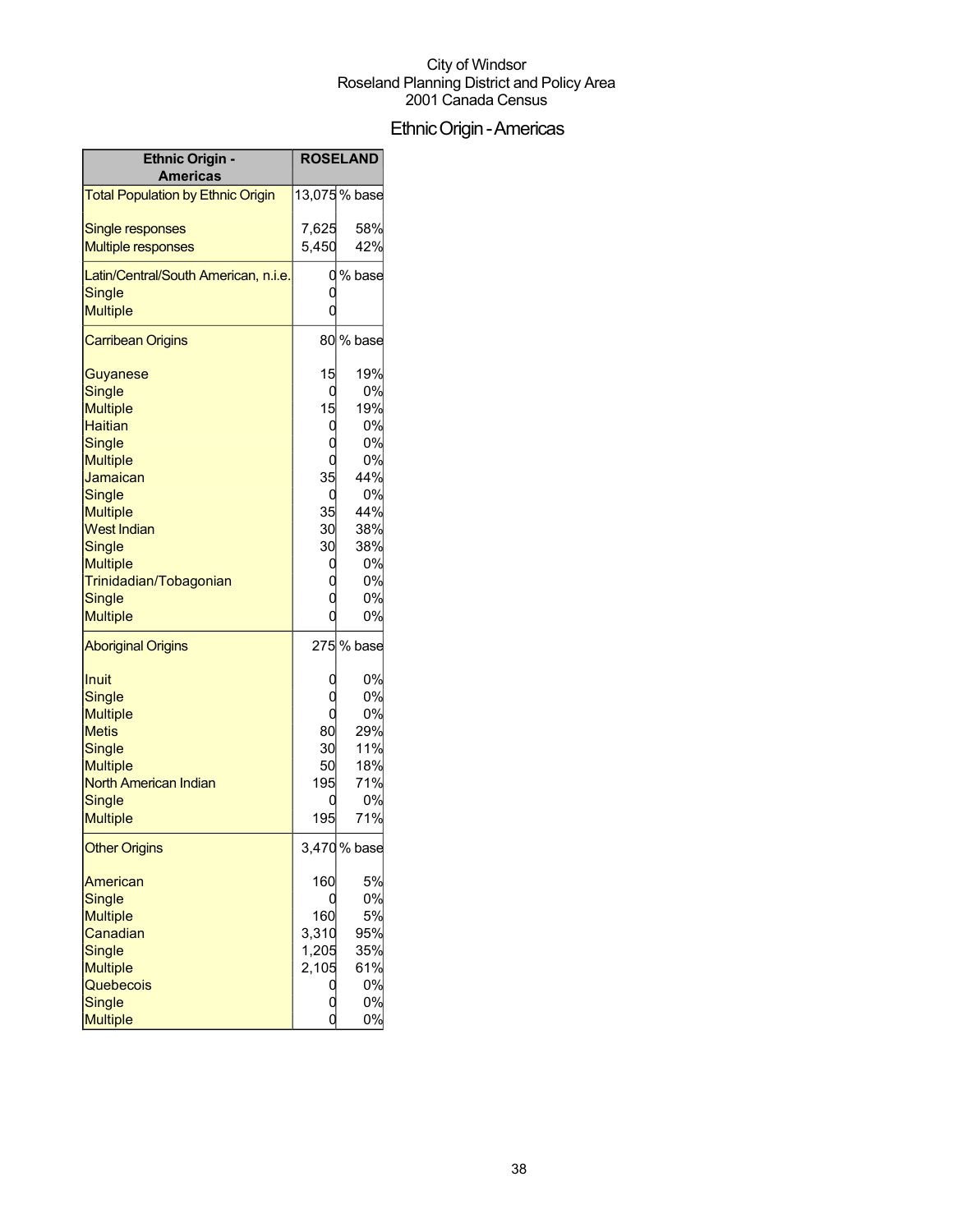### **Visible Minorities**

| <b>Visible Minorities</b>                                         |         | <b>ROSELAND</b> |
|-------------------------------------------------------------------|---------|-----------------|
| <b>Total Population by Visible Minority Groups</b>                |         | 13,105 % base   |
| Dominant visible minority                                         | Chinese |                 |
| <b>Visible minorities</b>                                         | 1,900   | 14%             |
| Chinese                                                           | 455     | 3%              |
| South Asian (e.g. East Indian, Pakistani, Sri Lankan)             | 420     | 3%              |
| <b>Black</b>                                                      | 135     | 1%              |
| Filipino                                                          | 105     | 1%              |
| <b>Latin American</b>                                             | 30      | 0%              |
| Southeast Asian (e.g. Cambodian, Indonesian, Laotian, Vietnamese) | 160     | 1%              |
| Arab (e.g. Egyptian, Lebanese, Moroccan)                          | 395     | 3%              |
| West Asian (e.g. Afghan, Iranian)                                 | 25      | 0%              |
| Korean                                                            | 65      | 0%              |
| Japanese                                                          | 15      | 0%              |
| Visible minority n.i.e.                                           | 50      | 0%              |
| <b>Multiple visible minority</b>                                  | 45      | 0%              |
| All others (white and aboriginal)                                 | 11,195  | 85%             |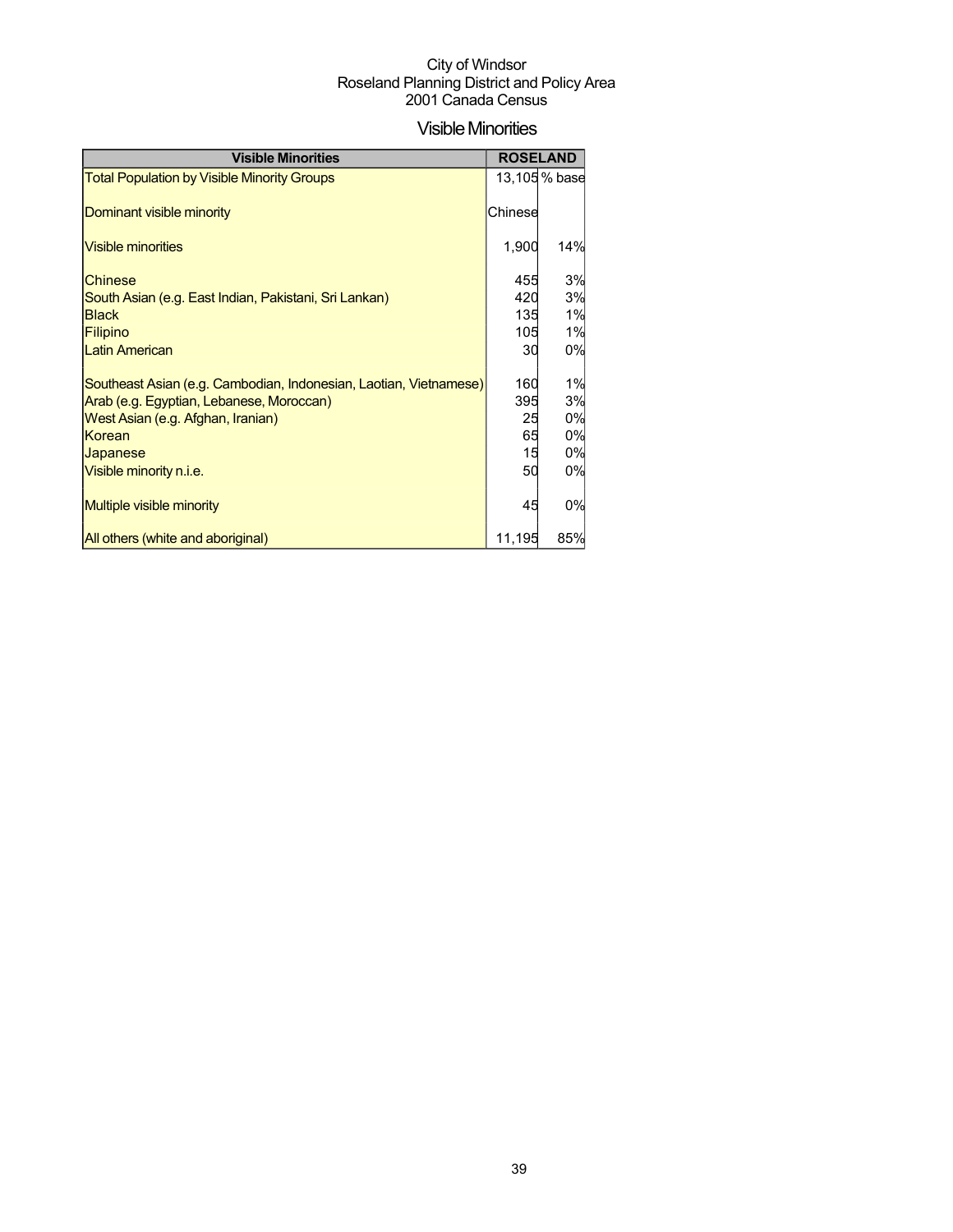### Aboriginal Population

| <b>Aboriginal Population</b>                                                                                                                     | <b>ROSELAND</b> |               |
|--------------------------------------------------------------------------------------------------------------------------------------------------|-----------------|---------------|
| Population by Aboriginal and non-Aboriginal Identity*                                                                                            |                 | $\frac{0}{0}$ |
|                                                                                                                                                  | 13,100          | base          |
|                                                                                                                                                  |                 |               |
| <b>Aboriginal population</b>                                                                                                                     | 85              | 1%            |
| <b>Single Response</b>                                                                                                                           | 100             | 1%            |
| Inuit                                                                                                                                            | n               | 0%            |
| <b>Metis</b>                                                                                                                                     | 60              | 0%            |
| North American Indian                                                                                                                            | 40              | 0%            |
| <b>Multiple responses</b>                                                                                                                        | $\Omega$        | 0%            |
| Other response                                                                                                                                   | 10              | 0%            |
| Non-Aboriginal population                                                                                                                        | 12,995          | 99%           |
| Population by Aboriginal and Non-Aboriginal Origins**                                                                                            |                 | $\frac{0}{0}$ |
|                                                                                                                                                  | 13,095          | base          |
|                                                                                                                                                  |                 |               |
| <b>Aboriginal origins</b>                                                                                                                        | 280             | 2%            |
| Indian single origin                                                                                                                             | 10              | 0%            |
| North American Indian and non-Aboriginal origins                                                                                                 | 155             | 1%            |
| Metis single origin                                                                                                                              | 25              | 0%            |
| Metis and non-Aboriginal origins                                                                                                                 | 45              | 0%            |
| Inuit single origin                                                                                                                              | $\Omega$        | 0%            |
| Inuit and non-Aboriginal origins                                                                                                                 | 0               | 0%            |
| Other Aboriginal multiple origins                                                                                                                | 10              | 0%            |
|                                                                                                                                                  |                 |               |
| Non-Aboriginal population                                                                                                                        | 12,825          | 98%           |
| Indian Reservation DAs that refused enumeration                                                                                                  |                 |               |
| Refers to those persons who reported identifying with at least one Aboriginal group, i.e. North American Indian, Métis<br>or Inuit (Eskimo).     |                 |               |
| ** Refers to those persons who reported at least one Aboriginal origin to the ethnic origin question (North American<br>Indian, Métis or Inuit). |                 |               |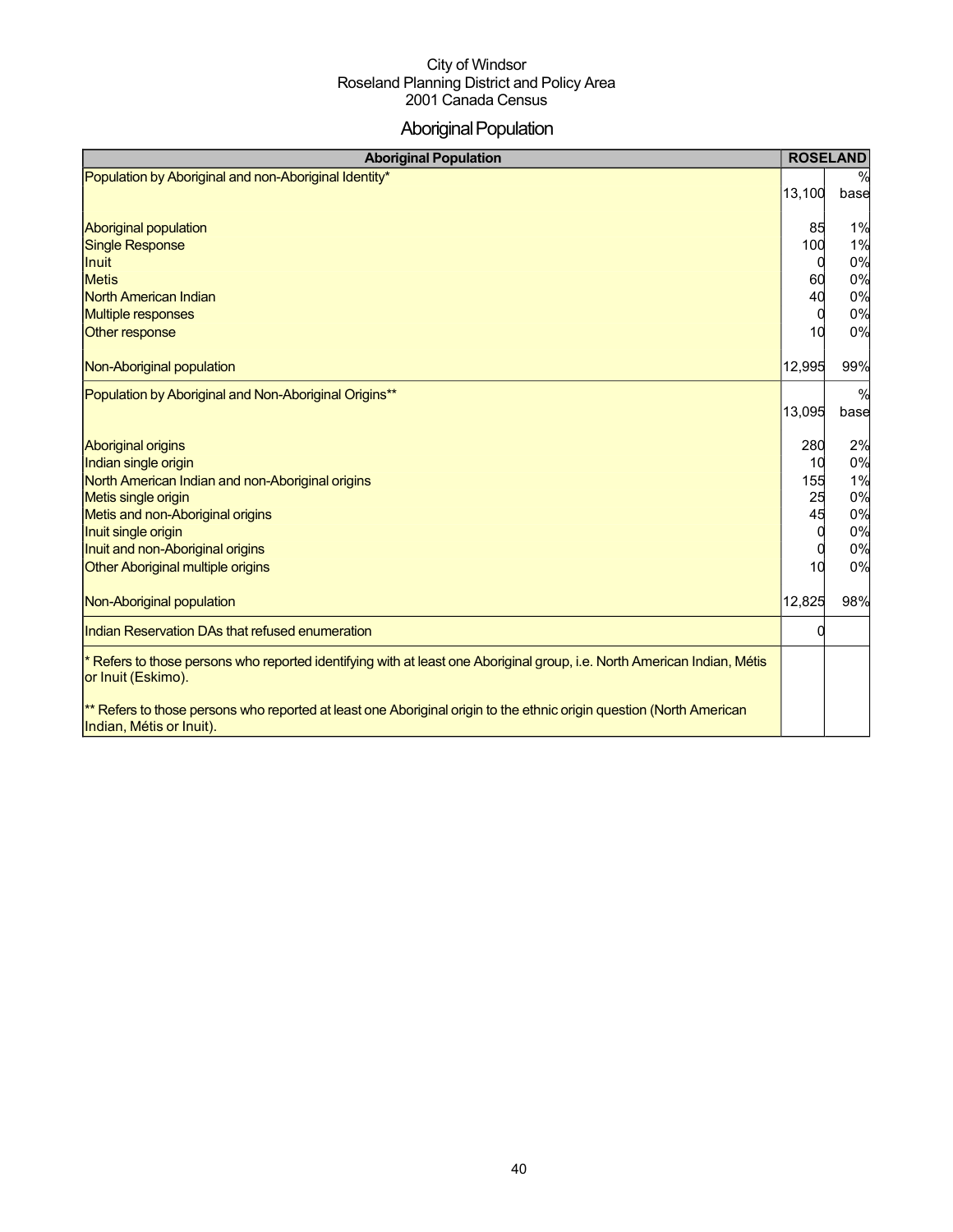### Labour Force Totals

| <b>Labour Force Totals</b>                                  |        | <b>ROSELAND</b> |
|-------------------------------------------------------------|--------|-----------------|
| Total Population 15 years and over by Labour Force Activity |        | 10,380 % base   |
| In the labour force                                         | 6,665  | 64%             |
| Employed                                                    | 6,360  | 61%             |
|                                                             | 305    | 3%              |
| <b>Unemployed</b>                                           |        |                 |
| Not in the labour force                                     | 3,715  | 36%             |
| <b>Participation rate</b>                                   | 64.20% |                 |
| <b>Employment-population ratio</b>                          | 61.30% |                 |
| Unemployment rate                                           | 4.60%  |                 |
| Total Population 15-24 years by Labour Force Activity       |        | 1,485% base     |
| In the labour force                                         | 900    | 61%             |
| Employed                                                    | 830    | 56%             |
| <b>Unemployed</b>                                           | 75     | 5%              |
| Not in the labour force                                     | 550    | 37%             |
|                                                             |        |                 |
| <b>Participation rate</b>                                   | 60.60% |                 |
| <b>Employment-population ratio</b>                          | 55.90% |                 |
| Unemployment rate                                           | 8.30%  |                 |
| Total Population 25 years and over by Labour Force Activity |        | 8,910 % base    |
| In the labour force                                         | 5,745  | 64%             |
| Employed                                                    | 5,530  | 62%             |
| <b>Unemployed</b>                                           | 250    | 3%              |
| Not in the labour force                                     | 3,170  | 36%             |
|                                                             |        |                 |
| <b>Participation rate</b>                                   | 64.50% |                 |
| <b>Employment-population ratio</b>                          | 62.10% |                 |
| <b>Unemployment rate</b>                                    | 4.40%  |                 |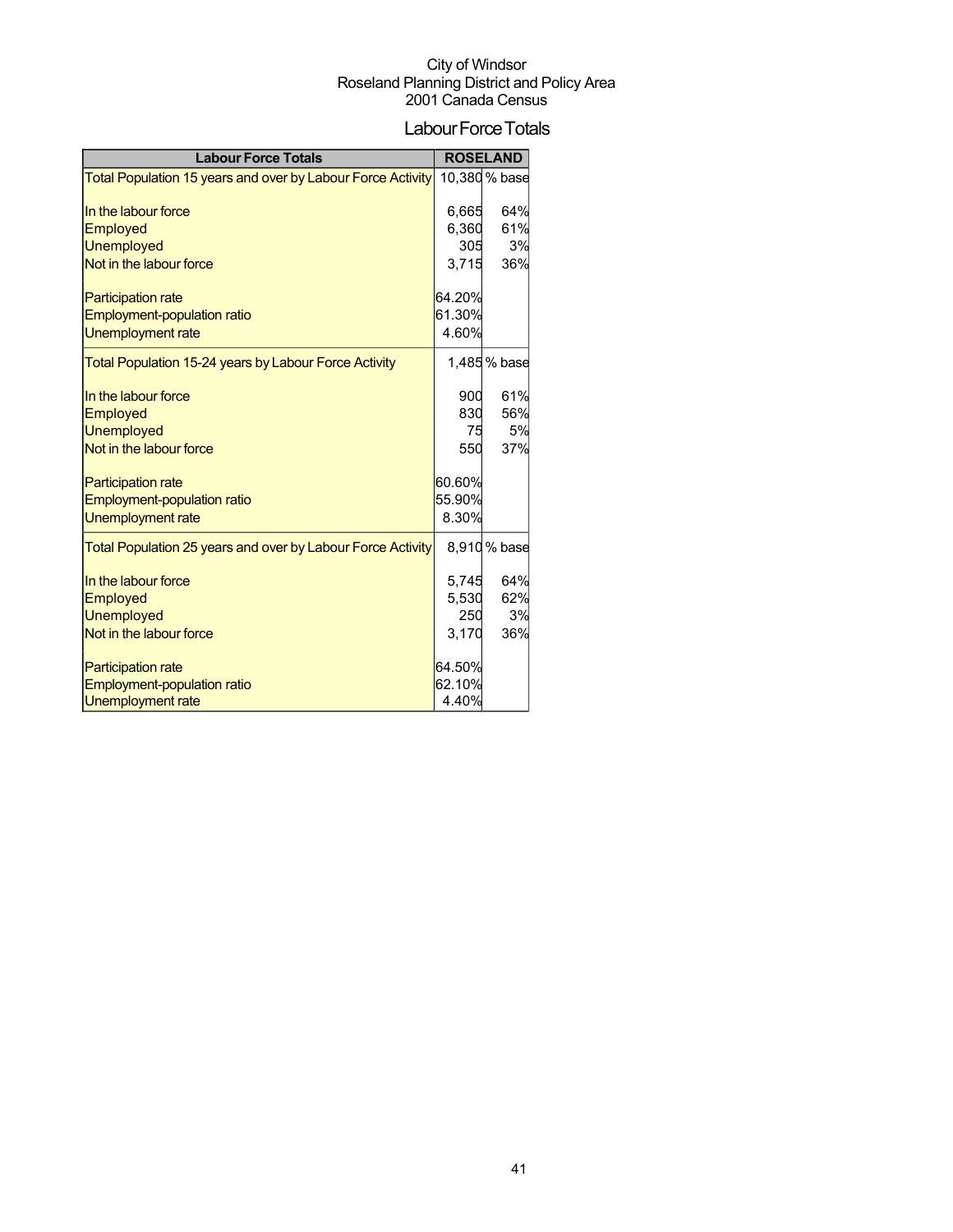### Labour Force Male

| <b>Labour Force</b><br><b>Male</b>               |        | <b>ROSELAND</b> |  |
|--------------------------------------------------|--------|-----------------|--|
| Males 15 years and over by Labour Force Activity |        | 5,120 % base    |  |
| In the labour force                              | 3,680  | 72%             |  |
| Employed                                         | 3,520  | 69%             |  |
| <b>Unemployed</b>                                | 160    | 3%              |  |
| Not in the labour force                          | 1,435  | 28%             |  |
| <b>Participation rate</b>                        | 71.90% |                 |  |
| Employment-population ratio                      | 68.80% |                 |  |
| Unemployment rate                                | 4.30%  |                 |  |
| Males 15-24 years by Labour Force Activity       |        | 805% base       |  |
| In the labour force                              | 480    | 60%             |  |
| Employed                                         | 420    | 52%             |  |
| <b>Unemployed</b>                                | 70     | 9%              |  |
| Not in the labour force                          | 300    | 37%             |  |
| <b>Participation rate</b>                        | 59.60% |                 |  |
| Employment-population ratio                      | 52.20% |                 |  |
| Unemployment rate                                | 14.60% |                 |  |
| Males 25 years and over by Labour Force Activity |        | 4,320 % base    |  |
| In the labour force                              | 3,200  | 74%             |  |
| Employed                                         | 3,120  | 72%             |  |
| <b>Unemployed</b>                                | 90     | 2%              |  |
| Not in the labour force                          | 1,100  | 25%             |  |
| <b>Participation rate</b>                        | 74.10% |                 |  |
| Employment-population ratio                      | 72.20% |                 |  |
| Unemployment rate                                | 2.80%  |                 |  |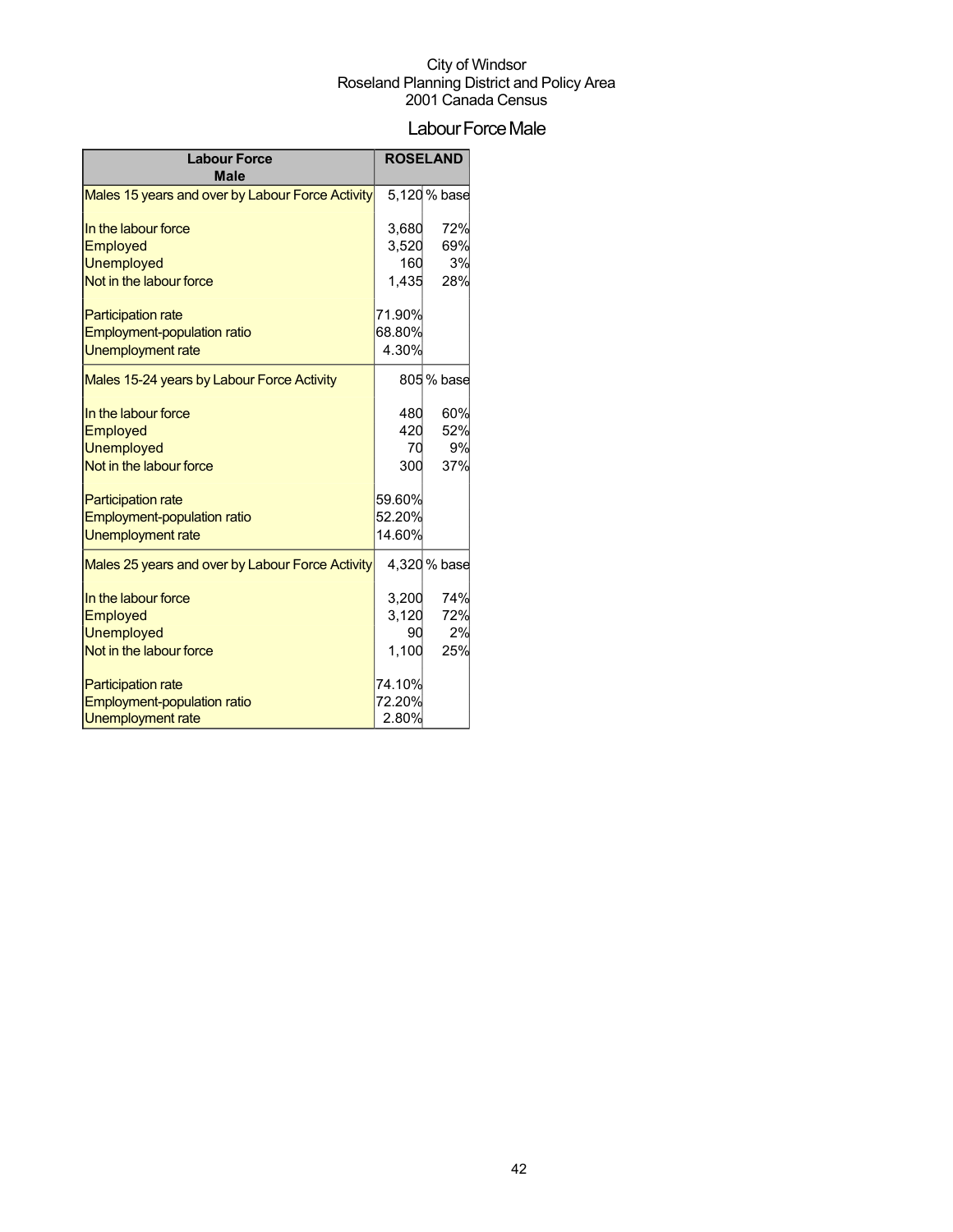### Labour Force Female

| <b>Labour Force</b><br><b>Female</b>               |        | <b>ROSELAND</b> |  |
|----------------------------------------------------|--------|-----------------|--|
| Females 15 years and over by Labour Force Activity |        | 5,275% base     |  |
| In the labour force                                | 2,980  | 56%             |  |
| Employed                                           | 2,830  | 54%             |  |
| <b>Unemployed</b>                                  | 145    | 3%              |  |
| Not in the labour force                            | 2,300  | 44%             |  |
| <b>Participation rate</b>                          | 56.50% |                 |  |
| Employment-population ratio                        | 53.60% |                 |  |
| Unemployment rate                                  | 4.90%  |                 |  |
| Females 15-24 years by Labour Force Activity       |        | 680 % base      |  |
| In the labour force                                | 425    | 63%             |  |
| Employed                                           | 415    | 61%             |  |
| <b>Unemployed</b>                                  | 40     | 6%              |  |
| Not in the labour force                            | 250    | 37%             |  |
| <b>Participation rate</b>                          | 62.50% |                 |  |
| Employment-population ratio                        | 61.00% |                 |  |
| <b>Unemployment rate</b>                           | 9.40%  |                 |  |
| Females 25 years and over by Labour Force Activity |        | 4,610% base     |  |
| In the labour force                                | 2,560  | 56%             |  |
| Employed                                           | 2,405  | 52%             |  |
| <b>Unemployed</b>                                  | 135    | 3%              |  |
| Not in the labour force                            | 2,050  | 44%             |  |
| <b>Participation rate</b>                          | 55.50% |                 |  |
| Employment-population ratio                        | 52.20% |                 |  |
| <b>Unemployment rate</b>                           | 5.30%  |                 |  |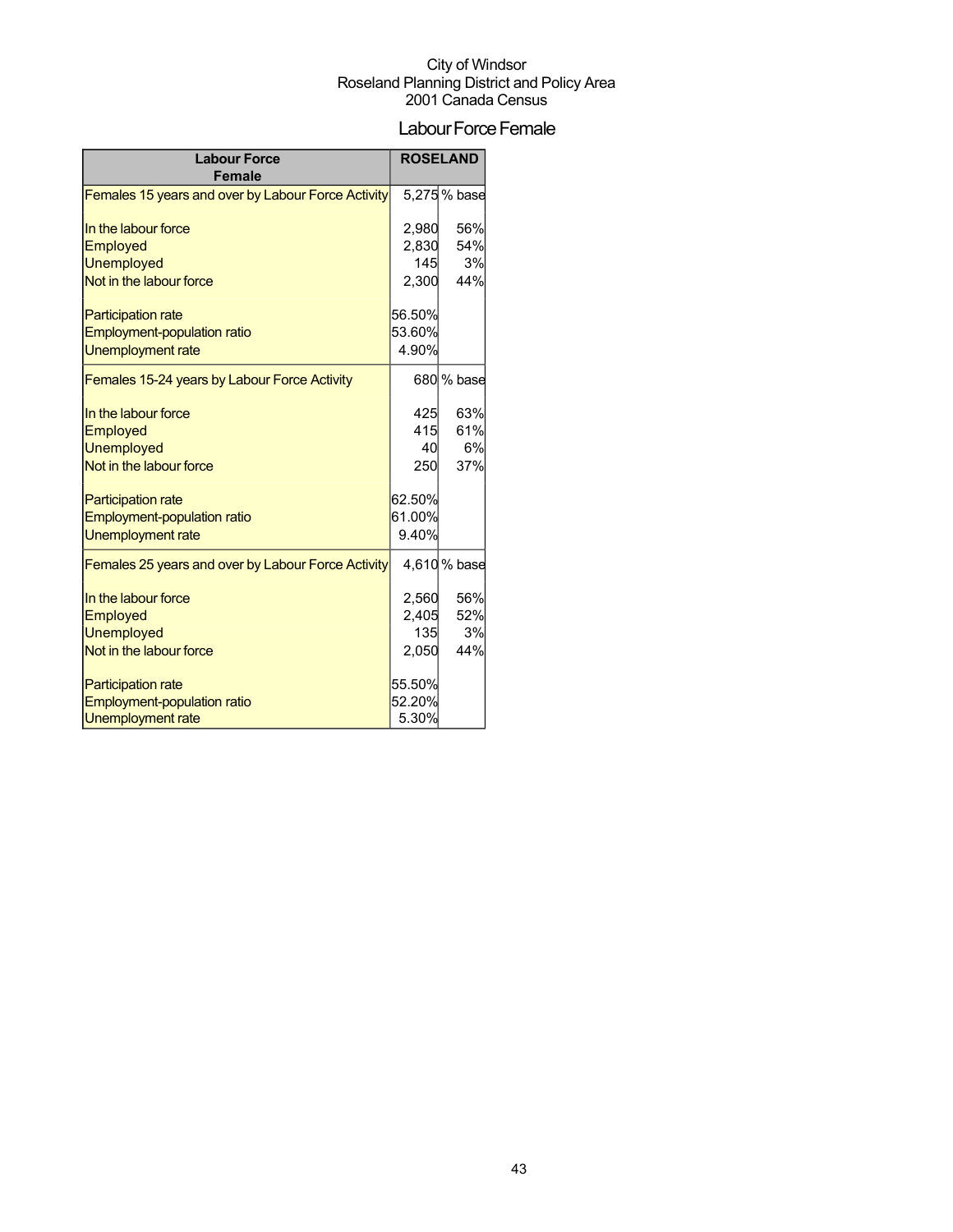### Presence of Children and Labour Force - Totals

| <b>Presence of Children and Labour Force - Totals</b>                                                        |        | <b>ROSELAND</b> |
|--------------------------------------------------------------------------------------------------------------|--------|-----------------|
| Population 15 years and over in Private Households                                                           |        | 10,350 % base   |
| In the labour force                                                                                          | 6,660  | 64%             |
| Employed                                                                                                     | 6,335  | 61%             |
| <b>Unemployed</b>                                                                                            | 300    | 3%              |
| Not in the labour force                                                                                      | 3,680  | 36%             |
| <b>Participation rate</b>                                                                                    | 64.30% |                 |
| Employment-population ratio                                                                                  | 61.20% |                 |
| Unemployment rate                                                                                            | 4.50%  |                 |
| Population 15 years and over in Private Households with No Children at Home                                  |        | 5,920 % base    |
| In the labour force                                                                                          | 3,165  | 53%             |
| Employed                                                                                                     | 3,030  | 51%             |
| <b>Unemployed</b>                                                                                            | 135    | 2%              |
| Not in the labour force                                                                                      | 2,745  | 46%             |
| Participation rate                                                                                           | 53.50% |                 |
| Employment-population ratio                                                                                  | 51.20% |                 |
| Unemployment rate                                                                                            | 4.30%  |                 |
| Population 15 years and over in Private Households with Children at Home                                     |        | 4,410 % base    |
| In the labour force                                                                                          | 3,495  | 79%             |
| Employed                                                                                                     | 3,335  | 76%             |
| <b>Unemployed</b>                                                                                            | 165    | 4%              |
| Not in the labour force                                                                                      | 940    | 21%             |
| <b>Participation rate</b>                                                                                    | 79.30% |                 |
| Employment-population ratio                                                                                  | 75.60% |                 |
| <b>Unemployment rate</b>                                                                                     | 4.70%  |                 |
| Population 15 years and over in Private Households with Children under 6 years only                          |        | 985 % base      |
| In the labour force                                                                                          | 890    | 90%             |
| Employed                                                                                                     | 820    | 83%             |
| <b>Unemployed</b>                                                                                            | 45     | 5%              |
| Not in the labour force                                                                                      | 80     | 8%              |
| <b>Participation rate</b>                                                                                    | 90.40% |                 |
| Employment-population ratio                                                                                  | 83.20% |                 |
| Unemployment rate                                                                                            | 5.10%  |                 |
| Population 15 years and over in Private Households with Children under 6 years and Children 6 years and over |        | 705 % base      |
| In the labour force                                                                                          | 565    | 80%             |
| Employed                                                                                                     | 545    | 77%             |
| <b>Unemployed</b>                                                                                            | 20     | 3%              |
| Not in the labour force                                                                                      | 135    | 19%             |
| <b>Participation rate</b>                                                                                    | 80.10% |                 |
| Employment-population ratio                                                                                  | 77.30% |                 |
| Unemployment rate                                                                                            | 3.50%  |                 |
| Population 15 years and over in Private Households with Children 6 years and over only                       |        | 2,745% base     |
| In the labour force                                                                                          | 2,065  | <b>75%</b>      |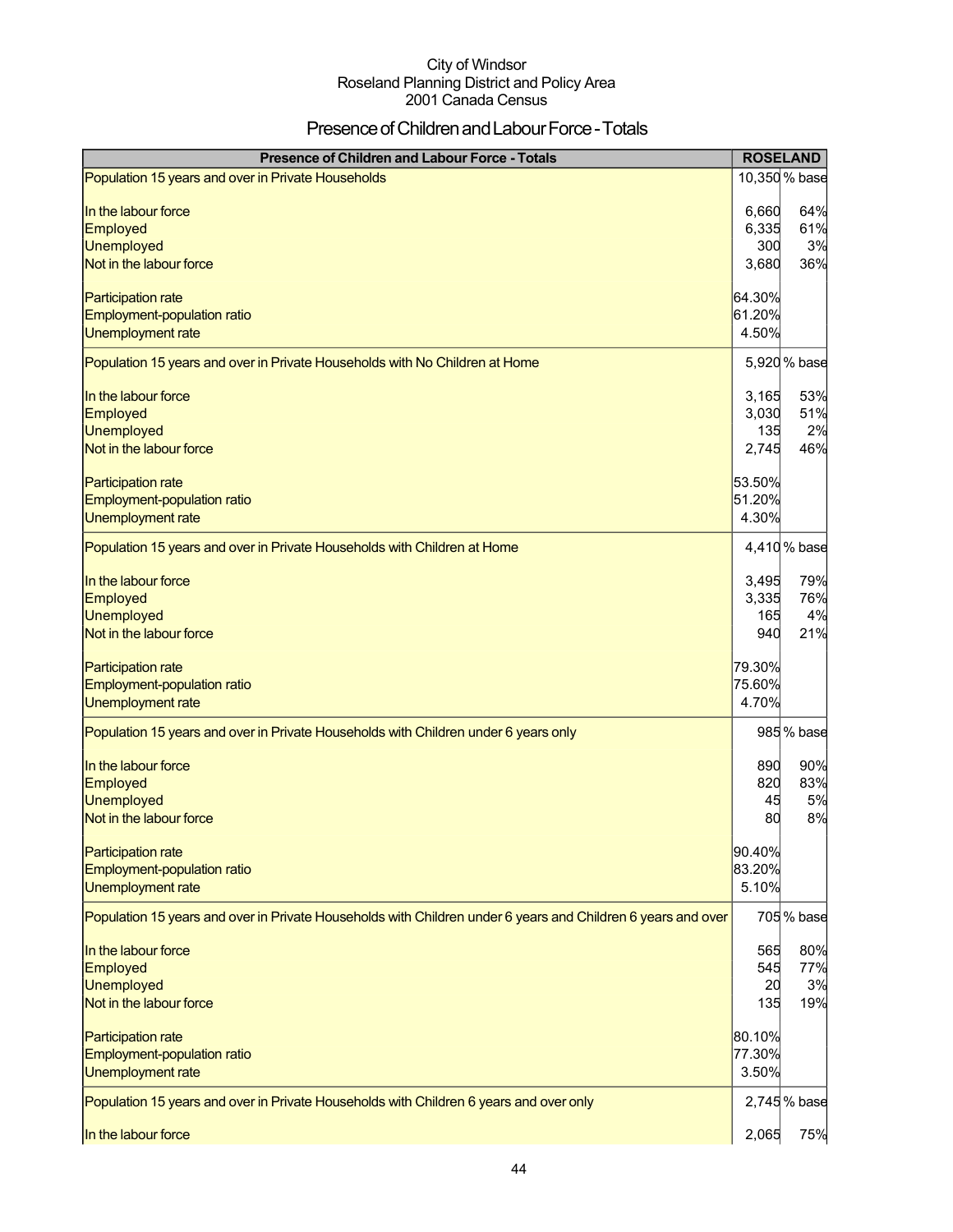| <b>Presence of Children and Labour Force - Totals</b> |        | <b>ROSELAND</b> |
|-------------------------------------------------------|--------|-----------------|
| <b>Employed</b>                                       | 1.950  | 71%             |
| <b>Unemployed</b>                                     |        | 3%              |
| Not in the labour force                               | 68C    | 25%             |
| <b>Participation rate</b>                             | 75.20% |                 |
| Employment-population ratio                           | 71.00% |                 |
| Unemployment rate                                     | 4.40%  |                 |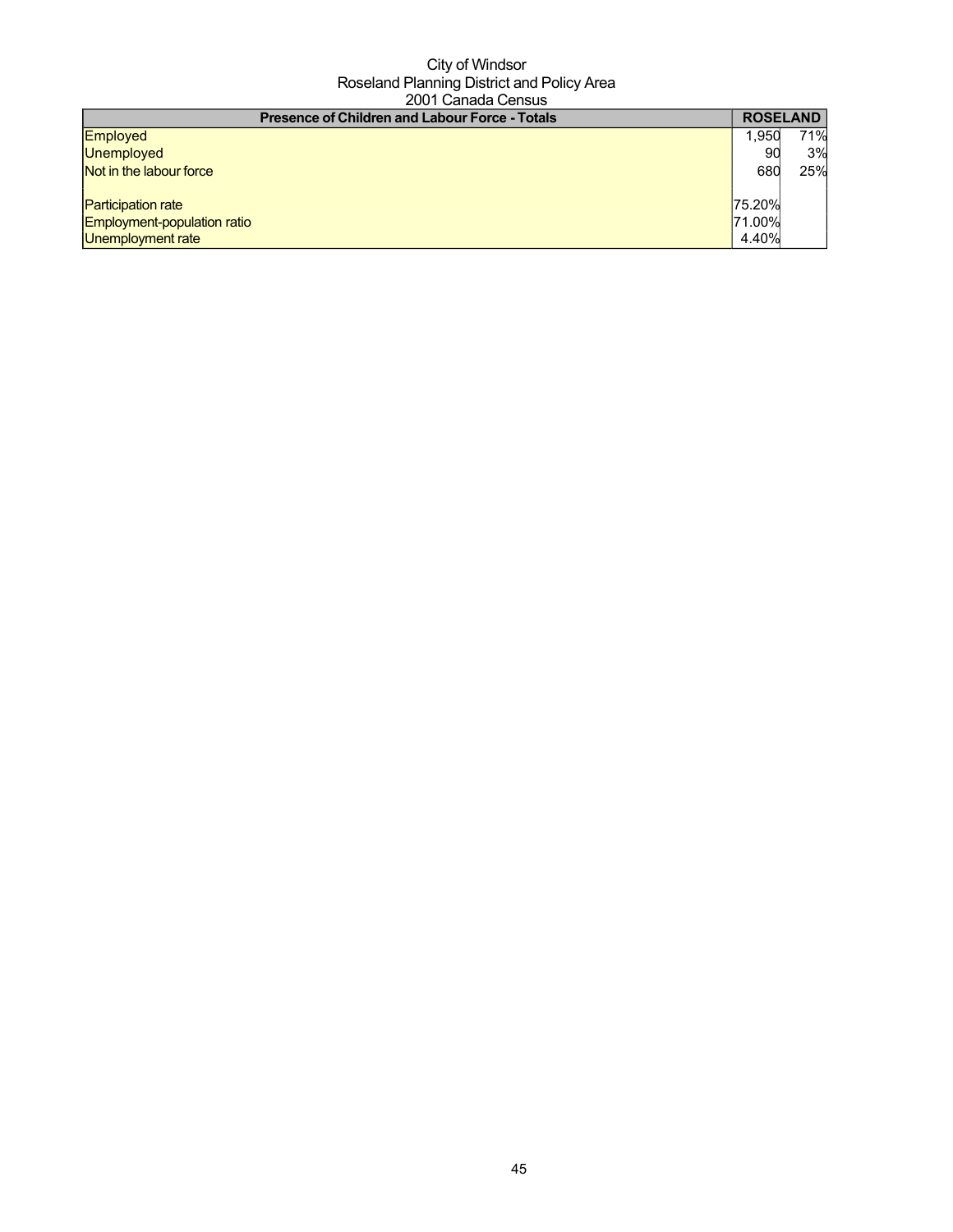## Presence of Children and Labour Force - Male

| Presence of Children and Labour Force - Male                                                             | <b>ROSELAND</b>                    |                          |
|----------------------------------------------------------------------------------------------------------|------------------------------------|--------------------------|
| Males 15 years and over in Private Households                                                            |                                    | 5,085 % base             |
| In the labour force<br>Employed<br><b>Unemployed</b>                                                     | 3,675<br>3,530<br>155              | 72%<br>69%<br>3%         |
| Not in the labour force<br><b>Participation rate</b><br>Employment-population ratio<br>Unemployment rate | 1,405<br>72.30%<br>69.40%<br>4.20% | 28%                      |
| Males 15 years and over in Private Households with no children at home                                   |                                    | 2,965 % base             |
| In the labour force<br>Employed<br><b>Unemployed</b><br>Not in the labour force                          | 1,785<br>1,685<br>110<br>1,180     | 60%<br>57%<br>4%<br>40%  |
| <b>Participation rate</b><br>Employment-population ratio<br>Unemployment rate                            | 60.20%<br>56.80%<br>6.20%          |                          |
| Males 15 years and over in Private Households with children at home                                      |                                    | 2,120 % base             |
| In the labour force<br>Employed<br><b>Unemployed</b><br>Not in the labour force                          | 1,905<br>1,850<br>40<br>245        | 90%<br>87%<br>2%<br>12%  |
| Participation rate<br>Employment-population ratio<br>Unemployment rate                                   | 89.90%<br>87.30%<br>2.10%          |                          |
| Males 15 years and over in Private Households with children under 6 years only                           |                                    | 460 % base               |
| In the labour force<br>Employed<br>Unemployed<br>Not in the labour force                                 | 480<br>465<br>0<br>10              | 104%<br>101%<br>0%<br>2% |
| <b>Participation rate</b><br>Employment-population ratio<br>Unemployment rate                            | 104.30%<br>101.10%<br>0.00%        |                          |
| Males 15 years and over in Private Households with children under 6 years and children 6 years and over  |                                    | 350 % base               |
| In the labour force<br>Employed<br><b>Unemployed</b><br>Not in the labour force                          | 345<br>345<br>0<br>10              | 99%<br>99%<br>0%<br>3%   |
| Participation rate<br>Employment-population ratio<br><b>Unemployment rate</b>                            | 98.60%<br>98.60%<br>0.00%          |                          |
| Males 15 years and over in Private Households with children 6 years and over only                        |                                    | 1,295 % base             |
| In the labour force                                                                                      | 1,100                              | 85%                      |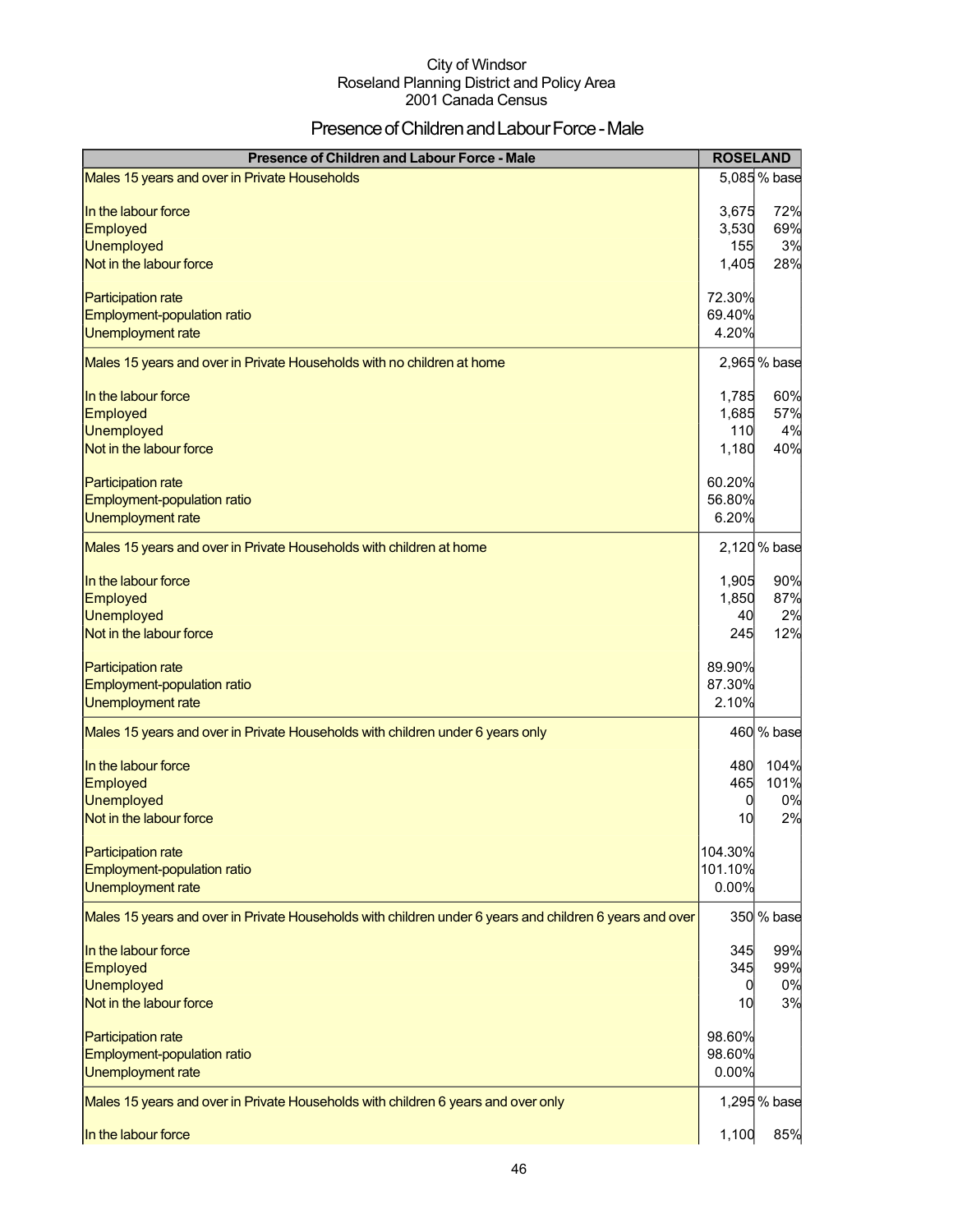| <b>Presence of Children and Labour Force - Male</b> | <b>ROSELAND</b> |     |
|-----------------------------------------------------|-----------------|-----|
| Employed                                            | 1.045           | 81% |
| Unemployed                                          | 40              | 3%  |
| Not in the labour force                             | 185             | 14% |
| <b>Participation rate</b>                           | 84.90%          |     |
| <b>Employment-population ratio</b>                  | 80.70%          |     |
| Unemployment rate                                   | 3.60%           |     |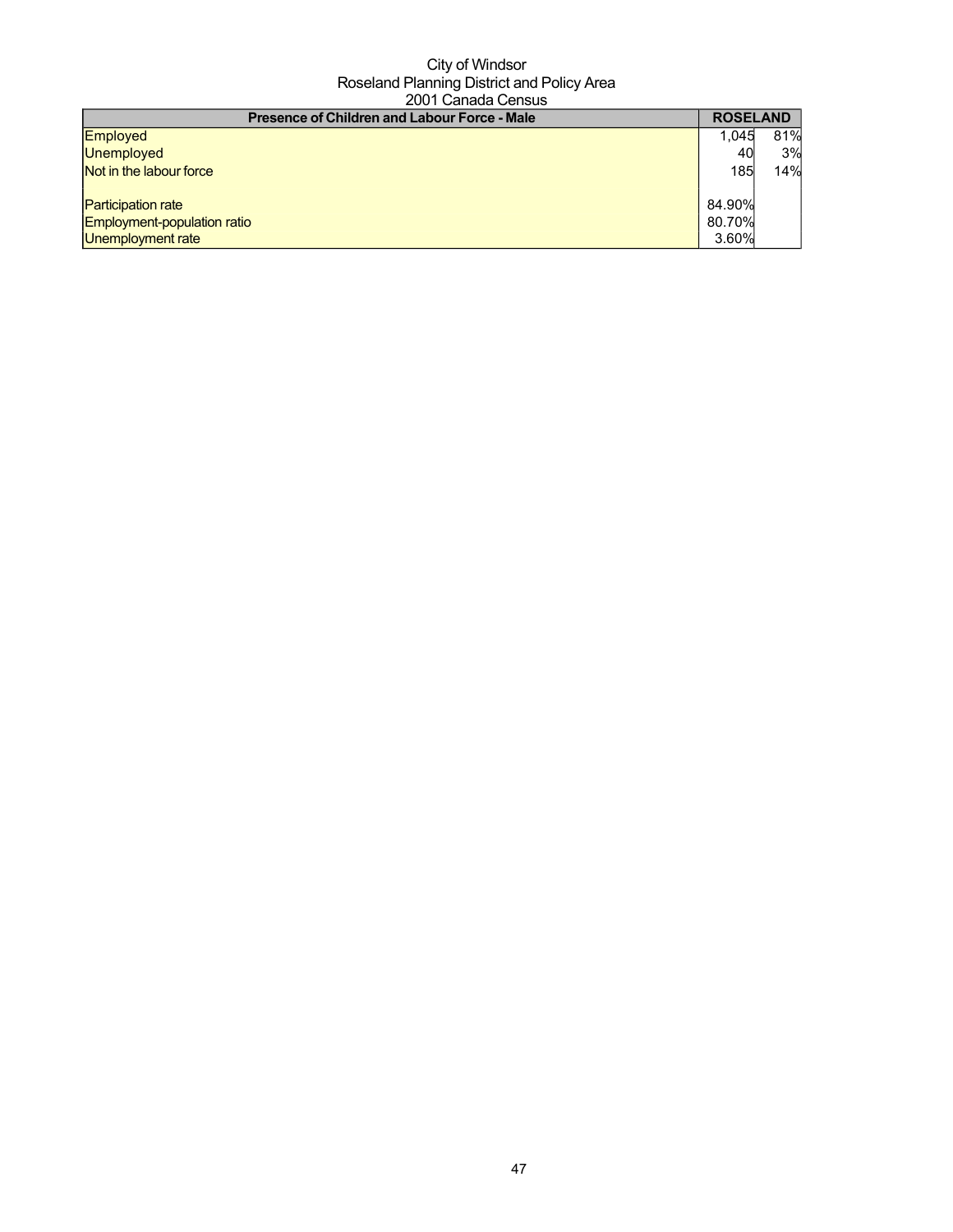### Presence of Children and Labour Force - Female

| Presence of Children and Labour Force - Female                                                            |        | <b>ROSELAND</b> |
|-----------------------------------------------------------------------------------------------------------|--------|-----------------|
| Females 15 years and over in Private Households                                                           |        | 5,235 % base    |
| In the labour force                                                                                       | 2,980  | 57%             |
| Employed                                                                                                  | 2,815  | 54%             |
| Unemployed                                                                                                | 145    | 3%              |
| Not in the labour force                                                                                   | 2,270  | 43%             |
| <b>Participation rate</b>                                                                                 | 56.90% |                 |
| Employment-population ratio                                                                               | 53.80% |                 |
| Unemployment rate                                                                                         | 4.90%  |                 |
| Females 15 years and over in Private Households with No Children at Home                                  |        | 2,975 % base    |
| In the labour force                                                                                       | 1,370  | 46%             |
| Employed                                                                                                  | 1,360  | 46%             |
| <b>Unemployed</b>                                                                                         | 40     | 1%              |
| Not in the labour force                                                                                   | 1,575  | 53%             |
| <b>Participation rate</b>                                                                                 | 46.10% |                 |
| Employment-population ratio                                                                               | 45.70% |                 |
| Unemployment rate                                                                                         | 2.90%  |                 |
| Females 15 years and over in Private Households with Children at Home                                     |        | 2,280 % base    |
| In the labour force                                                                                       | 1,590  | 70%             |
| Employed                                                                                                  | 1,455  | 64%             |
| <b>Unemployed</b>                                                                                         | 100    | 4%              |
| Not in the labour force                                                                                   | 685    | 30%             |
| <b>Participation rate</b>                                                                                 | 69.70% |                 |
| Employment-population ratio                                                                               | 63.80% |                 |
| Unemployment rate                                                                                         | 6.30%  |                 |
| Females 15 years and over in Private Households with Children under 6 years only                          |        | 495 % base      |
| In the labour force                                                                                       | 390    | 79%             |
| Employed                                                                                                  | 350    | 71%             |
| Unemployed                                                                                                | 35     | 7%              |
| Not in the labour force                                                                                   | 115    | 23%             |
| <b>Participation rate</b>                                                                                 | 78.80% |                 |
| Employment-population ratio                                                                               | 70.70% |                 |
| Unemployment rate                                                                                         | 9.00%  |                 |
| Females 15 years and over in Private Households with Children under 6 years and Children 6 years and over |        | 375 % base      |
| In the labour force                                                                                       | 235    | 63%             |
| Employed                                                                                                  | 235    | 63%             |
| Unemployed                                                                                                | 20     | 5%              |
| Not in the labour force                                                                                   | 120    | 32%             |
| <b>Participation rate</b>                                                                                 | 62.70% |                 |
| Employment-population ratio                                                                               | 62.70% |                 |
| Unemployment rate                                                                                         | 8.50%  |                 |
| Females 15 years and over in Private Households with Children 6 years and over only                       |        | 1,425 % base    |
| In the labour force                                                                                       | 970    | 68%             |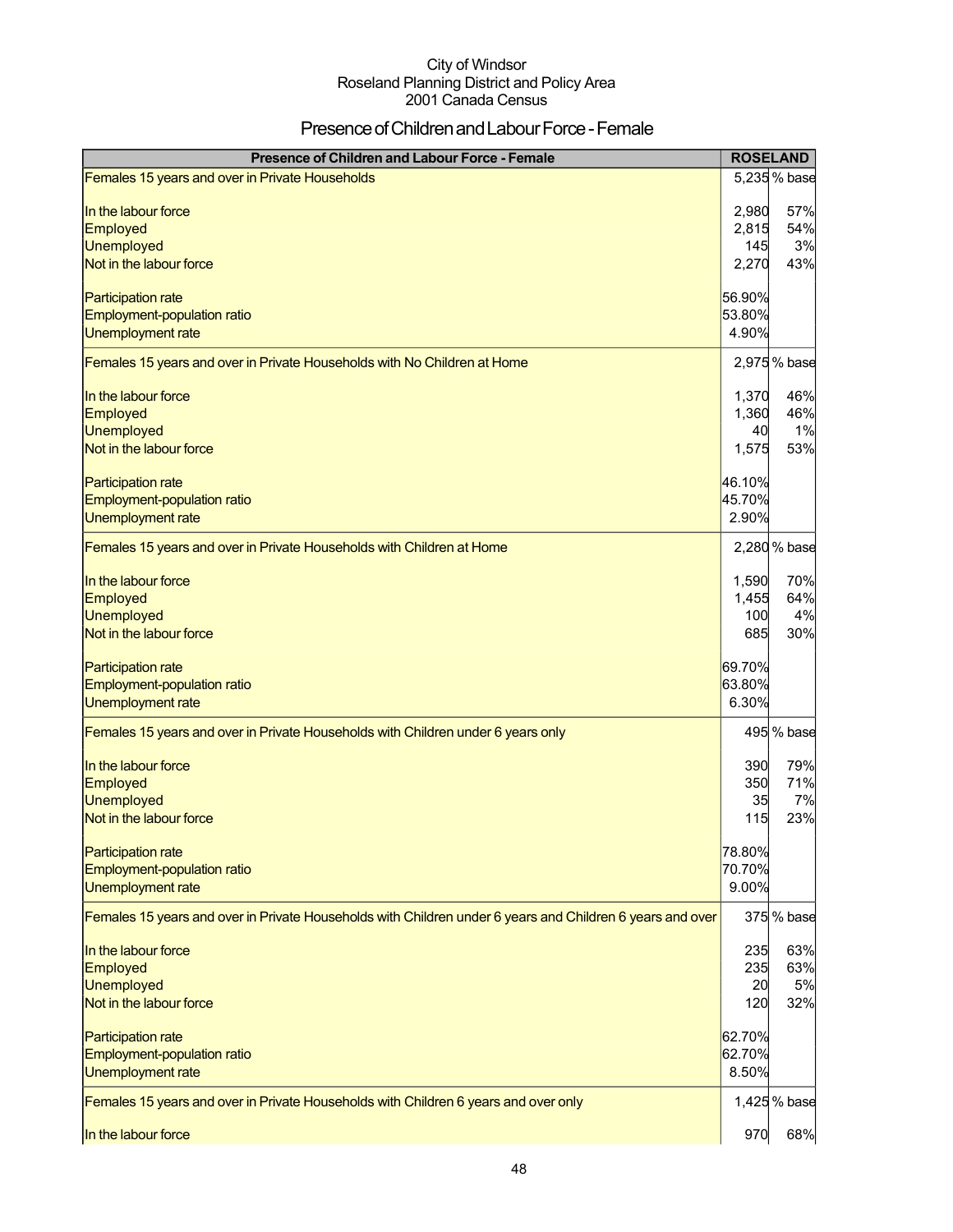| <b>Presence of Children and Labour Force - Female</b> |        | <b>ROSELAND</b> |
|-------------------------------------------------------|--------|-----------------|
| <b>Employed</b>                                       | 900    | 63%             |
| <b>Unemployed</b>                                     | 65     | 5%              |
| Not in the labour force                               | 465    | 33%             |
| <b>Participation rate</b>                             | 68.10% |                 |
| Employment-population ratio                           | 63.20% |                 |
| Unemployment rate                                     | 6.70%  |                 |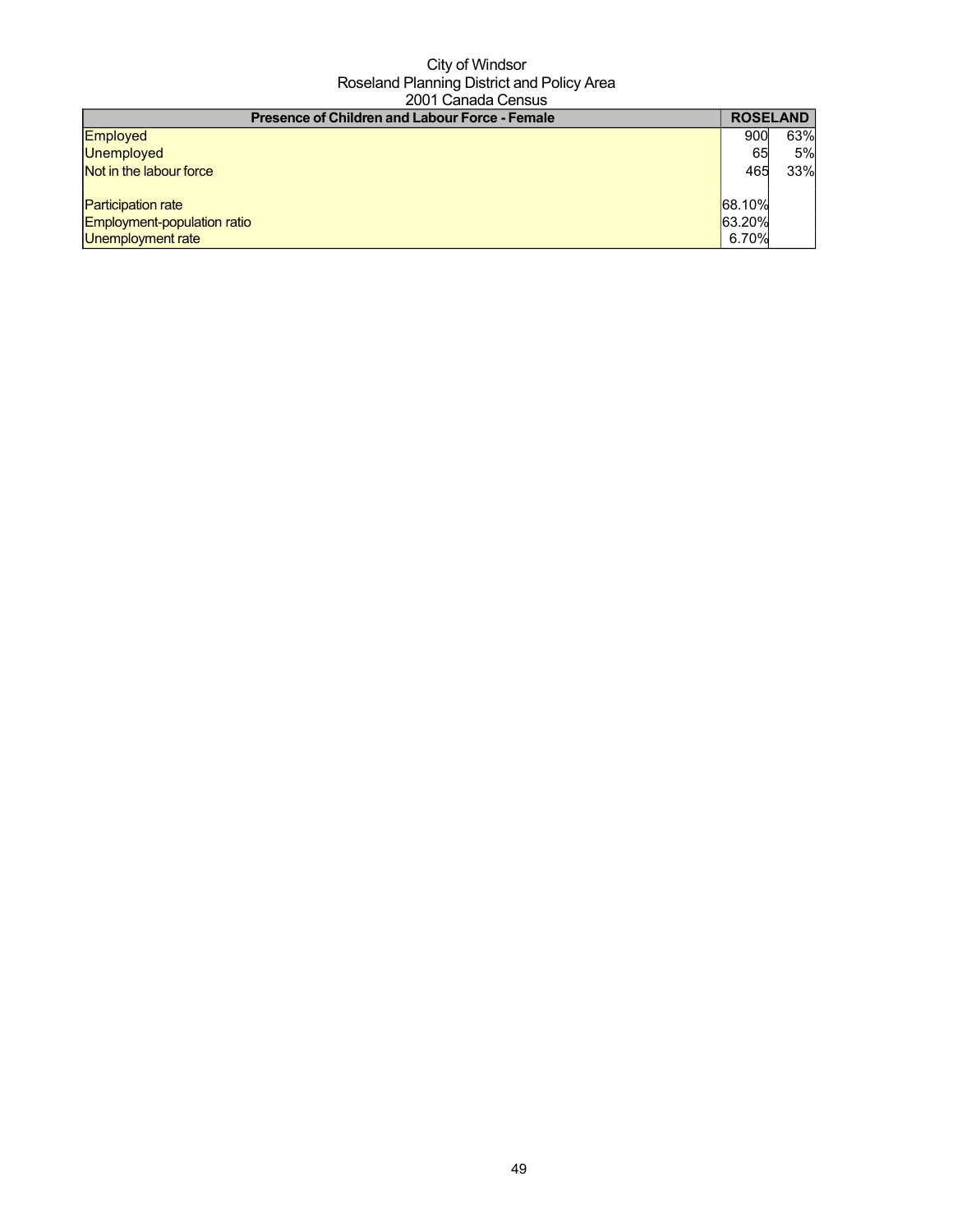### Labour Force by Industry - Totals

| <b>Labour Force by Industry - Totals</b>                                                                                                                                        | <b>ROSELAND</b>                                                                                                                           |                                    |
|---------------------------------------------------------------------------------------------------------------------------------------------------------------------------------|-------------------------------------------------------------------------------------------------------------------------------------------|------------------------------------|
| Total Labour Force 15 years and over by                                                                                                                                         |                                                                                                                                           | $\%$                               |
| Industry*                                                                                                                                                                       | 6,655                                                                                                                                     | base                               |
| <b>Dominant Industry</b>                                                                                                                                                        | 31-33 Manufacturing 62 Health care and social assistance 44-45 Retail trade 61<br>Educational services 72 Accommodation and food services |                                    |
| <b>All industries</b><br>11 Agriculture, forestry, fishing and hunting<br>21 Mining and oil and gas extraction<br><b>22 Utilities</b><br>23 Construction<br>31-33 Manufacturing | 6,570<br>35<br>$\Omega$<br>65<br>325<br>1,985                                                                                             | 99%<br>1%<br>0%<br>1%<br>5%<br>30% |
| 41 Wholesale trade<br>44-45 Retail trade<br>48-49 Transportation and warehousing<br>51 Information and cultural industries<br>52 Finance and insurance                          | 160<br>645<br>130<br>50<br>180                                                                                                            | 2%<br>10%<br>2%<br>1%<br>3%        |
| 53 Real estate and rental and leasing<br>54 Professional, scientific and technical                                                                                              | 75                                                                                                                                        | 1%                                 |
| services<br>55 Management of companies and enterprises<br>56 Administrative and support, waste                                                                                  | 335<br>$\Omega$                                                                                                                           | 5%<br>0%                           |
| management and remediation services<br>61 Educational services                                                                                                                  | 185<br>605                                                                                                                                | 3%<br>9%                           |
| 62 Health care and social assistance<br>71 Arts, entertainment and recreation<br>72 Accommodation and food services                                                             | 650<br>205<br>410                                                                                                                         | 10%<br>3%<br>6%                    |
| 81 Other services (except public<br>administration)<br>91 Public administration                                                                                                 | 255<br>225                                                                                                                                | 4%<br>3%                           |
| Industry - Not applicable                                                                                                                                                       | 100                                                                                                                                       | 2%                                 |
| * 1997 North American Industry Classification<br><b>System</b>                                                                                                                  |                                                                                                                                           |                                    |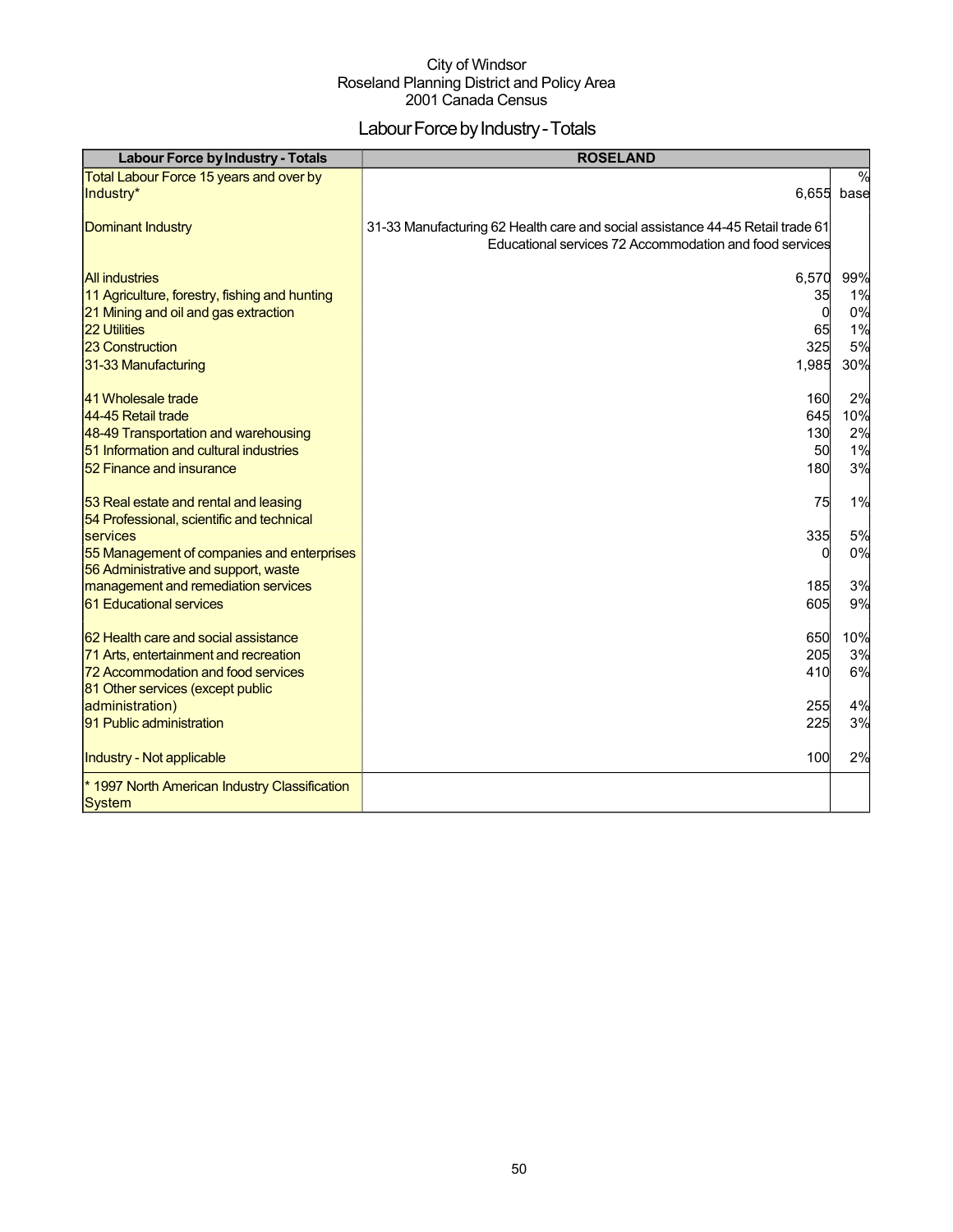### Labour Force by Industry - Male

| Labour Force by Industry - Male                                                                                                                                                                     | <b>ROSELAND</b>                                                                                                                      |                                    |
|-----------------------------------------------------------------------------------------------------------------------------------------------------------------------------------------------------|--------------------------------------------------------------------------------------------------------------------------------------|------------------------------------|
| Male Labour Force 15 years and over by<br>Industry*                                                                                                                                                 | 3,695                                                                                                                                | $\frac{0}{0}$<br>base              |
| <b>Dominant Industry</b>                                                                                                                                                                            | 31-33 Manufacturing 44-45 Retail trade 23 Construction 61 Educational<br>services 54 Professional, scientific and technical services |                                    |
| <b>All industries</b><br>11 Agriculture, forestry, fishing and hunting<br>21 Mining and oil and gas extraction<br><b>22 Utilities</b><br><b>23 Construction</b><br>31-33 Manufacturing              | 3,640<br>25<br>35<br>275<br>1,535                                                                                                    | 99%<br>1%<br>0%<br>1%<br>7%<br>42% |
| 41 Wholesale trade<br>44-45 Retail trade<br>48-49 Transportation and warehousing<br>51 Information and cultural industries<br>52 Finance and insurance                                              | 95<br>290<br>90<br>15<br>60                                                                                                          | 3%<br>8%<br>2%<br>0%<br>2%         |
| 53 Real estate and rental and leasing<br>54 Professional, scientific and technical services<br>55 Management of companies and enterprises<br>56 Administrative and support, waste                   | 35<br>175<br>20                                                                                                                      | 1%<br>5%<br>1%                     |
| management and remediation services<br>61 Educational services                                                                                                                                      | 60<br>255                                                                                                                            | 2%<br>7%                           |
| 62 Health care and social assistance<br>71 Arts, entertainment and recreation<br>72 Accommodation and food services<br>81 Other services (except public administration)<br>91 Public administration | 150<br>110<br>155<br>125<br>155                                                                                                      | 4%<br>3%<br>4%<br>3%<br>4%         |
| Industry - Not applicable                                                                                                                                                                           | 45                                                                                                                                   | 1%                                 |
| * 1997 North American Industry Classification<br><b>System</b>                                                                                                                                      |                                                                                                                                      |                                    |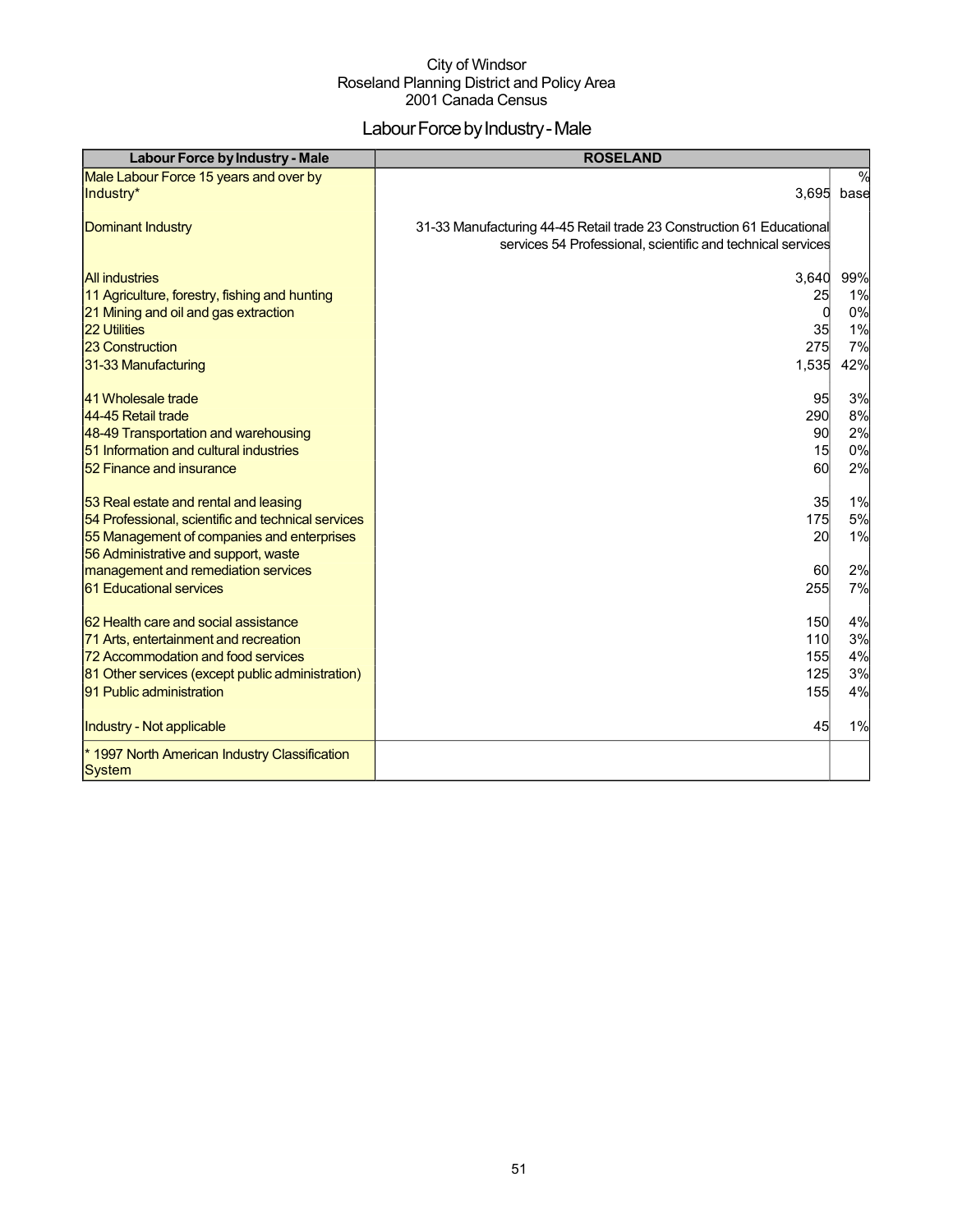### Labour Force by Industry - Female

| Labour Force by Industry - Female                                                  | <b>ROSELAND</b>                                                         |               |
|------------------------------------------------------------------------------------|-------------------------------------------------------------------------|---------------|
| Female Labour Force 15 years and over by                                           |                                                                         | $\frac{0}{0}$ |
| Industry*                                                                          | 2,965                                                                   | base          |
| <b>Dominant Industry</b>                                                           | 62 Health care and social assistance 31-33 Manufacturing 61 Educational |               |
|                                                                                    | services 44-45 Retail trade 72 Accommodation and food services          |               |
| <b>All industries</b>                                                              | 2,920                                                                   | 98%           |
| 11 Agriculture, forestry, fishing and hunting                                      | 0                                                                       | 0%            |
| 21 Mining and oil and gas extraction                                               | 0                                                                       | 0%            |
| 22 Utilities<br>23 Construction                                                    | 45<br>45                                                                | 2%<br>2%      |
| 31-33 Manufacturing                                                                | 435                                                                     | 15%           |
|                                                                                    |                                                                         |               |
| 41 Wholesale trade                                                                 | 60                                                                      | 2%            |
| 44-45 Retail trade                                                                 | 355                                                                     | 12%           |
| 48-49 Transportation and warehousing                                               | 50                                                                      | 2%            |
| 51 Information and cultural industries<br>52 Finance and insurance                 | 30<br>130                                                               | 1%<br>4%      |
|                                                                                    |                                                                         |               |
| 53 Real estate and rental and leasing                                              | 45                                                                      | 2%            |
| 54 Professional, scientific and technical                                          |                                                                         |               |
| services                                                                           | 160<br>$\Omega$                                                         | 5%<br>0%      |
| 55 Management of companies and enterprises<br>56 Administrative and support, waste |                                                                         |               |
| management and remediation services                                                | 85                                                                      | 3%            |
| 61 Educational services                                                            | 370                                                                     | 12%           |
| 62 Health care and social assistance                                               | 530                                                                     | 18%           |
| 71 Arts, entertainment and recreation                                              | 90                                                                      | 3%            |
| 72 Accommodation and food services                                                 | 245                                                                     | 8%            |
| 81 Other services (except public                                                   |                                                                         |               |
| administration)                                                                    | 120                                                                     | 4%            |
| 91 Public administration                                                           | 120                                                                     | 4%            |
| Industry - Not applicable                                                          | 50                                                                      | 2%            |
| * 1997 North American Industry Classification                                      |                                                                         |               |
| <b>System</b>                                                                      |                                                                         |               |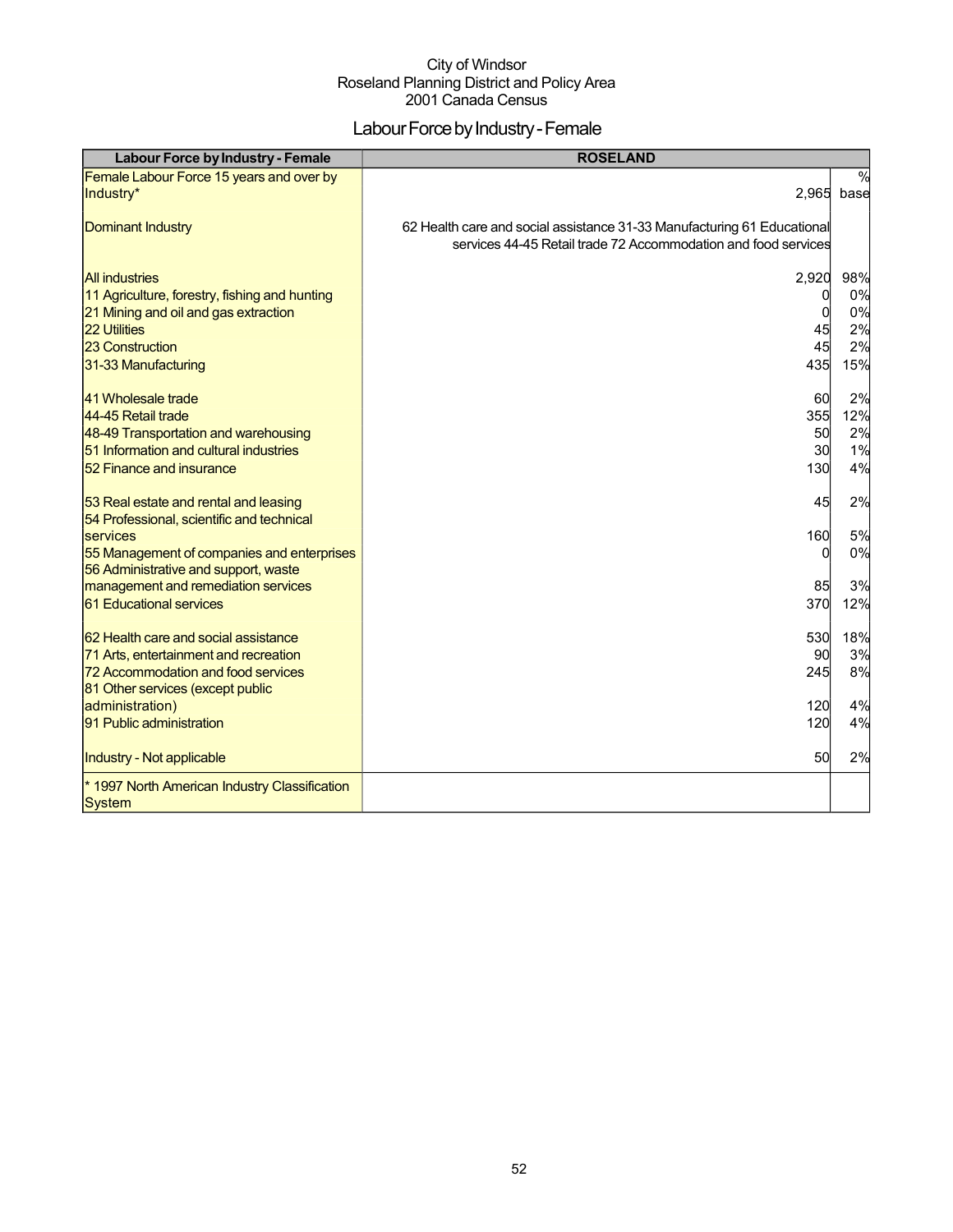### Labour Force by Occupation - Totals

| <b>Labour Force by Occupation - Totals</b>                                                         | <b>ROSELAND</b>                                              |              |
|----------------------------------------------------------------------------------------------------|--------------------------------------------------------------|--------------|
| Labour Force 15 years and over                                                                     |                                                              | 6,670 % base |
| Dominant major group<br>Dominant minor group                                                       | Sales and service occupations<br>Assemblers in manufacturing |              |
| <b>All occupations</b>                                                                             | 6,545                                                        | 98%          |
| Management                                                                                         | 790                                                          | 12%          |
| Senior management                                                                                  | 90                                                           | 1%           |
| Specialist managers                                                                                | 200                                                          | 3%           |
| Managers in retail trade, food and accommodation                                                   | 290                                                          | 4%           |
| Other managers                                                                                     | 210                                                          | 3%           |
| Business, finance and administrative                                                               | 900                                                          | 13%          |
| Professional                                                                                       | 135                                                          | 2%           |
| <b>Finance and insurance</b>                                                                       | 85                                                           | 1%           |
| <b>Secretaries</b>                                                                                 | 145                                                          | 2%           |
| Administrative and regulatory                                                                      | 130                                                          | 2%           |
| <b>Clerical supervisors</b>                                                                        | 75                                                           | 1%           |
| <b>Clerical occupations</b>                                                                        | 360                                                          | 5%           |
| Natural and applied sciences                                                                       | 575                                                          | 9%           |
| Professional                                                                                       | 445                                                          | 7%           |
| <b>Technical</b>                                                                                   | 150                                                          | 2%           |
| <b>Health occupations</b>                                                                          | 480                                                          | 7%           |
| Professional                                                                                       | 150                                                          | 2%           |
| Nurses and supervisors                                                                             | 180                                                          | 3%           |
| <b>Technical occupations</b>                                                                       | 125                                                          | 2%           |
| Assisting/support occupations                                                                      | 65                                                           | 1%           |
| Social science, education, government and religion                                                 | 650                                                          | 10%          |
| Judges, lawyers, psychologists, social workers, ministers of religion, policy and program officers | 115                                                          | 2%           |
| <b>Teachers and professors</b>                                                                     | 440                                                          | 7%           |
| Paralegals, social service workers and occupations in education and religion                       | 85                                                           | 1%           |
| Art, culture, recreation and sport                                                                 | 80                                                           | 1%           |
| <b>Professional occupations</b>                                                                    | 10                                                           | 0%           |
| <b>Technical occupations</b>                                                                       | 85                                                           | 1%           |
| Sales and service                                                                                  | 1,290                                                        | 19%          |
| <b>Supervisors</b>                                                                                 | 50                                                           | 1%           |
| Wholesale, technical, insurance, real estate sales, retail, wholesale and grain buyers             | 150                                                          | 2%           |
| <b>Retail salespersons and clerks</b>                                                              | 205                                                          | 3%           |
| <b>Cashiers</b>                                                                                    | 120                                                          | 2%           |
| <b>Chefs and cooks</b>                                                                             | 55                                                           | 1%           |
| Food and beverage service                                                                          | 75                                                           | 1%           |
| <b>Protective services</b>                                                                         | 135                                                          | 2%           |
| Travel and accommodation, recreation and sport attendants                                          | 95                                                           | 1%           |
| Childcare and home support                                                                         | 20                                                           | 0%           |
| Other sales and service                                                                            | 350                                                          | 5%           |
| Trades, transport and equipment operators and related                                              | 805                                                          | 12%          |
| Contractors and supervisors                                                                        | 60                                                           | 1%           |
| <b>Construction trades</b>                                                                         | 90                                                           | 1%           |
| Stationary engineers, power station operators, electrical and telecommunications                   | 90                                                           | 1%           |
| Machinists, metal forming, shaping and erecting                                                    | 230                                                          | 3%           |
| <b>Mechanics</b>                                                                                   | 120                                                          | 2%           |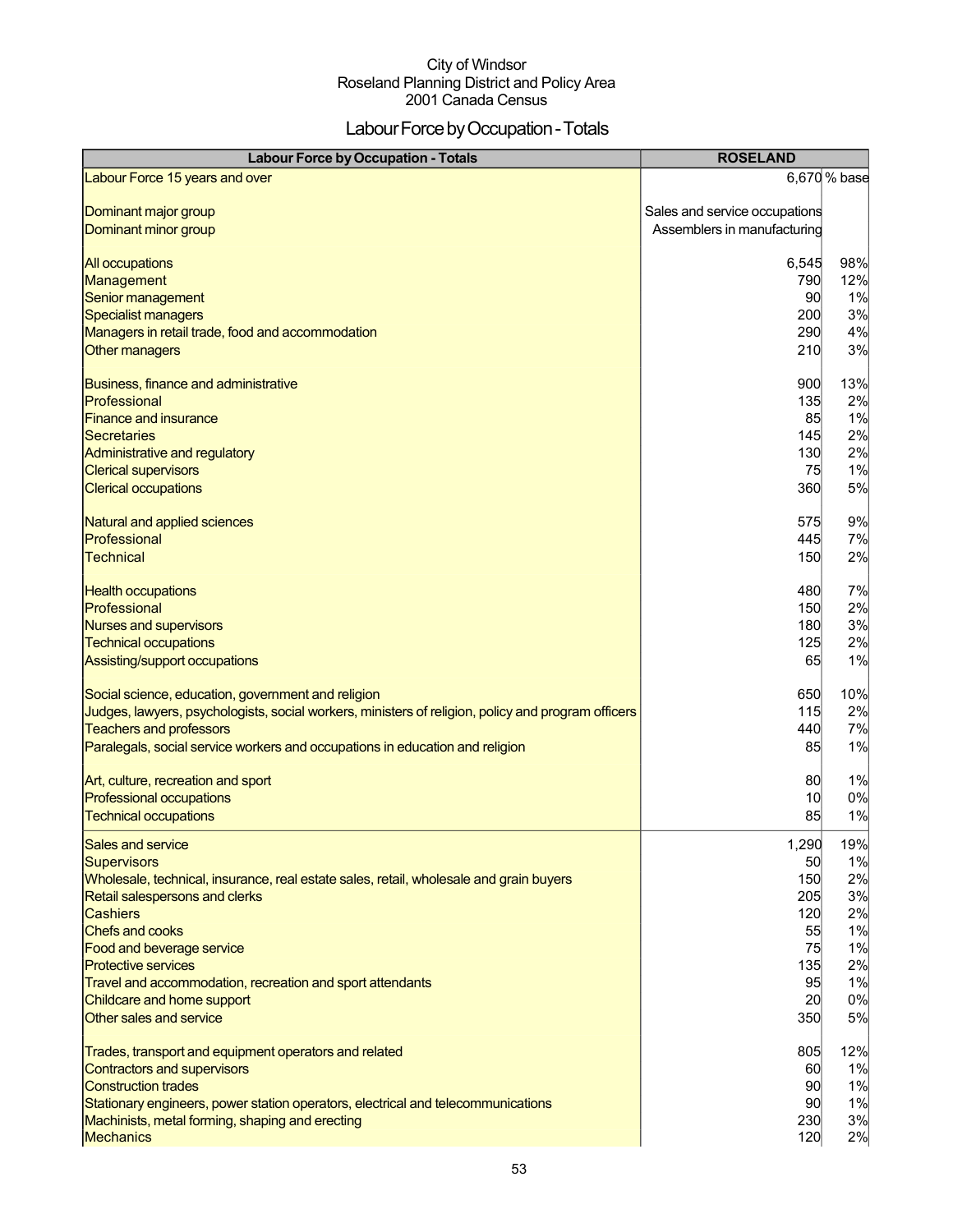| <b>Labour Force by Occupation - Totals</b>                                 | <b>ROSELAND</b> |       |
|----------------------------------------------------------------------------|-----------------|-------|
| <b>Other trades</b>                                                        | 75              | 1%    |
| Heavy equipment, crane operators and drillers                              | 10              | 0%    |
| Transportation equipment operators, excluding labourers                    | 45              | $1\%$ |
| <b>Helpers and labourers</b>                                               | 75              | 1%    |
| <b>Primary industry-specific</b>                                           | 50              | 1%    |
| Agriculture excluding labourers                                            | 10              | 0%    |
| Forestry, mining, oil and gas extraction, and fishing, excluding labourers |                 | 0%    |
| <b>Primary production labourers</b>                                        | 50              | 1%    |
| Processing, manufacturing and utilities                                    | 940             | 14%   |
| Supervisors in manufacturing                                               | 85              | 1%    |
| Machine operators in manuf.                                                | 290             | 4%    |
| Assemblers in manufacturing                                                | 460             | 7%    |
| Labourers in processing, manufacturing and utilities                       | 120             | 2%    |
| Occupation - Not applicable                                                | 105             | 2%    |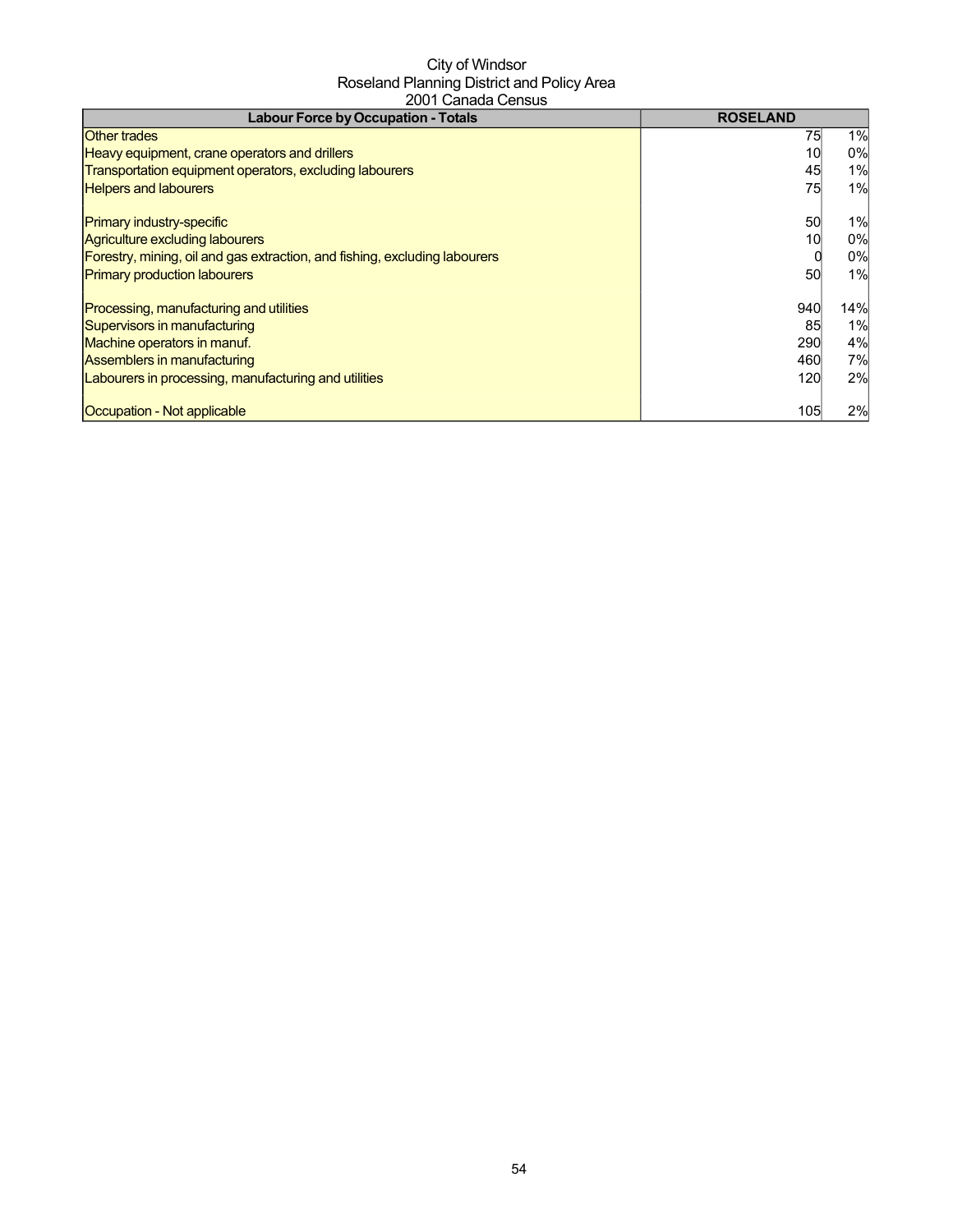### Labour Force by Occupation - Male

| <b>Labour Force by Occupation - Male</b>                                                                                                                                                                                                                                                                                                                                                          | <b>ROSELAND</b>                                              |                                                                 |
|---------------------------------------------------------------------------------------------------------------------------------------------------------------------------------------------------------------------------------------------------------------------------------------------------------------------------------------------------------------------------------------------------|--------------------------------------------------------------|-----------------------------------------------------------------|
| Male Labour Force 15 years and over                                                                                                                                                                                                                                                                                                                                                               | 3,685                                                        | $\%$<br>base                                                    |
| Dominant major group                                                                                                                                                                                                                                                                                                                                                                              | Trades, transport and<br>equipment                           |                                                                 |
| Dominant minor group                                                                                                                                                                                                                                                                                                                                                                              | Professional occupations                                     |                                                                 |
| <b>All occupations</b>                                                                                                                                                                                                                                                                                                                                                                            | 3,645                                                        | 99%                                                             |
| Management                                                                                                                                                                                                                                                                                                                                                                                        | 505                                                          | 14%                                                             |
| Senior management                                                                                                                                                                                                                                                                                                                                                                                 | 70                                                           | 2%                                                              |
| Specialist managers                                                                                                                                                                                                                                                                                                                                                                               | 130                                                          | 4%                                                              |
| Managers in retail trade, food and accommodation                                                                                                                                                                                                                                                                                                                                                  | 185                                                          | 5%                                                              |
| <b>Other managers</b>                                                                                                                                                                                                                                                                                                                                                                             | 135                                                          | 4%                                                              |
| Business, finance and administrative                                                                                                                                                                                                                                                                                                                                                              | 255                                                          | 7%                                                              |
| Professional                                                                                                                                                                                                                                                                                                                                                                                      | 100                                                          | 3%                                                              |
| <b>Finance and insurance</b>                                                                                                                                                                                                                                                                                                                                                                      | 10                                                           | 0%                                                              |
| Secretaries                                                                                                                                                                                                                                                                                                                                                                                       | $\mathbf 0$                                                  | 0%                                                              |
| Administrative and regulatory                                                                                                                                                                                                                                                                                                                                                                     | 60                                                           | 2%                                                              |
| <b>Clerical supervisors</b>                                                                                                                                                                                                                                                                                                                                                                       | 10                                                           | 0%                                                              |
| <b>Clerical occupations</b>                                                                                                                                                                                                                                                                                                                                                                       | 85                                                           | 2%                                                              |
| Natural and applied sciences                                                                                                                                                                                                                                                                                                                                                                      | 495                                                          | 13%                                                             |
| Professional                                                                                                                                                                                                                                                                                                                                                                                      | 385                                                          | 10%                                                             |
| <b>Technical</b>                                                                                                                                                                                                                                                                                                                                                                                  | 110                                                          | 3%                                                              |
| <b>Health occupations</b>                                                                                                                                                                                                                                                                                                                                                                         | 100                                                          | 3%                                                              |
| Professional                                                                                                                                                                                                                                                                                                                                                                                      | 75                                                           | 2%                                                              |
| Nurses and supervisors                                                                                                                                                                                                                                                                                                                                                                            | 10                                                           | 0%                                                              |
| <b>Technical occupations</b>                                                                                                                                                                                                                                                                                                                                                                      | 20                                                           | 1%                                                              |
| Assisting/support occupations                                                                                                                                                                                                                                                                                                                                                                     | O                                                            | 0%                                                              |
| Social science, education, government and religion<br>Judges, lawyers, psychologists, social workers, ministers of religion, policy and program<br><b>officers</b><br>Teachers and professors<br>Paralegals, social service workers and occupations in education and religion                                                                                                                     | 215<br>35<br>150<br>20                                       | 6%<br>1%<br>4%<br>1%                                            |
| Art, culture, recreation and sport                                                                                                                                                                                                                                                                                                                                                                | 35                                                           | 1%                                                              |
| <b>Professional occupations</b>                                                                                                                                                                                                                                                                                                                                                                   | U                                                            | 0%                                                              |
| <b>Technical occupations</b>                                                                                                                                                                                                                                                                                                                                                                      | 25                                                           | 1%                                                              |
| Sales and service<br><b>Supervisors</b><br>Wholesale, technical, insurance, real estate sales, retail, wholesale and grain buyers<br>Retail salespersons and clerks<br><b>Cashiers</b><br><b>Chefs and cooks</b><br>Food and beverage service<br><b>Protective services</b><br>Travel and accommodation, recreation and sport attendants<br>Childcare and home support<br>Other sales and service | 540<br>20<br>105<br>65<br>10<br>30<br>25<br>105<br>55<br>150 | 15%<br>1%<br>3%<br>2%<br>0%<br>1%<br>1%<br>3%<br>1%<br>0%<br>4% |
| Trades, transport and equipment operators and related                                                                                                                                                                                                                                                                                                                                             | 760                                                          | 21%                                                             |
| Contractors and supervisors                                                                                                                                                                                                                                                                                                                                                                       | 65                                                           | 2%                                                              |
| <b>Construction trades</b>                                                                                                                                                                                                                                                                                                                                                                        | 110                                                          | 3%                                                              |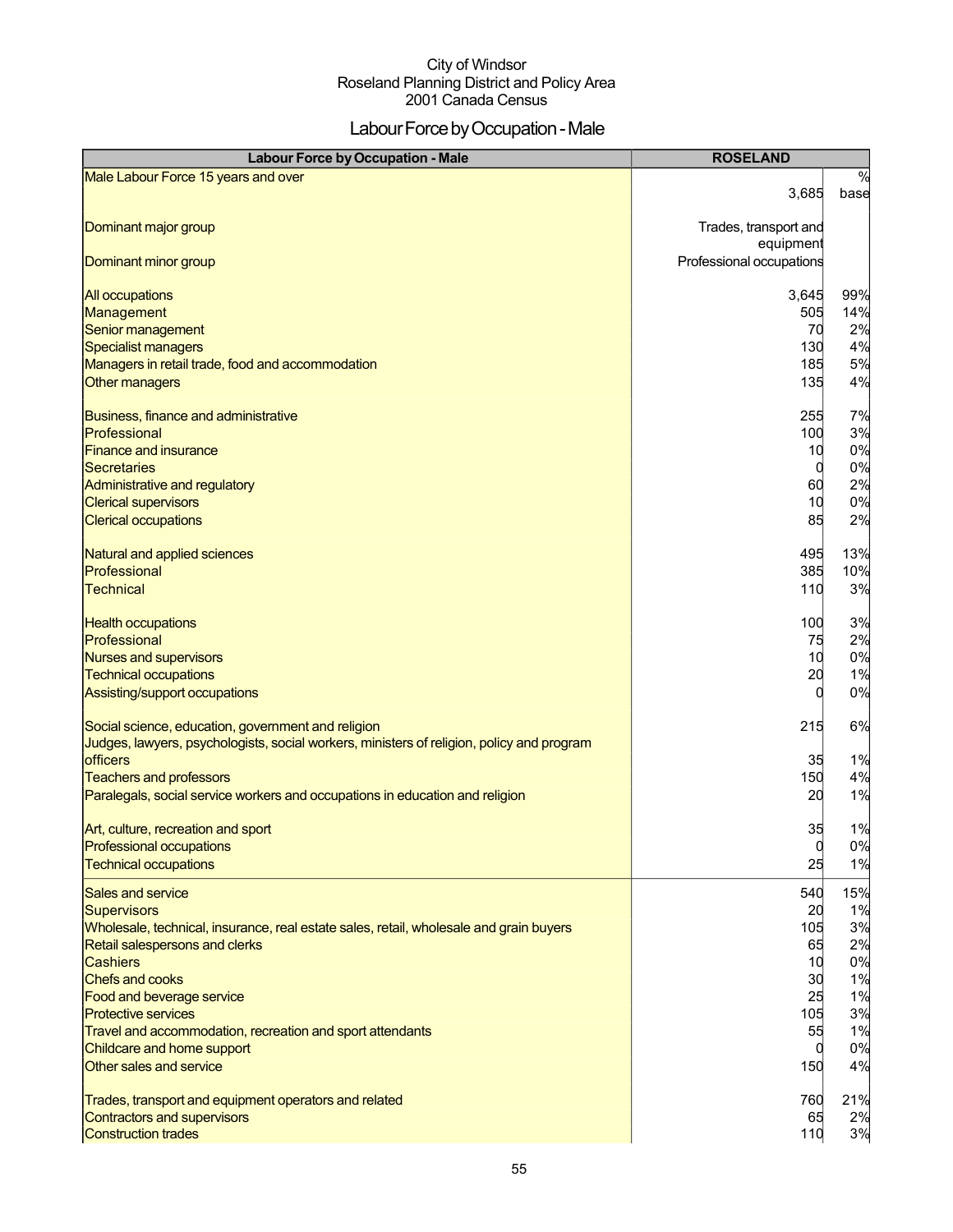| <b>Labour Force by Occupation - Male</b>                                         | <b>ROSELAND</b> |     |
|----------------------------------------------------------------------------------|-----------------|-----|
| Stationary engineers, power station operators, electrical and telecommunications | 80              | 2%  |
| Machinists, metal forming, shaping and erecting                                  | 225             | 6%  |
| <b>Mechanics</b>                                                                 | 150             | 4%  |
| <b>Other trades</b>                                                              | 30              | 1%  |
| Heavy equipment, crane operators and drillers                                    |                 | 0%  |
| Transportation equipment operators, excluding labourers                          | 60              | 2%  |
| <b>Helpers and labourers</b>                                                     | 40              | 1%  |
| <b>Primary industry-specific</b>                                                 | 30              | 1%  |
| Agriculture excluding labourers                                                  | 10              | 0%  |
| Forestry, mining, oil and gas extraction, and fishing, excluding labourers       |                 | 0%  |
| <b>Primary production labourers</b>                                              | 50              | 1%  |
| Processing, manufacturing and utilities                                          | 700             | 19% |
| Supervisors in manufacturing                                                     | 80              | 2%  |
| Machine operators in manuf.                                                      | 255             | 7%  |
| Assemblers in manufacturing                                                      | 280             | 8%  |
| Labourers in processing, manufacturing and utilities                             | 90              | 2%  |
| Occupation - Not applicable                                                      | 50              | 1%  |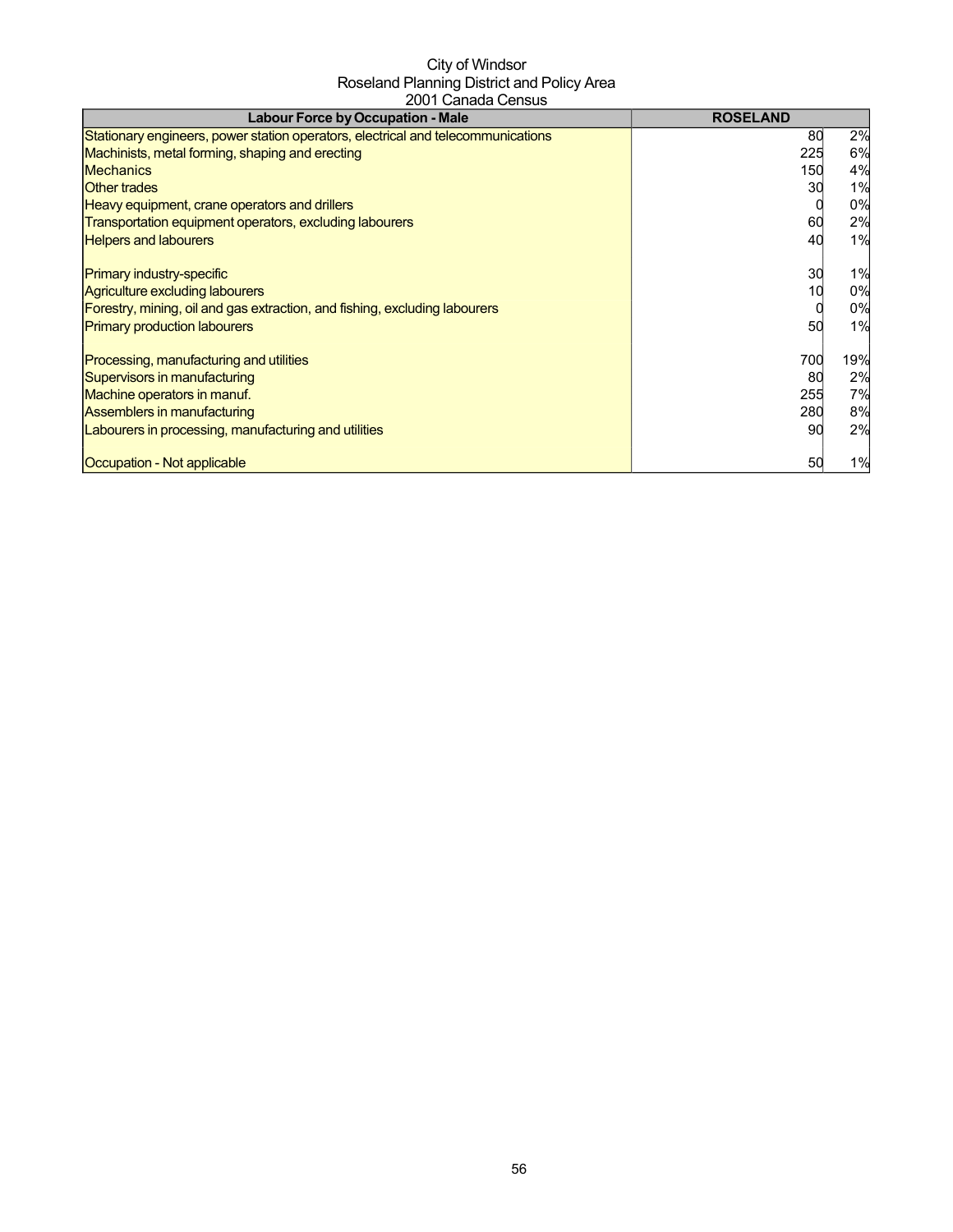### Labour Force by Occupation - Female

| <b>Labour Force by Occupation - Female</b>                                                                                                               | <b>ROSELAND</b>               |              |
|----------------------------------------------------------------------------------------------------------------------------------------------------------|-------------------------------|--------------|
| Labour Force 15 years and over                                                                                                                           |                               | 2,970 % base |
| Dominant major group                                                                                                                                     | Sales and service occupations |              |
| Dominant minor group                                                                                                                                     | Teachers and professors       |              |
|                                                                                                                                                          |                               |              |
| <b>All occupations</b>                                                                                                                                   | 2,920                         | 98%          |
| Management                                                                                                                                               | 295                           | 10%          |
| Senior management                                                                                                                                        | 30                            | 1%           |
| Specialist managers                                                                                                                                      | 70                            | 2%           |
| Managers in retail trade, food and accommodation<br>Other managers                                                                                       | 120<br>75                     | 4%<br>3%     |
|                                                                                                                                                          |                               |              |
| Business, finance and administrative                                                                                                                     | 630                           | 21%          |
| Professional                                                                                                                                             | 50                            | 2%           |
| <b>Finance and insurance</b>                                                                                                                             | 90                            | 3%           |
| <b>Secretaries</b>                                                                                                                                       | 135                           | 5%           |
| Administrative and regulatory<br><b>Clerical supervisors</b>                                                                                             | 85<br>40                      | 3%<br>1%     |
| <b>Clerical occupations</b>                                                                                                                              | 280                           | 9%           |
|                                                                                                                                                          |                               |              |
| Natural and applied sciences                                                                                                                             | 95                            | 3%           |
| Professional                                                                                                                                             | 55                            | 2%           |
| <b>Technical</b>                                                                                                                                         | 40                            | 1%           |
|                                                                                                                                                          |                               |              |
| <b>Health occupations</b><br>Professional                                                                                                                | 390<br>45                     | 13%<br>2%    |
| <b>Nurses and supervisors</b>                                                                                                                            | 165                           | 6%           |
| <b>Technical occupations</b>                                                                                                                             | 115                           | 4%           |
| Assisting/support occupations                                                                                                                            | 65                            | 2%           |
|                                                                                                                                                          |                               |              |
| Social science, education, government and religion<br>Judges, lawyers, psychologists, social workers, ministers of religion, policy and program officers | 405<br>55                     | 14%<br>2%    |
| <b>Teachers and professors</b>                                                                                                                           | 300                           | 10%          |
| Paralegals, social service workers and occupations in education and religion                                                                             | 60                            | 2%           |
|                                                                                                                                                          |                               |              |
| Art, culture, recreation and sport                                                                                                                       | 45                            | 2%           |
| <b>Professional occupations</b>                                                                                                                          | 10                            | 0%           |
| <b>Technical occupations</b>                                                                                                                             | 45                            | 2%           |
| Sales and service                                                                                                                                        | 760                           | 26%          |
| <b>Supervisors</b>                                                                                                                                       | 30                            | 1%           |
| Wholesale, technical, insurance, real estate sales, retail, wholesale and grain buyers                                                                   | 45<br>135                     | 2%           |
| <b>Retail salespersons and clerks</b><br><b>Cashiers</b>                                                                                                 | 140                           | 5%<br>5%     |
| <b>Chefs and cooks</b>                                                                                                                                   | 20                            | 1%           |
| Food and beverage service                                                                                                                                | 65                            | 2%           |
| <b>Protective services</b>                                                                                                                               | 35                            | 1%           |
| Travel and accommodation, recreation and sport attendants                                                                                                | 45                            | 2%           |
| Childcare and home support                                                                                                                               | 30                            | 1%           |
| Other sales and service                                                                                                                                  | 210                           | 7%           |
| Trades, transport and equipment operators and related                                                                                                    | 65                            | 2%           |
| Contractors and supervisors                                                                                                                              |                               | 0%           |
| <b>Construction trades</b>                                                                                                                               | 10                            | 0%           |
| Stationary engineers, power station operators, electrical and telecommunications                                                                         |                               | 0%           |
| Machinists, metal forming, shaping and erecting<br><b>Mechanics</b>                                                                                      | 10                            | 0%<br>0%     |
|                                                                                                                                                          |                               |              |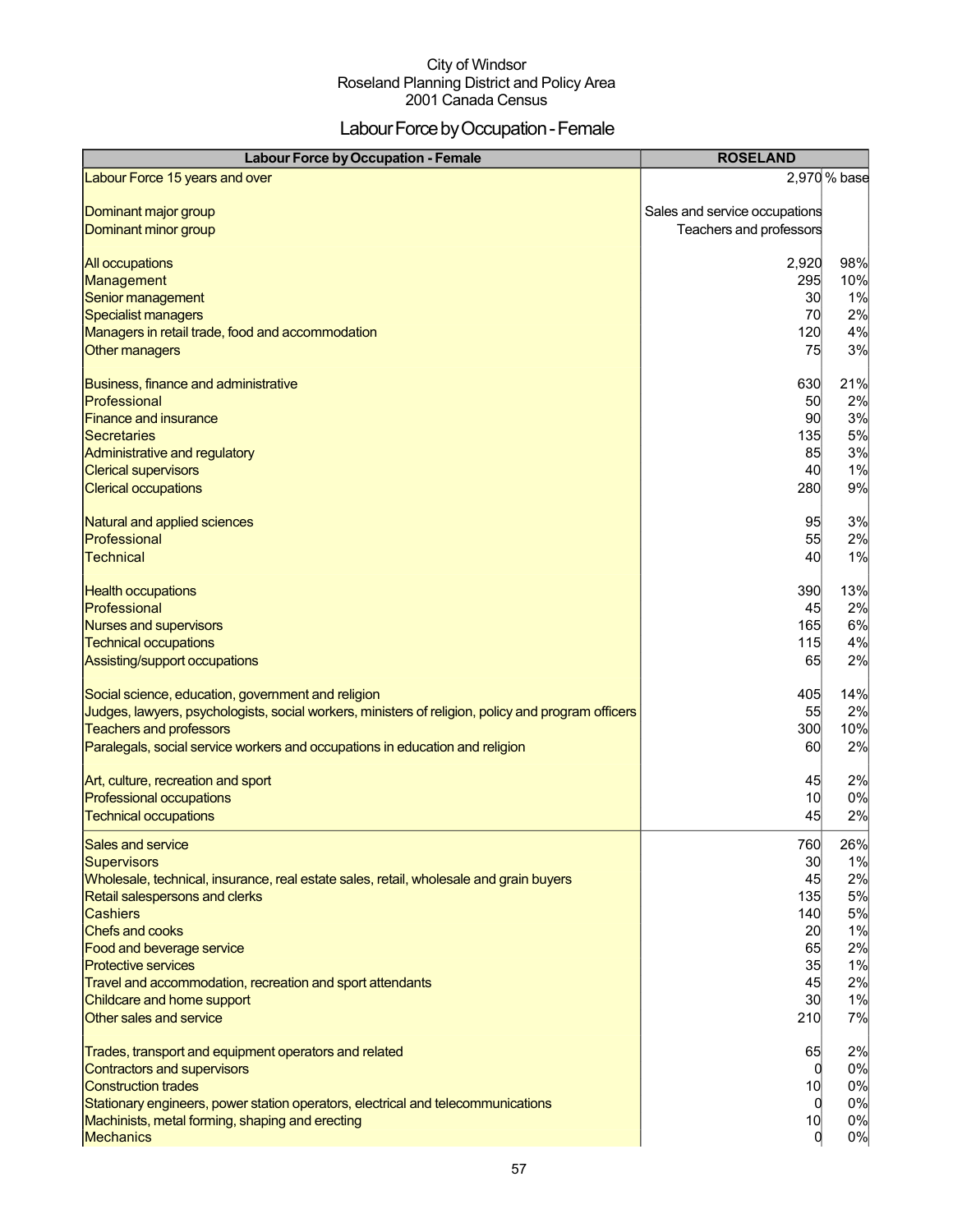| <b>Labour Force by Occupation - Female</b>                                        | <b>ROSELAND</b> |    |
|-----------------------------------------------------------------------------------|-----------------|----|
| <b>Other trades</b>                                                               | 10              | 0% |
| Heavy equipment, crane operators and drillers                                     |                 | 0% |
| Transportation equipment operators, excluding labourers                           | 10              | 0% |
| <b>Helpers and labourers</b>                                                      |                 | 0% |
| <b>Primary industry-specific</b>                                                  | 10              | 0% |
| Agriculture excluding labourers                                                   |                 | 0% |
| <b>Forestry, mining, oil and gas extraction, and fishing, excluding labourers</b> |                 | 0% |
| <b>Primary production labourers</b>                                               | 20              | 1% |
| Processing, manufacturing and utilities                                           | 255             | 9% |
| Supervisors in manufacturing                                                      |                 | 0% |
| Machine operators in manuf.                                                       | 35              | 1% |
| Assemblers in manufacturing                                                       | 150             | 5% |
| Labourers in processing, manufacturing and utilities                              | 55              | 2% |
| Occupation - Not applicable                                                       | 55              | 2% |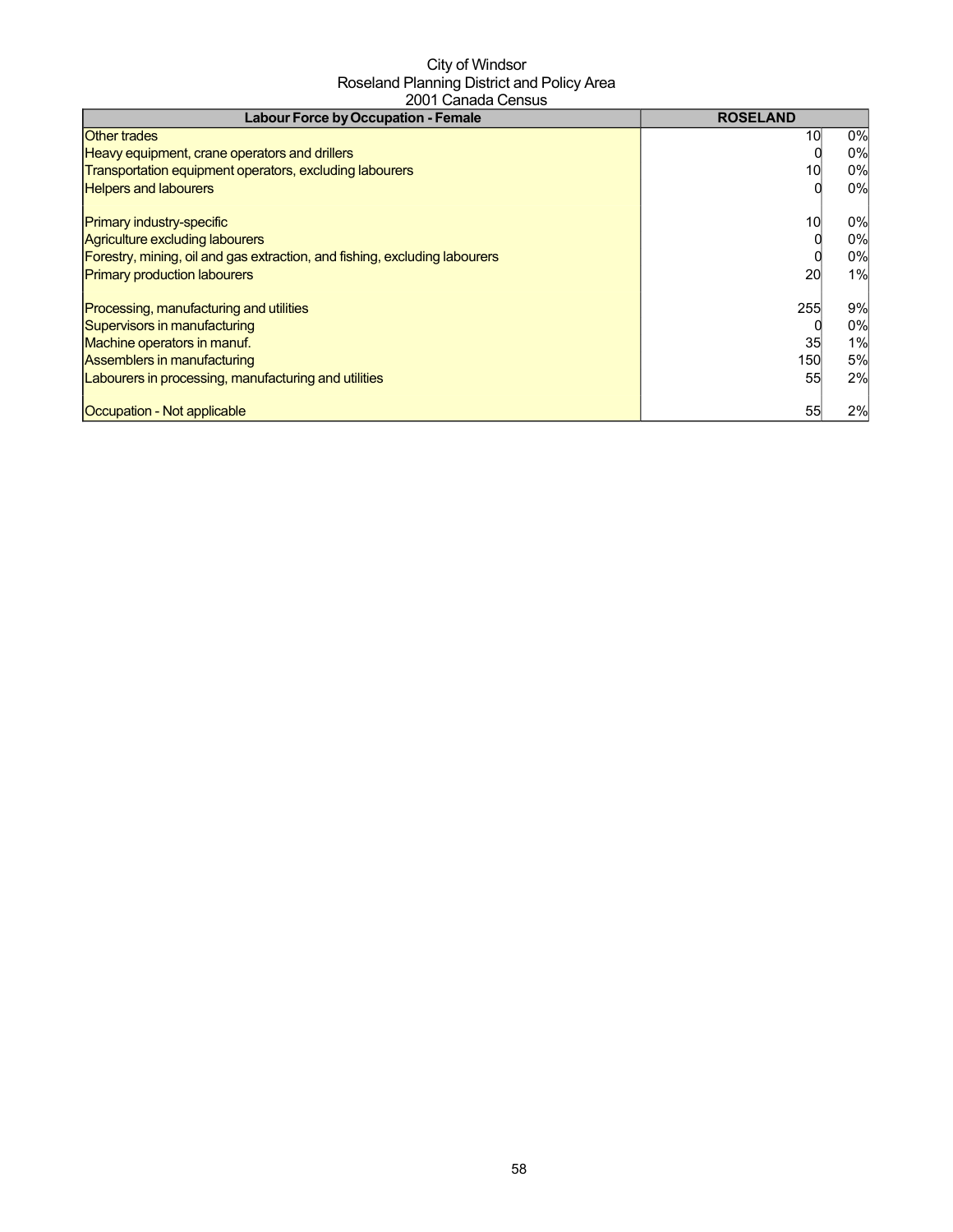### Labour Force by Class of Worker

| Labour Force by Class of Worker                                 |       | <b>ROSELAND</b> |
|-----------------------------------------------------------------|-------|-----------------|
| Labour Force 15 years and over by Class of Worker               |       | 6,655 % base    |
|                                                                 |       |                 |
| All classes of worker                                           | 6,565 | 99%             |
| <b>Paid workers</b>                                             | 6,160 | 93%             |
| <b>Employees</b>                                                | 5,880 | 88%             |
| Self-employed (incorporated)                                    | 265   | 4%              |
| Without paid help                                               | 80    | 1%              |
| With paid help                                                  | 210   | 3%              |
| Self-employed (unincorp.)                                       | 390   | 6%              |
| <b>Without paid help</b>                                        | 125   | 2%              |
| With paid help                                                  | 250   | 4%              |
| <b>Unpaid family workers</b>                                    | 0     | 0%              |
| Class of worker - Not applicable                                | 115   | 2%              |
| Male Labour Force 15 and over by Class of Worker                |       | 3,690 % base    |
| All classes of worker                                           | 3,640 | 99%             |
| <b>Paid workers</b>                                             | 3,390 | 92%             |
| <b>Employees</b>                                                | 3,175 | 86%             |
| Self-employed (incorporated)                                    | 205   | 6%              |
| Without paid help                                               | 75    | 2%              |
| With paid help                                                  | 145   | 4%              |
| Self-employed (unincorp.)                                       | 255   | 7%              |
| <b>Without paid help</b>                                        | 60    | 2%              |
| With paid help                                                  | 160   | 4%              |
| <b>Unpaid family workers</b>                                    | 0     | 0%              |
| Class of worker - Not applicable                                | 45    | 1%              |
| Female Labour Force 15 and over by Class of Worker 2,965 % base |       |                 |
| All classes of worker                                           | 2,920 | 98%             |
| <b>Paid workers</b>                                             | 2,765 | 93%             |
| <b>Employees</b>                                                | 2,705 | 91%             |
| Self-employed (incorporated)                                    | 90    | 3%              |
| <b>Without paid help</b>                                        | 30    | 1%              |
| With paid help                                                  | 65    | 2%              |
| Self-employed (unincorp)                                        | 135   | 5%              |
| <b>Without paid help</b>                                        | 50    | 2%              |
| With paid help                                                  | 75    | 3%              |
| <b>Unpaid family workers</b>                                    | 0     | 0%              |
| <b>Class of worker - Not applicable</b>                         | 60    | 2%              |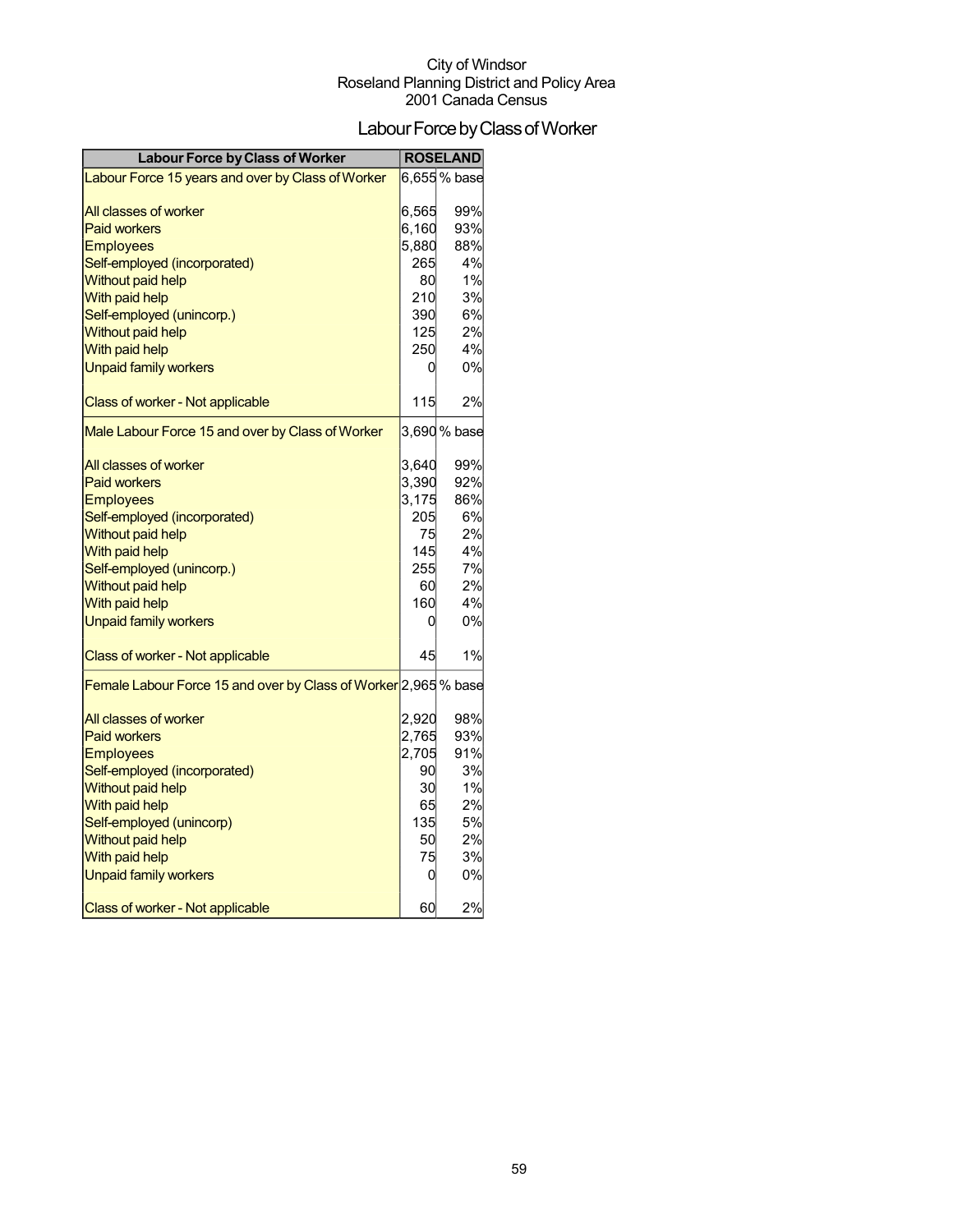### LanguageatWork

| <b>Language at Work</b>                                                |          | <b>ROSELAND</b> |
|------------------------------------------------------------------------|----------|-----------------|
| Total Population 15 years and over who worked by Language Used at Work |          | 7,105% base     |
|                                                                        |          |                 |
| Dominant official language used at work                                | English  |                 |
| Dominant non-official language used at work                            | Spanish  |                 |
|                                                                        |          |                 |
| <b>Single Responses</b>                                                | 6,610    | 93%<br>93%      |
| <b>English</b><br>French                                               | 6,580    |                 |
|                                                                        | 20<br>10 | 0%<br>0%        |
| Non-official languages                                                 |          | 0%              |
| Chinese, n.o.s.<br>Cantonese                                           |          | 0%              |
| Punjabi                                                                |          | 0%              |
| German                                                                 |          | 0%              |
| <b>Mandarin</b>                                                        |          | 0%              |
| Portuguese                                                             |          | 0%              |
| <b>Spanish</b>                                                         | 10       | 0%              |
| <b>Vietnamese</b>                                                      |          | 0%              |
| Korean                                                                 |          | 0%              |
| Italian                                                                |          | 0%              |
| Other languages                                                        | 10       | 0%              |
|                                                                        |          |                 |
| <b>Multiple responses</b>                                              | 495      | 7%              |
| <b>English and French</b>                                              | 140      | 2%              |
| English and non-official                                               | 315      | 4%              |
| <b>French and non-official</b>                                         |          | 0%              |
| English, French and non-official language                              | 20       | 0%              |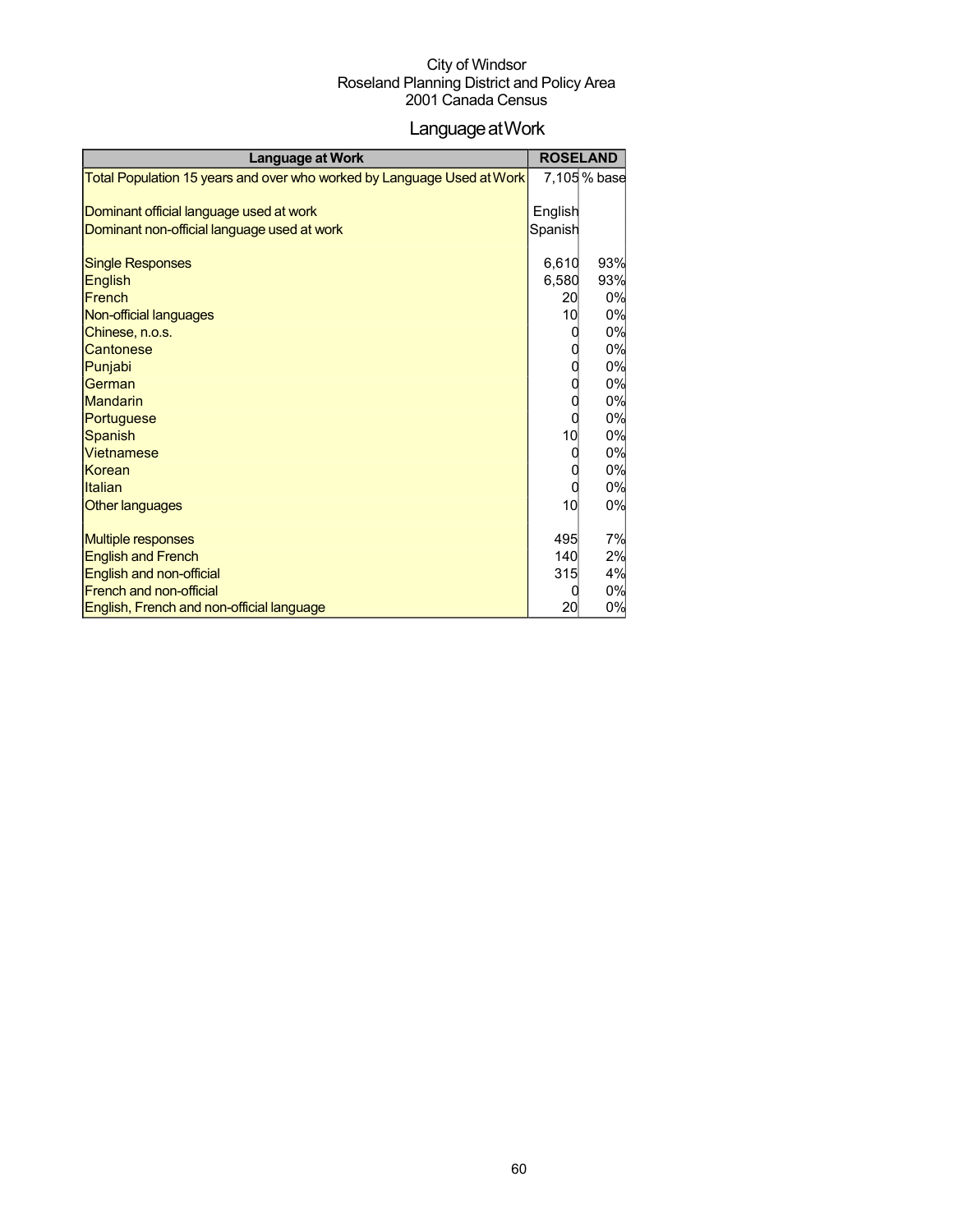### Unpaid Housework

| <b>Unpaid Housework</b>                                         | <b>ROSELAND</b> |               |
|-----------------------------------------------------------------|-----------------|---------------|
| Total Population 15 years and over by Hours of Unpaid Housework |                 | 10,390 % base |
|                                                                 |                 |               |
| No hours                                                        | 980             | 9%            |
| Less than 5 hours                                               | 1,900           | 18%           |
| 5 to 14 hours                                                   | 3,410           | 33%           |
| 15 to 29 hours                                                  | 2,420           | 23%           |
| 30 to 59 hours                                                  | 1,160           | 11%           |
| 60 or more hours                                                | 505             | 5%            |
| Dominant group                                                  | 5 to 14 hours   |               |
| Males 15 years and over by Hours of Unpaid Housework            |                 | 5,100% base   |
| <b>No hours</b>                                                 | 565             | 11%           |
| Less than 5 hours                                               | 1,255           | 25%           |
| 5 to 14 hours                                                   | 1,910           | 37%           |
| 15 to 29 hours                                                  | 925             | 18%           |
| 30 to 59 hours                                                  | 325             | 6%            |
| 60 or more hours                                                | 125             | 2%            |
|                                                                 |                 |               |
| Dominant group                                                  | 5 to 14 hours   |               |
| Females 15 years and over by Hours of Unpaid Housework          |                 | 5,275% base   |
| By hours of unpaid housework                                    |                 |               |
| <b>No hours</b>                                                 | 405             | 8%            |
| Less than 5 hours                                               | 645             | 12%           |
| 5 to 14 hours                                                   | 1,490           | 28%           |
| 15 to 29 hours                                                  | 1,490           | 28%           |
| 30 to 59 hours                                                  | 835             | 16%           |
| 60 or more hours                                                | 400             | 8%            |
| Dominant group                                                  | 5 to 14 hours   |               |
| Hours of Housework by Sex                                       |                 |               |
| <b>No Hours</b>                                                 | Males           |               |
| Less than 5 hours                                               | Males           |               |
| 5 to 14 hours                                                   | Males           |               |
| 15 to 29 hours                                                  | Females         |               |
| 30 to 59 hours                                                  | Females         |               |
| 60 or more hours                                                | Females         |               |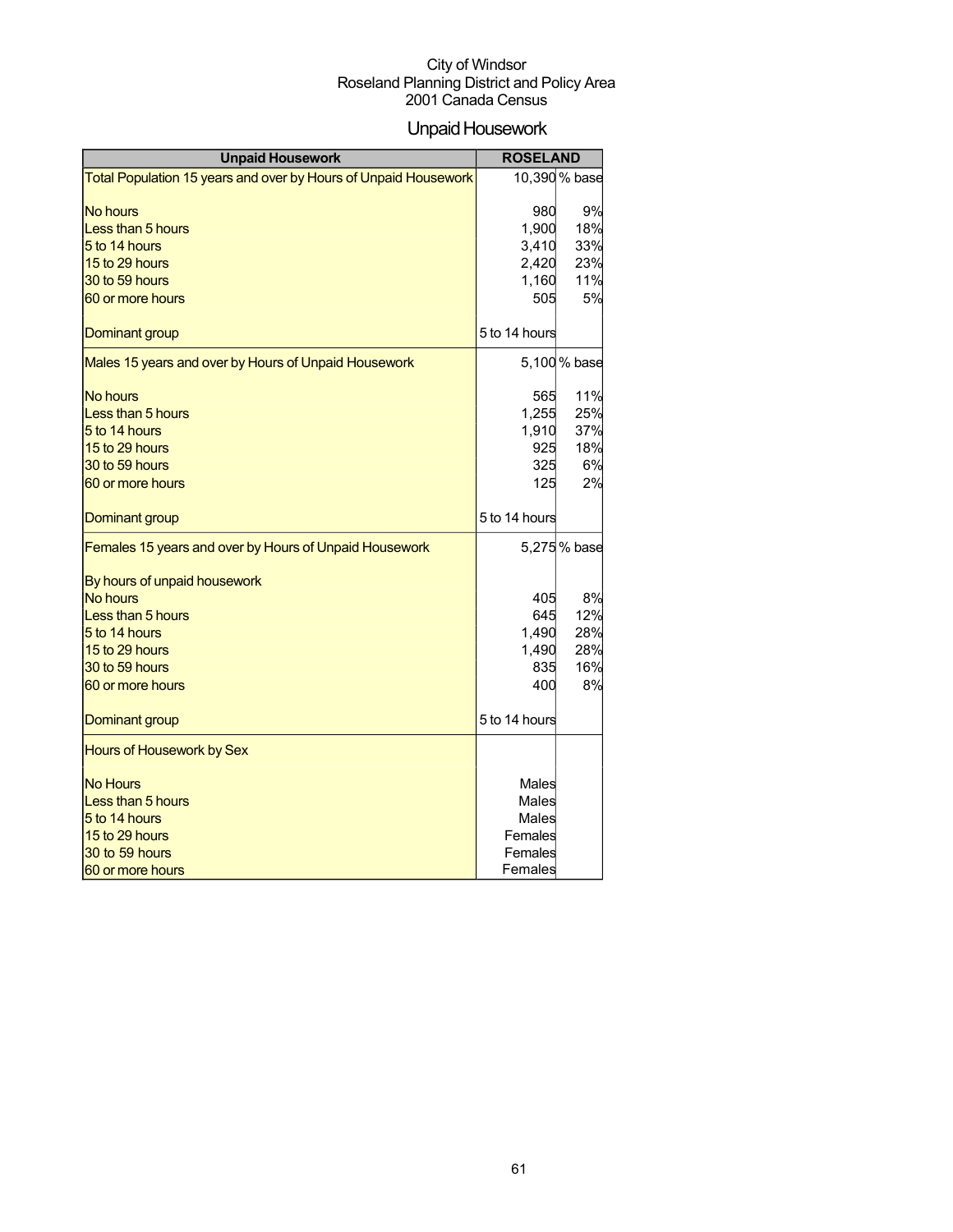### UnpaidChildcare

| <b>Unpaid Childcare</b>                                   | <b>ROSELAND</b> |               |
|-----------------------------------------------------------|-----------------|---------------|
| Population 15 years and over by hours of Unpaid Childcare |                 | 10,390 % base |
|                                                           |                 |               |
| No hours                                                  | 6,125           | 59%           |
| Less than 5 hours                                         | 970             | 9%            |
| 5 to 14 hours                                             | 1,100           | 11%           |
| 15 to 29 hours                                            | 865             | 8%            |
| 30 to 59 hours                                            | 510             | 5%            |
| 60 or more hours                                          | 840             | 8%            |
| Dominant group                                            | No hours        |               |
| Males 15 years and over by hours of Unpaid Childcare      |                 | 5,125% base   |
| No hours                                                  | 3,120           | 61%           |
| Less than 5 hours                                         | 550             | 11%           |
| 5 to 14 hours                                             | 580             | 11%           |
| 15 to 29 hours                                            | 410             | 8%            |
| 30 to 59 hours                                            | 210             | 4%            |
| 60 or more hours                                          | 195             | 4%            |
| Dominant group                                            | No hours        |               |
| Females 15 years and over by hours of Unpaid Childcare    |                 | 5,275% base   |
| No hours                                                  | 3,010           | 57%           |
| Less than 5 hours                                         | 405             | 8%            |
| 5 to 14 hours                                             | 515             | 10%           |
| 15 to 29 hours                                            | 415             | 8%            |
| 30 to 59 hours                                            | 285             | 5%            |
| 60 or more hours                                          | 635             | 12%           |
| Dominant group                                            | No hours        |               |
| Hours of Child Care by Sex                                |                 |               |
| <b>No Hours</b>                                           | Males           |               |
| Less than 5 hours                                         | Males           |               |
| 5 to 14 hours                                             | Males           |               |
| 15 to 29 hours                                            | Females         |               |
| 30 to 59 hours                                            | Females         |               |
| 60 or more hours                                          | Females         |               |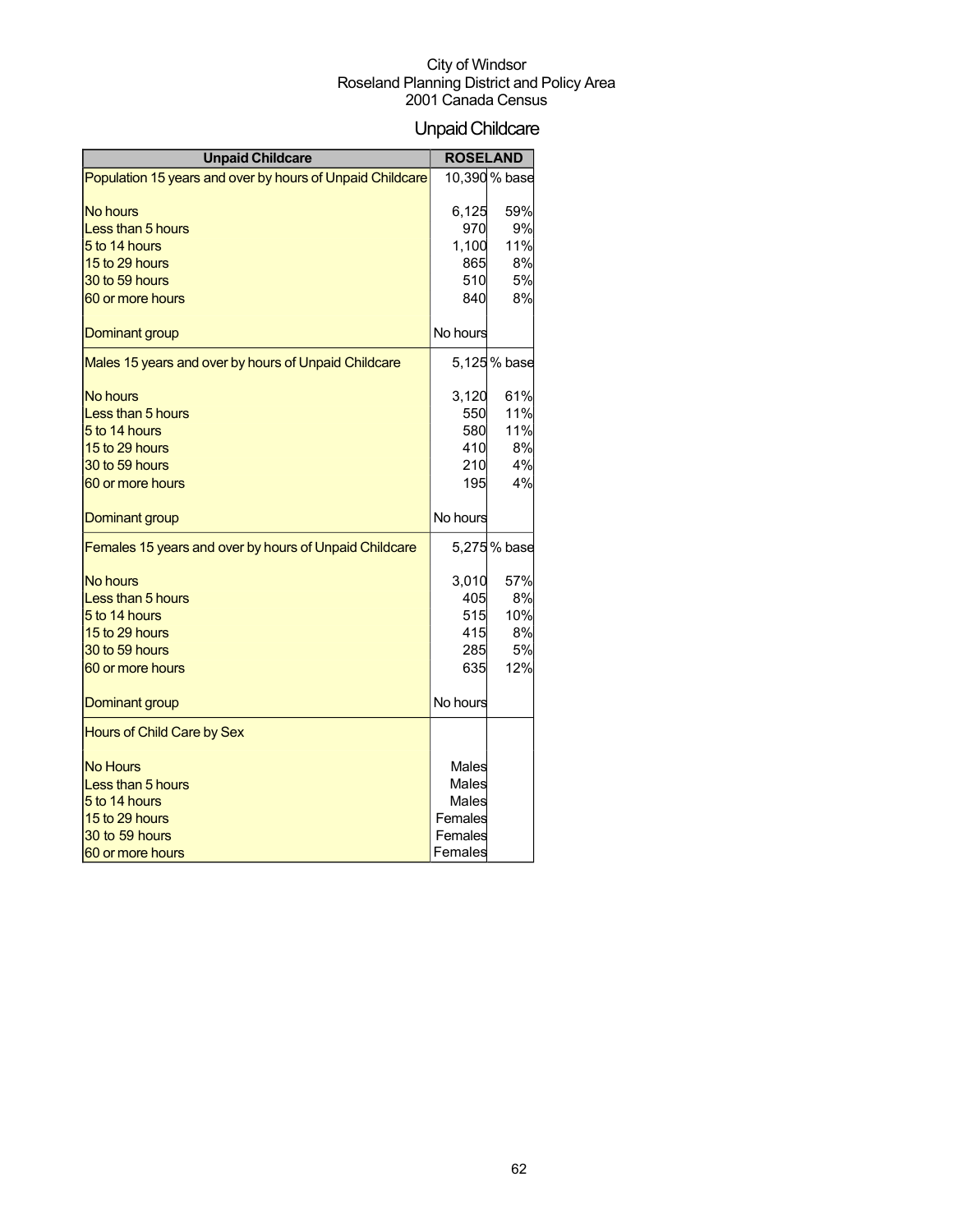### Unpaid Senior Care

| <b>Unpaid Senior Care</b>                                      | <b>ROSELAND</b> |               |
|----------------------------------------------------------------|-----------------|---------------|
| Total Population 15 years and over by Hours of Care to Seniors |                 | 10,375 % base |
| <b>No hours</b>                                                | 8,320           | 80%           |
| Less than 5 hours                                              | 1,295           | 12%           |
| 5 to 9 hours                                                   | 380             | 4%            |
| 10 to 19 hours                                                 | 170             | 2%            |
| 20 or more hours                                               | 225             | 2%            |
|                                                                |                 |               |
| <b>Dominant group</b>                                          | No hours        |               |
| Males 15 years and over by Hours of Care to Seniors            |                 | 5,110 % base  |
| <b>No hours</b>                                                | 4,255           | 83%           |
| Less than 5 hours                                              | 585             | 11%           |
| 5 to 9 hours                                                   | 130             | 3%            |
| 10 to 19 hours                                                 | 80              | 2%            |
| 20 or more hours                                               | 90              | 2%            |
| Dominant group                                                 | No hours        |               |
| Females 15 years and over by Hours of Care to Seniors          |                 | 5,275 % base  |
| <b>No hours</b>                                                | 4,060           | 77%           |
| Less than 5 hours                                              | 720             | 14%           |
| 5 to 9 hours                                                   | 255             | 5%            |
| 10 to 19 hours                                                 | 110             | 2%            |
| 20 or more hours                                               | 135             | 3%            |
| Dominant group                                                 | No hours        |               |
| <b>Senior Care by Sex</b>                                      |                 |               |
| <b>No hours</b>                                                | Males           |               |
| Less than 5 hours                                              | Females         |               |
| 5 to 9 hours                                                   | Females         |               |
| 10 to 19 hours                                                 | Females         |               |
| 20 or more hours                                               | Females         |               |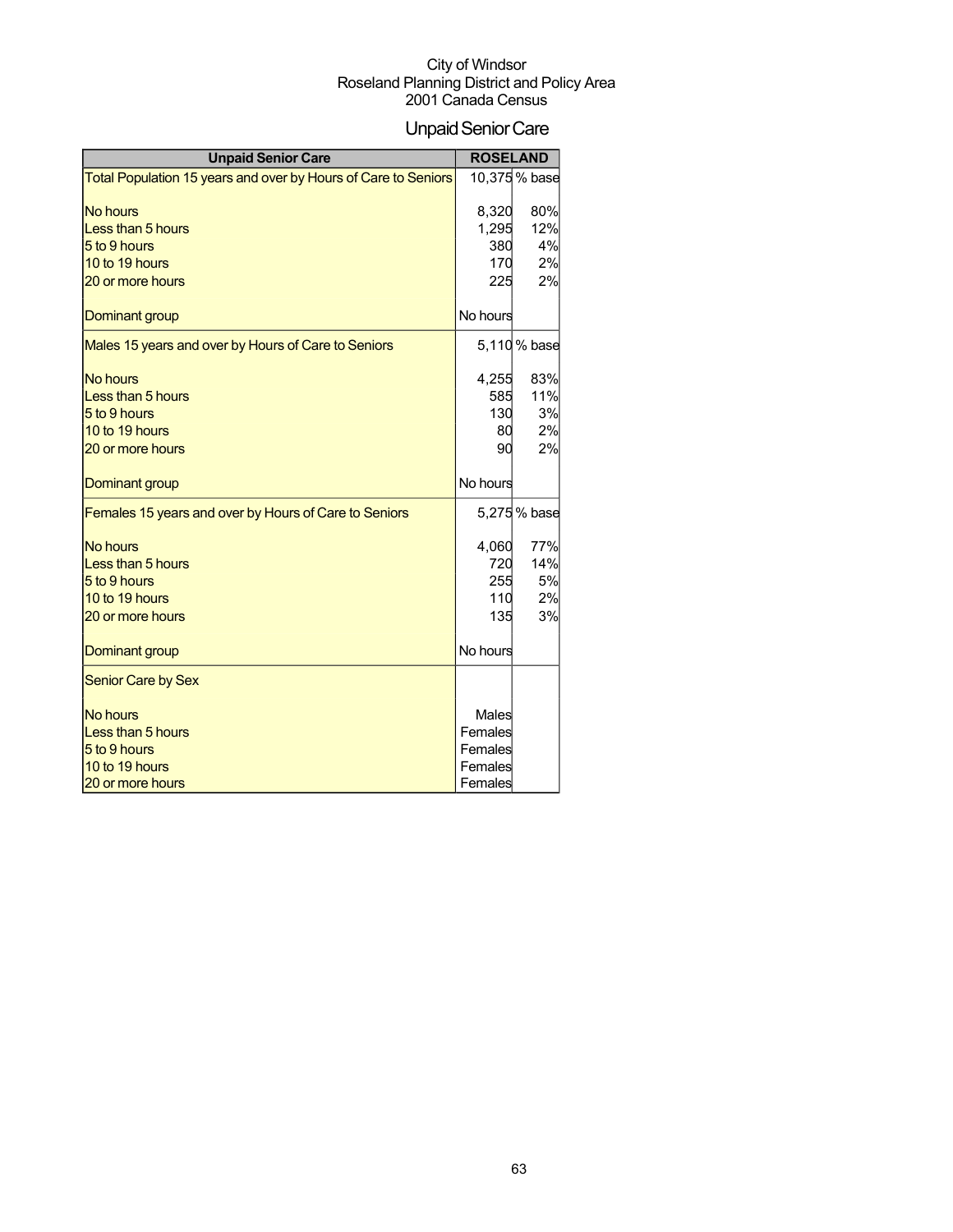### Place of Work

| <b>Place of Work</b>                                                               |       | <b>ROSELAND</b> |
|------------------------------------------------------------------------------------|-------|-----------------|
| Total Employed Labour Force 15 years and over by Place of Work Status              |       | 6,345 % base    |
|                                                                                    |       |                 |
| <b>Usual place of work</b>                                                         | 5,285 | 83%             |
| In CSD of residence                                                                | 4,420 | 70%             |
| In different CSD                                                                   | 870   | 14%             |
| In same CD                                                                         | 815   | 13%             |
| At home                                                                            | 245   | 4%              |
| <b>Outside Canada</b>                                                              | 505   | 8%              |
| No fixed workplace                                                                 | 310   | 5%              |
| Males Employed Labour Force 15 yrs and over by Place of Work Status                |       | 3,525 % base    |
|                                                                                    |       |                 |
| Usual place of work                                                                | 2,870 | 81%             |
| In CSD of residence                                                                | 2,330 | 66%             |
| In different CSD                                                                   | 545   | 15%             |
| In same CD                                                                         | 520   | 15%             |
| At home                                                                            | 95    | 3%              |
| <b>Outside Canada</b>                                                              | 345   | 10%             |
| No fixed workplace                                                                 | 230   | 7%              |
| Females Employed Labour Force 15 yrs and over by Place of Work Status 2,830 % base |       |                 |
|                                                                                    |       |                 |
| <b>Usual place of work</b>                                                         | 2,415 | 85%             |
| In CSD of residence                                                                | 2,090 | 74%             |
| In different CSD                                                                   | 325   | 11%             |
| In same CD                                                                         | 295   | 10%             |
| At home                                                                            | 150   | 5%              |
| <b>Outside Canada</b>                                                              | 160   | 6%<br>3%        |
| No fixed workplace                                                                 | 80    |                 |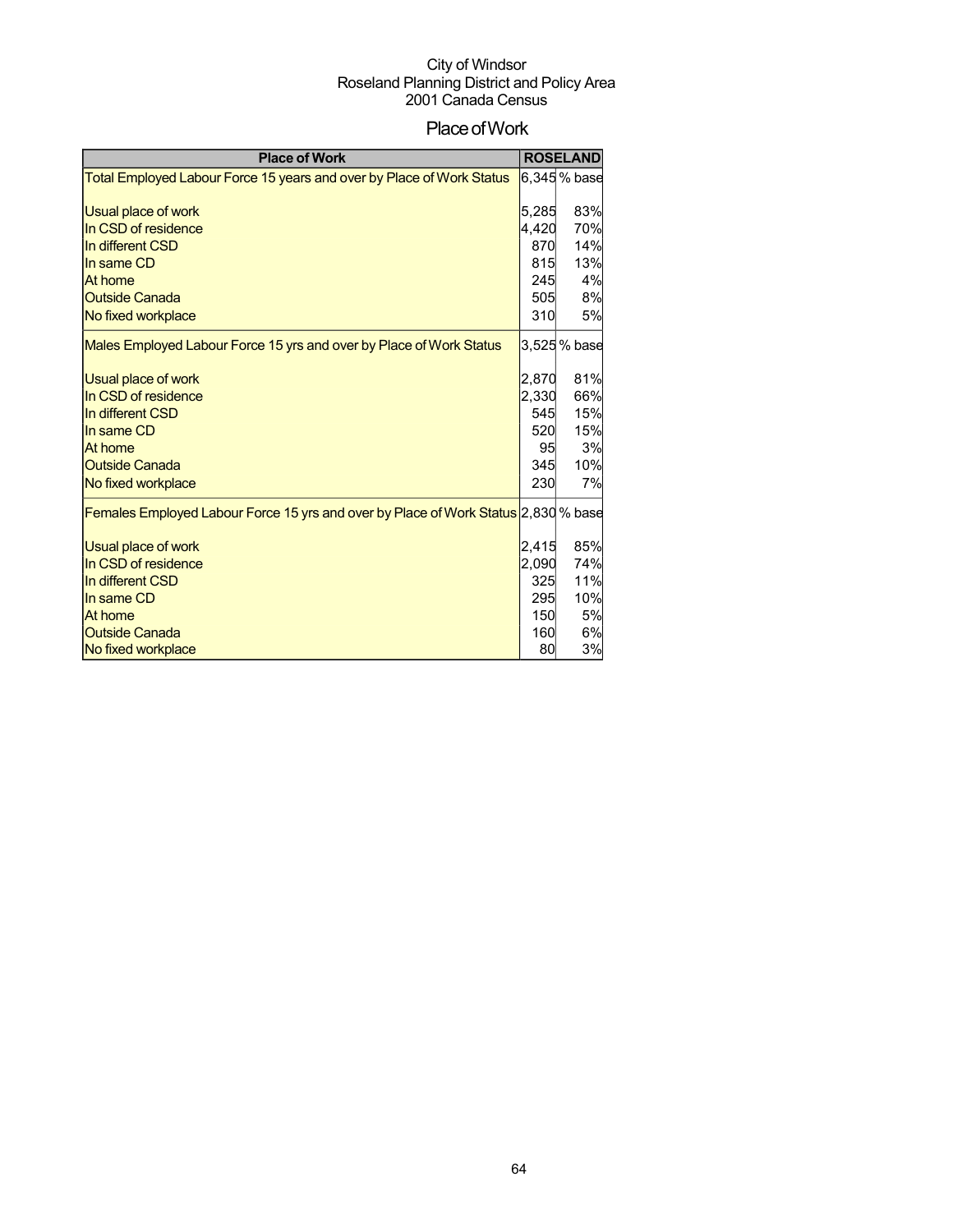### Mode of Transportation

| <b>Mode of Transportation</b>                                           | <b>ROSELAND</b>           |             |
|-------------------------------------------------------------------------|---------------------------|-------------|
| Total Employed Labour Force 15 years and over by Mode of Transportation |                           | 5,615% base |
| Dominant mode of transportation                                         | Car, truck, van as driver |             |
| Usual place of work or no fixed workplace                               | 5,620                     | 100%        |
| Car, truck, van as driver                                               | 5,120                     | 91%         |
| Car, truck, van as passenger                                            | 350                       | 6%          |
| <b>Public transit</b>                                                   | 40                        | 1%          |
| <b>Walked to work</b>                                                   | 60                        | 1%          |
| <b>Bicycle</b>                                                          | 30                        | 1%          |
| Motorcycle                                                              |                           | 0%          |
| <b>Taxicab</b>                                                          |                           | 0%          |
| Other method                                                            |                           | 0%          |
| Males with Usual Place of Work or No Fixed Workplace                    |                           | 3,095% base |
| Car, truck, van as driver                                               | 2,845                     | 92%         |
| Car, truck, van as passenger                                            | 150                       | 5%          |
| <b>Public transit</b>                                                   | 10                        | 0%          |
| <b>Walked to work</b>                                                   | 40                        | 1%          |
| <b>Bicycle</b>                                                          | 30                        | 1%          |
| Motorcycle                                                              | 0                         | 0%          |
| <b>Taxicab</b>                                                          |                           | 0%          |
| Other method                                                            |                           | 0%          |
| Females with Usual Place of Work or No Fixed Workplace                  |                           | 2,525% base |
| Car, truck, van as driver                                               | 2,275                     | 90%         |
| Car, truck, van as passenger                                            | 200                       | 8%          |
| <b>Public transit</b>                                                   | 30                        | 1%          |
| <b>Walked to work</b>                                                   | 20                        | 1%          |
| <b>Bicycle</b>                                                          | 0                         | 0%          |
| Motorcycle                                                              |                           | 0%          |
| <b>Taxicab</b>                                                          |                           | 0%          |
| <b>Other method</b>                                                     |                           | 0%          |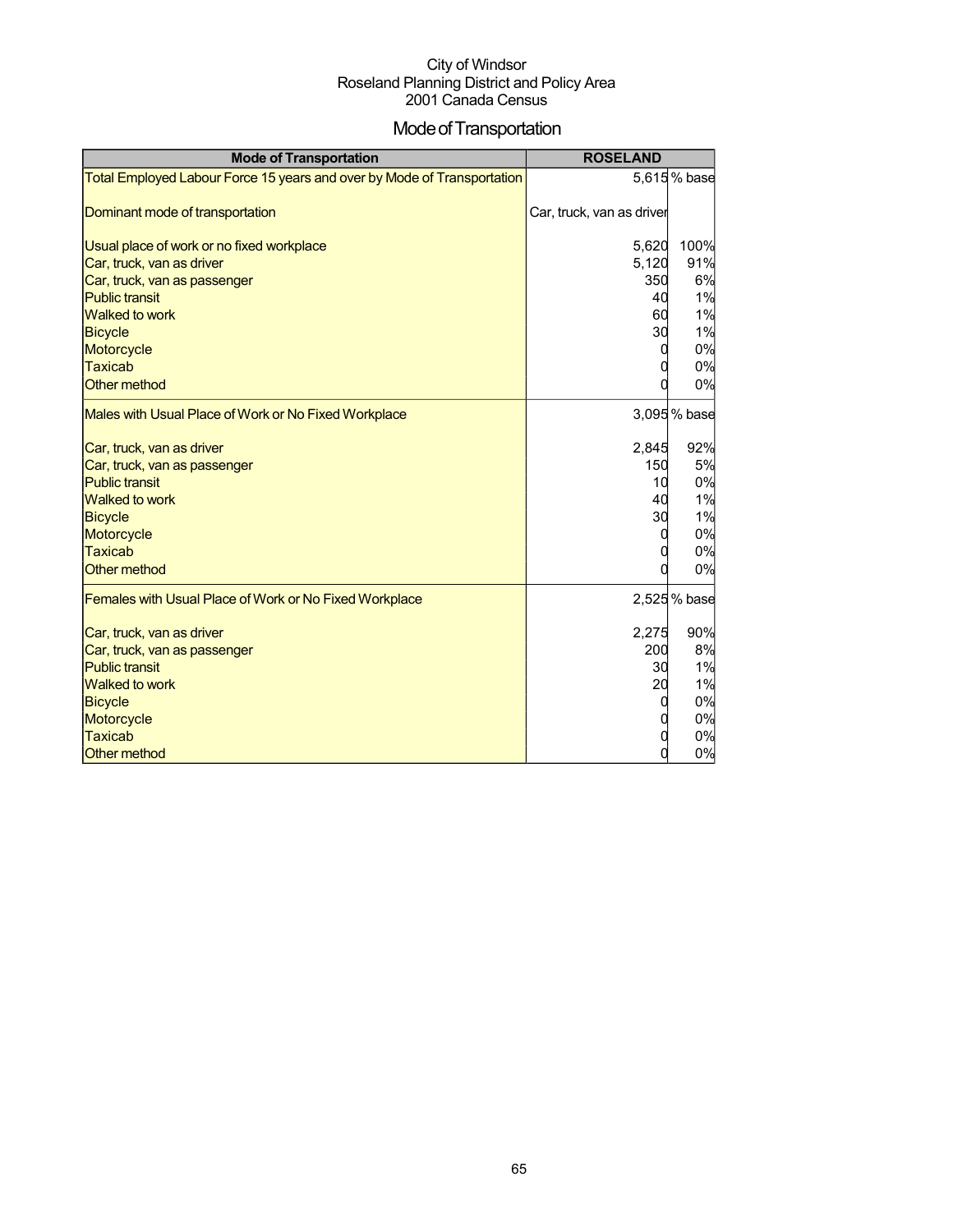# School Attendance and Level of Schooling

| <b>School Attendance and Level of Schooling</b>                               |            | <b>ROSELAND</b> |
|-------------------------------------------------------------------------------|------------|-----------------|
| Total Population 15 to 24 years by School Attendance                          |            | 1,485% base     |
| Not attending school<br>Attending school full-time                            | 485<br>940 | 33%<br>63%      |
| Attending school part-time                                                    | 55         | 4%              |
| Total Population 20 years and over by Highest Level of Schooling 9,580 % base |            |                 |
| Less than grade 9                                                             | 645        | 7%              |
| Grades 9 to 13                                                                | 2,280      | 24%             |
| Without secondary school graduation certificate                               | 1,135      | 12%             |
| With secondary school graduation certificate                                  | 1,135      | 12%             |
| Trades certificate or diploma                                                 | 1,230      | 13%             |
| Other non-university education                                                | 2,355      | 25%             |
| Without certificate or diploma                                                | 695        | 7%              |
| With certificate or diploma                                                   | 1,650      | 17%             |
| <b>University</b>                                                             | 3,115      | 33%             |
| <b>Without degree</b>                                                         | 745        | 8%              |
| Without certificate or diploma                                                | 565        | 6%              |
| With certificate or diploma                                                   | 180        | 2%              |
| <b>With bachelor's or higher</b>                                              | 2,365      | 25%             |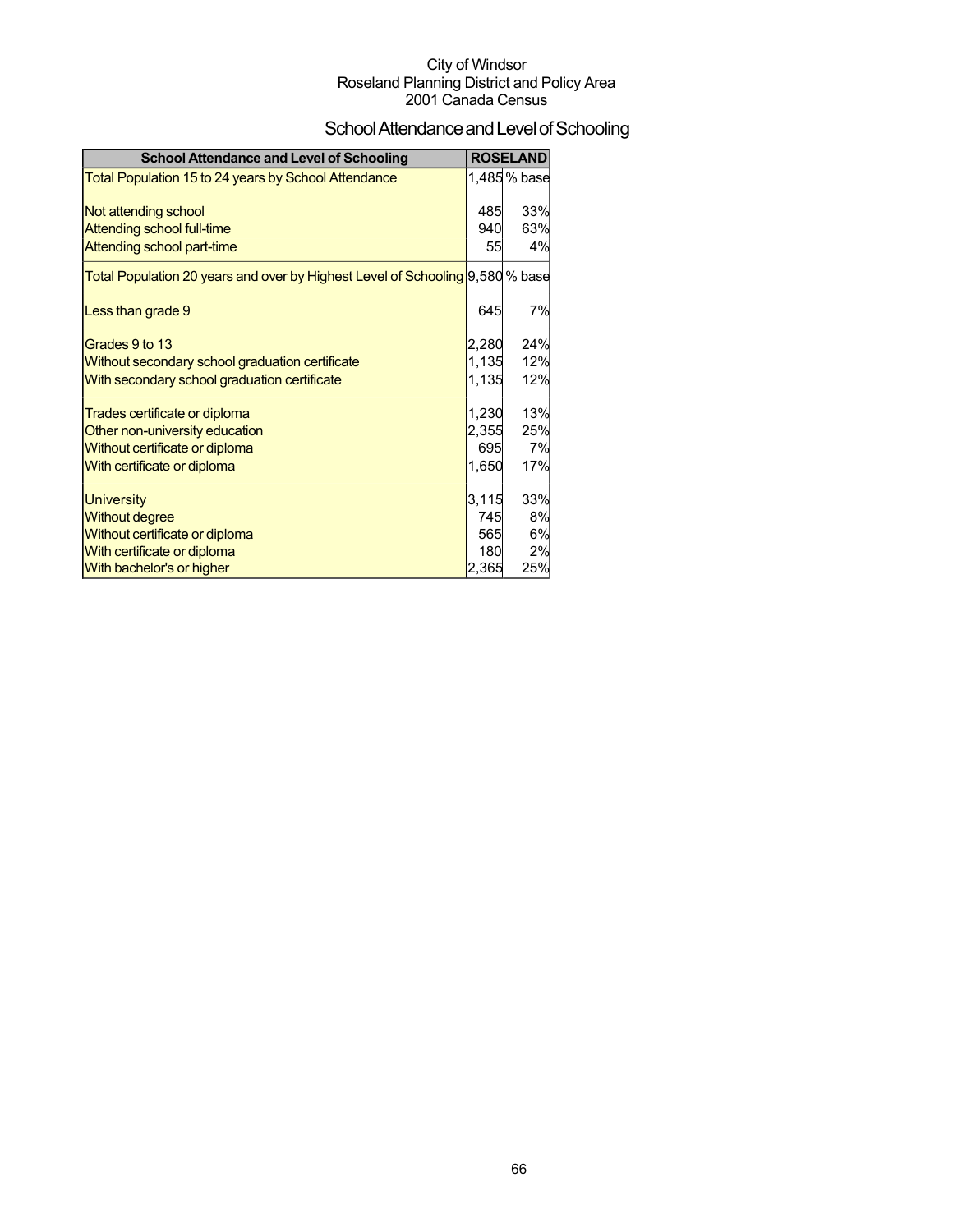# Post Secondary Education

| <b>Post Secondary Education</b>                                                   | <b>ROSELAND</b>         |              |
|-----------------------------------------------------------------------------------|-------------------------|--------------|
| <b>Total Population with Postsecondary Qualifications by Major Field of Study</b> |                         | 5,440 % base |
| <b>Dominant Field</b>                                                             | <b>Engineering Tech</b> |              |
| Educational, recreational and counselling services                                | 595                     | 11%          |
| Fine and applied arts                                                             | 220                     | 4%           |
| <b>Humanities and related fields</b>                                              | 310                     | 6%           |
| Social sciences and related fields                                                | 490                     | 9%           |
| Commerce, management and business administration                                  | 935                     | 17%          |
| Agricultural, biological, nutritional, and food sciences                          | 205                     | 4%           |
| <b>Engineering and applied sciences</b>                                           | 385                     | 7%           |
| Engineering and applied science technologies and trades                           | 1,195                   | 22%          |
| Health professions, sciences and technologies                                     | 800                     | 15%          |
| Mathematics and physical sciences                                                 | 245                     | 5%           |
| No specialization and all other                                                   |                         | 0%           |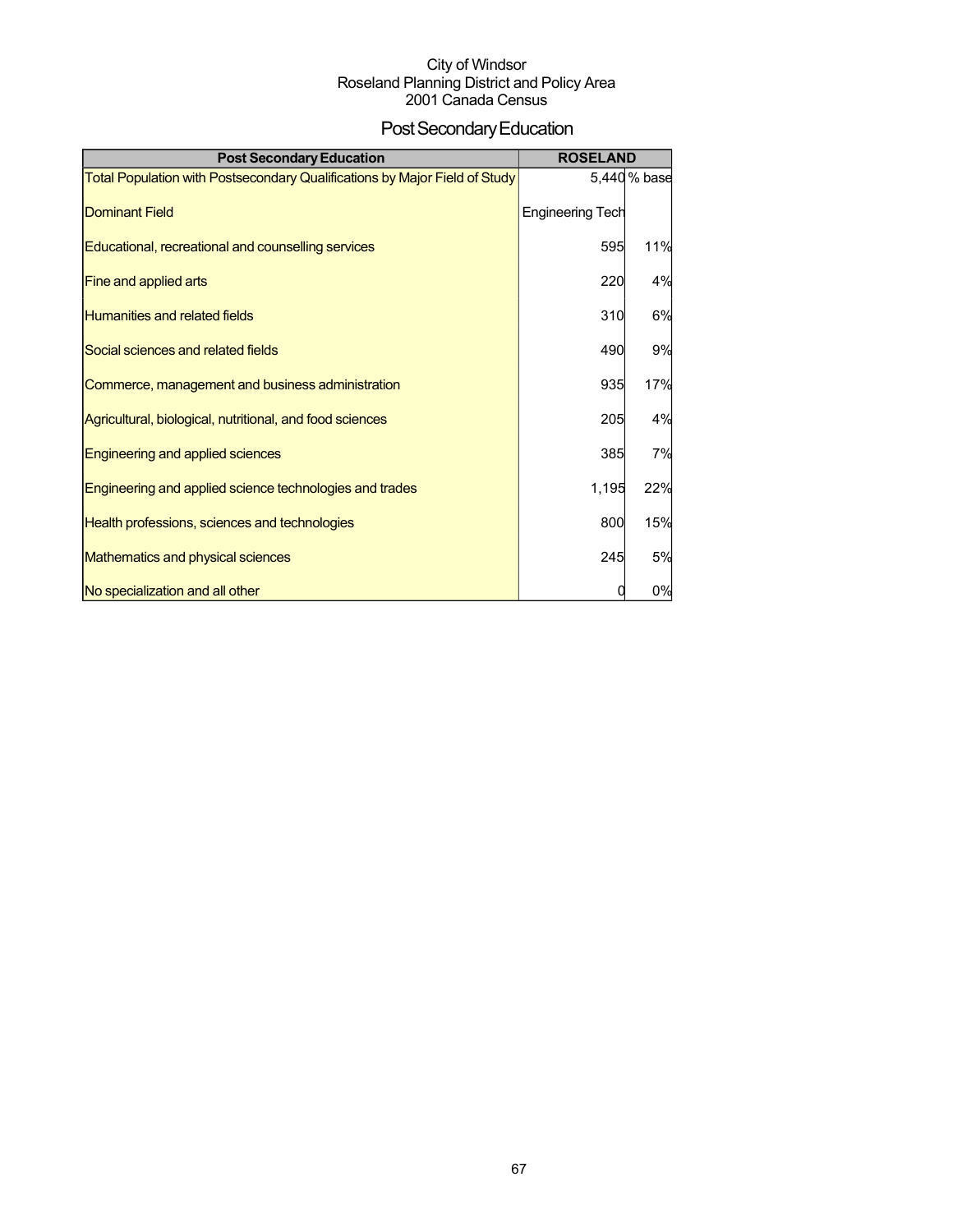### Post Secondary Education Males

| <b>Post Secondary Education</b><br><b>Males</b>                                     | <b>ROSELAND</b>         |              |
|-------------------------------------------------------------------------------------|-------------------------|--------------|
| Total Population of Males with Postsecondary Qualifications by Major Field of Study |                         | 2,795 % base |
| <b>Dominant Field</b>                                                               | <b>Engineering Tech</b> |              |
| Educational, recreational and counselling services                                  | 145                     | 5%           |
| Fine and applied arts                                                               | 35                      | 1%           |
| <b>Humanities and related fields</b>                                                | 165                     | 6%           |
| Social sciences and related fields                                                  | 195                     | 7%           |
| Commerce, management and business administration                                    | 410                     | 15%          |
| Agricultural, biological, nutritional, and food sciences                            | 80                      | 3%           |
| Engineering and applied sciences                                                    | 335                     | 12%          |
| Engineering and applied science technologies and trades                             | 1,125                   | 40%          |
| Health professions, sciences and technologies                                       | 115                     | 4%           |
| <b>Mathematics and physical sciences</b>                                            | 145                     | 5%           |
| No specialization and all other                                                     |                         | 0%           |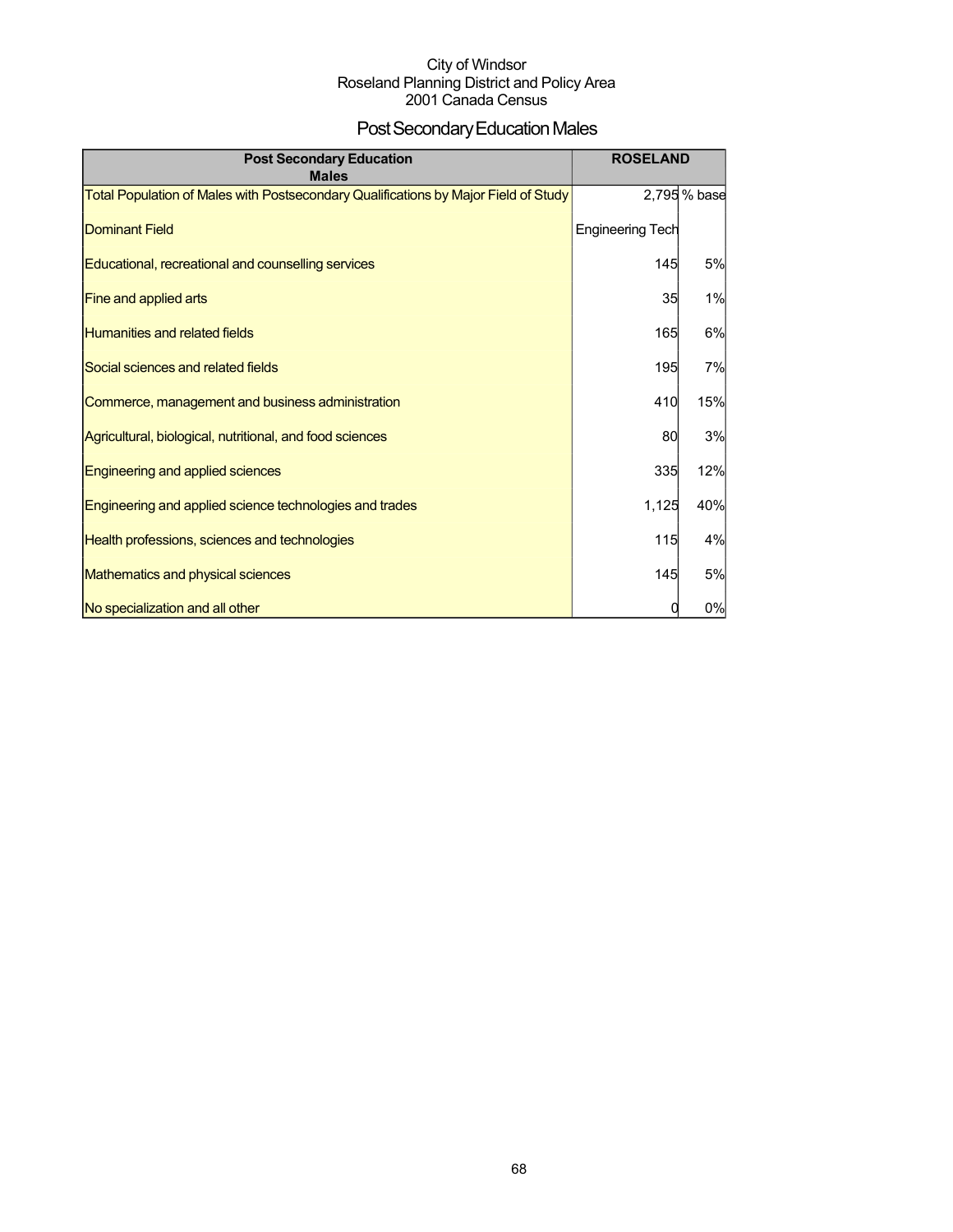### Post Secondary Education Females

| <b>Post Secondary Education</b><br><b>Females</b>                                     |        | <b>ROSELAND</b> |
|---------------------------------------------------------------------------------------|--------|-----------------|
| Total Population of Females with Postsecondary Qualifications by Major Field of Study |        | 2,645 % base    |
| <b>Dominant Field</b>                                                                 | Health |                 |
| Educational, recreational and counselling services                                    | 450    | 17%             |
| Fine and applied arts                                                                 | 185    | 7%              |
| Humanities and related fields                                                         | 145    | 5%              |
| Social sciences and related fields                                                    | 295    | 11%             |
| Commerce, management and business administration                                      | 525    | 20%             |
| Agricultural and biological sciences/technologies                                     | 125    | 5%              |
| Engineering and applied sciences                                                      | 50     | 2%              |
| Engineering and applied science technologies and trades                               | 70     | 3%              |
| Health professions, sciences and technologies                                         | 685    | 26%             |
| Mathematics and physical sciences                                                     | 100    | 4%              |
| No specialization and all other                                                       |        | 0%              |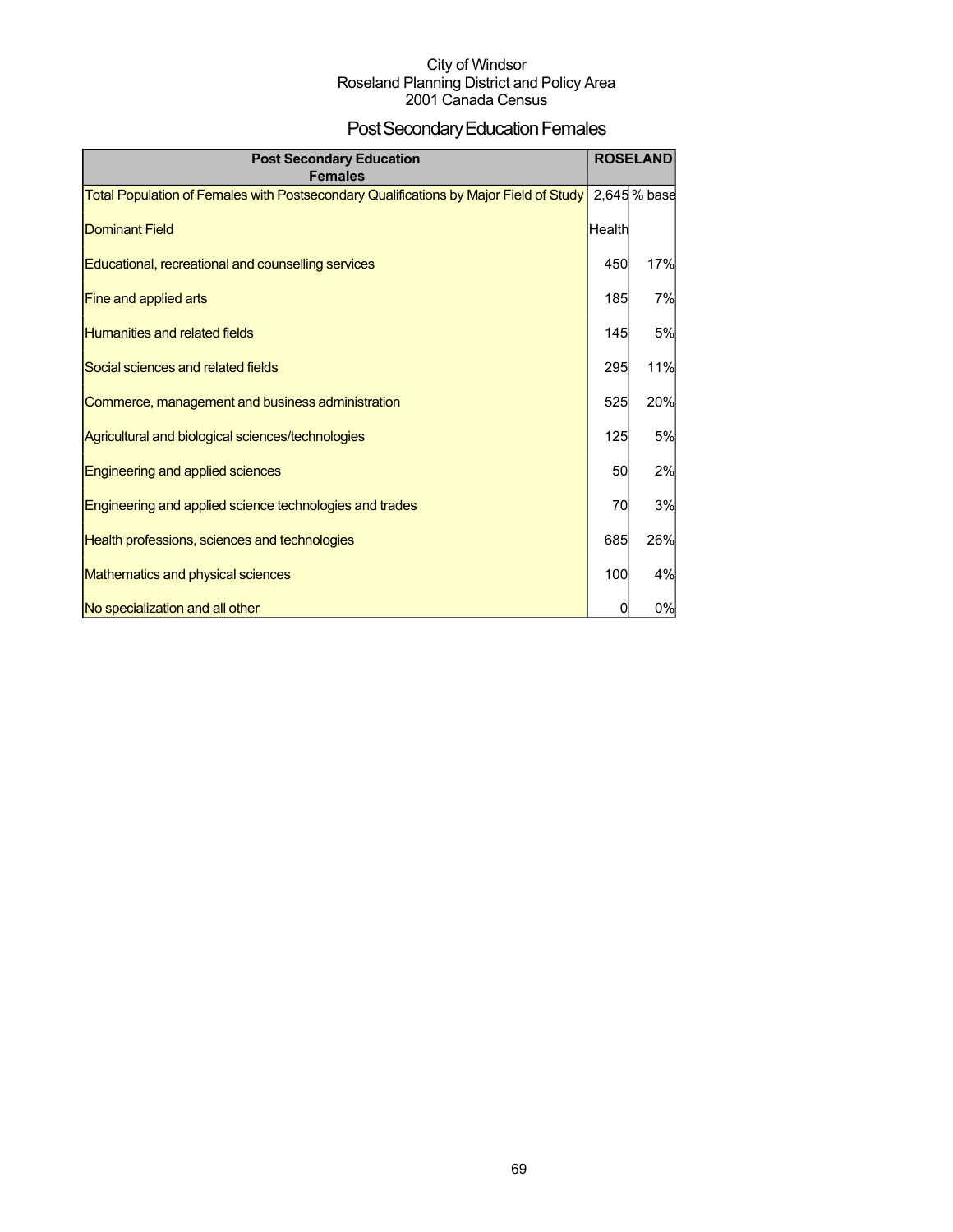### 2000 Employment Income by Work Activity

| 2000 Employment Income by Work Activity                                                                                                                                                                                   | <b>ROSELAND</b>   |                       |
|---------------------------------------------------------------------------------------------------------------------------------------------------------------------------------------------------------------------------|-------------------|-----------------------|
| Total Population 15 years and over with Employment Income, by Sex and Work Activity                                                                                                                                       | 10,380            | base                  |
| Average employment income                                                                                                                                                                                                 | \$44,968          |                       |
| Worked full year, full time<br>Average employment income                                                                                                                                                                  | 6,176<br>\$55,659 | 59%                   |
| Worked part year or part time<br>Average employment income                                                                                                                                                                | 3,928<br>\$30,992 | 38%                   |
| Males 15 years and over with Employment Income                                                                                                                                                                            | 5,095             | $\frac{0}{0}$<br>base |
| Average employment income                                                                                                                                                                                                 | \$55,413          |                       |
| Worked full year, full time<br>Average employment income                                                                                                                                                                  | 3,462<br>\$62,214 | 68%                   |
| Worked part year or part time<br>Average employment income                                                                                                                                                                | 1,512<br>\$43,260 | 30%                   |
| Females 15 years and over with Employment Income                                                                                                                                                                          | 5.260             | $\frac{0}{0}$<br>base |
| Average employment income                                                                                                                                                                                                 | \$32,684          |                       |
| Worked full year, full time<br>Average employment income                                                                                                                                                                  | 2,578<br>\$44,719 | 49%                   |
| Worked part year or part time<br><b>Average employment income</b>                                                                                                                                                         | 2,507<br>\$21,738 | 48%                   |
| Data calculation:<br>DA-level data are not available for all variables in this category. Study areas (including circles and polygons) that use<br>DA-level data contain values imputed from higher levels (CT or CSD).    | Imputed           |                       |
| Note that the sum of "worked full year, full time" and "worked part year or part time" counts may not equal "persons with<br>employment income". This is due to persons reporting employment income from a previous year. |                   |                       |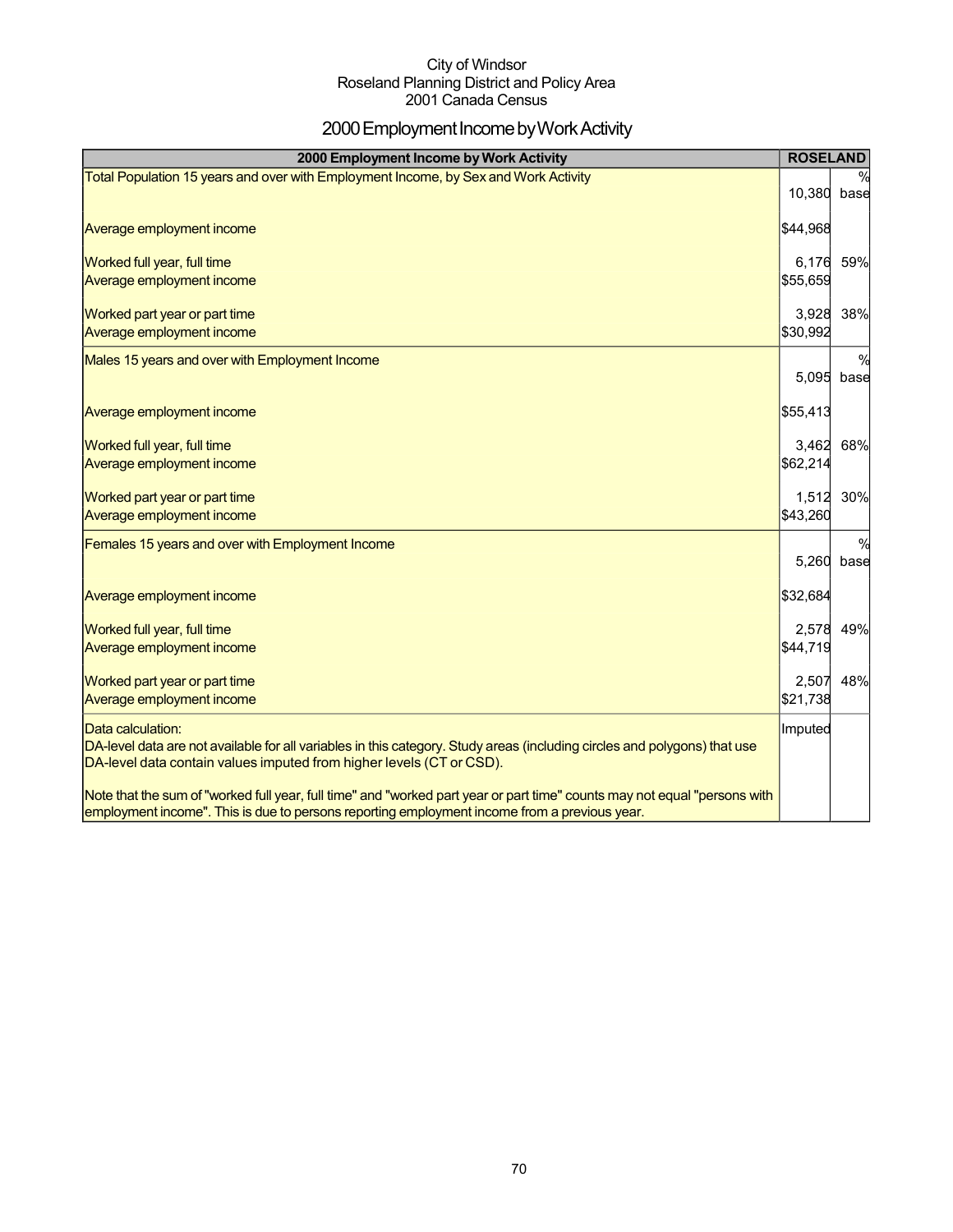### 2000 Individual Income

| 2000 Individual Income                 | <b>ROSELAND</b> |               |
|----------------------------------------|-----------------|---------------|
| Population 15 years and over           |                 | 10,385 % base |
|                                        |                 |               |
| <b>Without income</b>                  | 600             | 6%            |
| <b>With income</b>                     | 9,780           | 94%           |
| Population 15 years and over by Income |                 | 9,780 % base  |
| <b>Under \$1,000</b>                   | 351             | 4%            |
| $$1,000 - $2,999$                      | 404             | 4%            |
| $$3,000 - $4,999$                      | 230             | 2%            |
| $$5,000 - $6,999$                      | 385             | 4%            |
| $$7,000 - $9,999$                      | 451             | 5%            |
| $$10,000 - $11,999$                    | 380             | 4%            |
| $$12,000 - $14,999$                    | 487             | <b>5%</b>     |
| \$15,000 - \$19,999                    | 736             | 8%            |
| $$20.000 - $24.999$                    | 738             | 8%            |
| \$25,000 - \$29,999                    | 604             | 6%            |
| $$30,000 - $34,999$                    | 637             | 7%            |
| \$35,000 - \$39,999                    | 659             | 7%            |
| $$40,000 - $44,999$                    | 617             | 6%            |
| $$45,000 - $49,999$                    | 468             | 5%            |
| \$50,000 - \$59,999                    | 824             | 8%            |
| \$60,000 and over                      | 2.414           | 25%           |
| Dominant Income Range                  | Over \$60K      |               |
| Average income                         | \$41.060        |               |
| <b>Median Income</b>                   | Non-Additive    |               |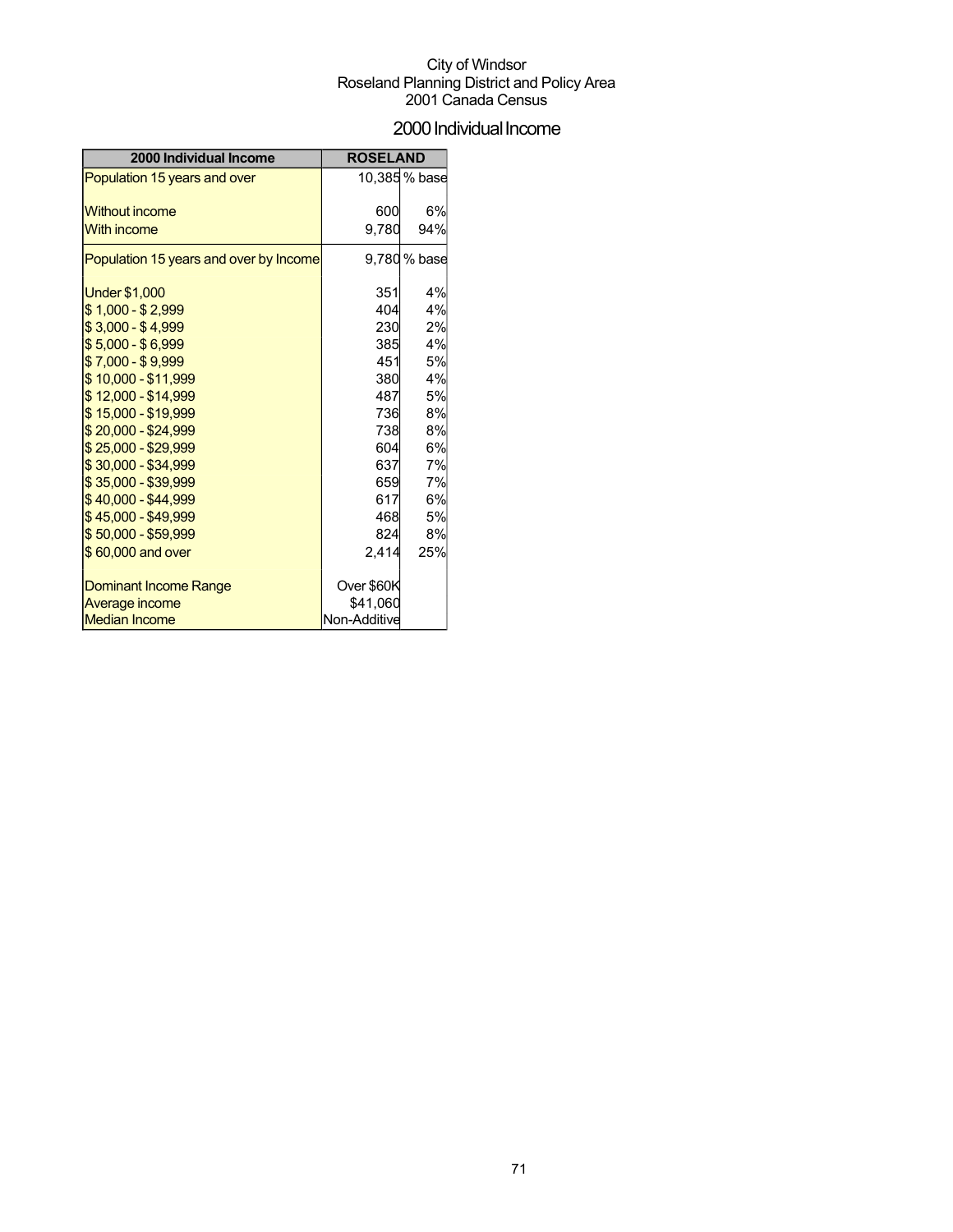### 2000 Male Income

| 2000 Male Income                  | <b>ROSELAND</b> |             |
|-----------------------------------|-----------------|-------------|
| Males 15 years and over           |                 | 5,115% base |
| <b>Without income</b>             | 195             | 4%          |
| <b>With income</b>                | 4,915           | 96%         |
| Males 15 years and over by Income |                 | 4,915% base |
| <b>Under \$1,000</b>              | 160             | 3%          |
| $$1,000 - $2,999$                 | 151             | 3%          |
| $$3,000 - $4,999$                 | 63              | 1%          |
| $$5,000 - $6,999$                 | 105             | 2%          |
| $$7,000 - $9,999$                 | 160             | 3%          |
| \$10,000 - \$11,999               | 87              | 2%          |
| $$12,000 - $14,999$               | 176             | 4%          |
| \$15,000 - \$19,999               | 315             | 6%          |
| \$20,000 - \$24,999               | 249             | 5%          |
| $$25,000 - $29,999$               | 231             | 5%          |
| \$30,000 - \$34,999               | 224             | 5%          |
| \$35,000 - \$39,999               | 343             | 7%          |
| $$40,000 - $44,999$               | 290             | 6%          |
| \$45,000 - \$49,999               | 248             | 5%          |
| \$50,000 - \$59,999               | 496             | 10%         |
| \$60,000 and over                 | 1,813           | 37%         |
| <b>Dominant Income Range</b>      | Over \$60K      |             |
| Average income                    | \$52,019        |             |
| <b>Median income</b>              | Non-Additive    |             |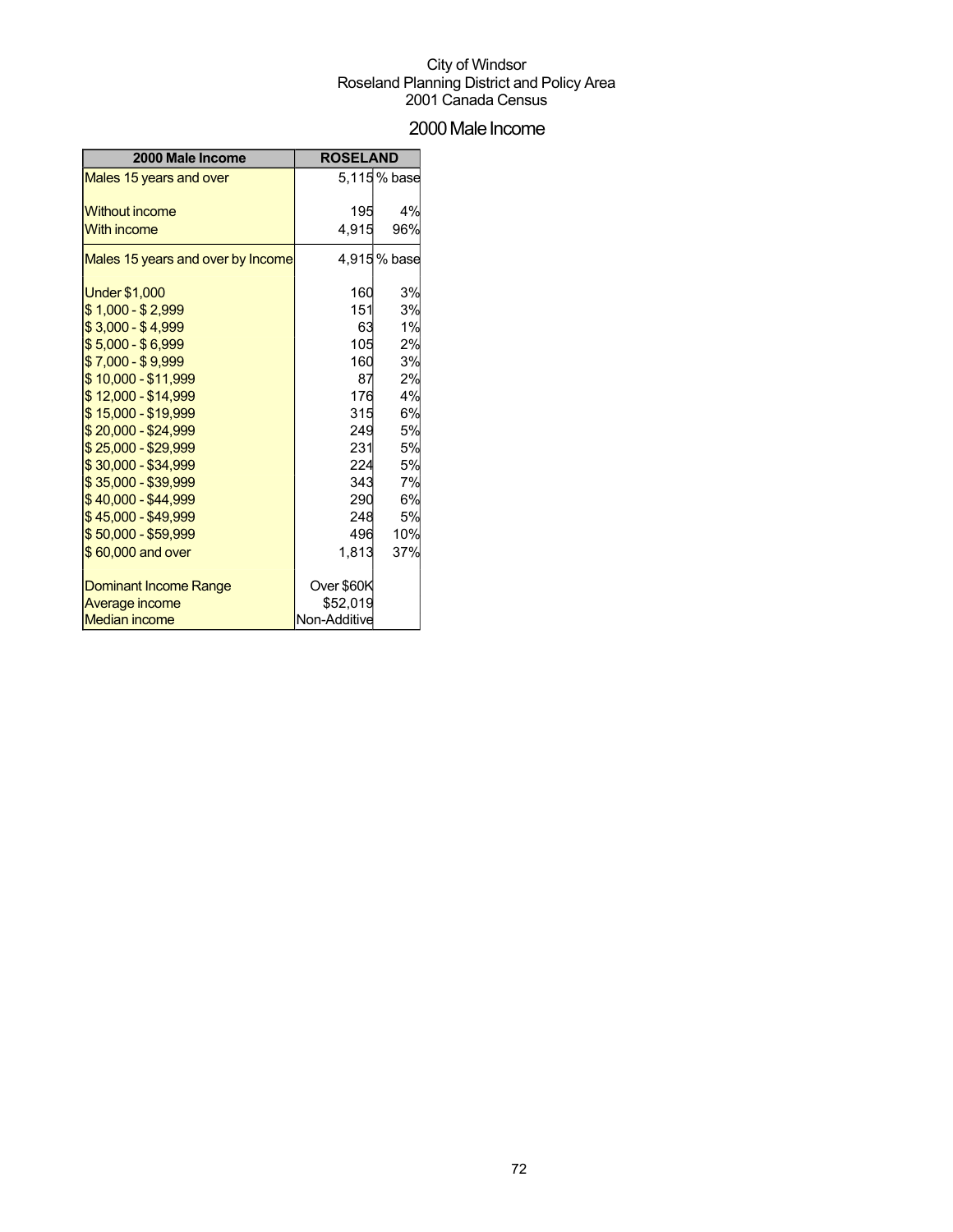### 2000 Female Income

| 2000 Female Income           | <b>ROSELAND</b> |              |
|------------------------------|-----------------|--------------|
| Females 15 years and over    |                 | 5,280 % base |
| <b>Without income</b>        | 410             | 8%           |
|                              |                 |              |
| <b>With income</b>           | 4.855           | 92%          |
| <b>Females by Income</b>     |                 | 4.855 % base |
| <b>Under \$1,000</b>         | 190             | 4%           |
| $$1,000 - $2,999$            | 254             | 5%           |
| $$3,000 - $4,999$            | 180             | 4%           |
| $$5,000 - $6,999$            | 288             | 6%           |
| $$7,000 - $9,999$            | 305             | 6%           |
| \$10,000 - \$11,999          | 289             | 6%           |
| \$12,000 - \$14,999          | 316             | 7%           |
| \$15,000 - \$19,999          | 422             | 9%           |
| \$20,000 - \$24,999          | 489             | 10%          |
| $$25,000 - $29,999$          | 370             | 8%           |
| \$30,000 - \$34,999          | 415             | 9%           |
| \$35,000 - \$39,999          | 313             | 6%           |
| \$40,000 - \$44,999          | 327             | 7%           |
| \$45,000 - \$49,999          | 214             | 4%           |
| \$50,000 - \$59,999          | 325             | 7%           |
| \$60,000 and over            | 581             | 12%          |
| <b>Dominant Income Range</b> | Over \$60K      |              |
| Average income               | \$29,981        |              |
| <b>Median income</b>         | Non-Additive    |              |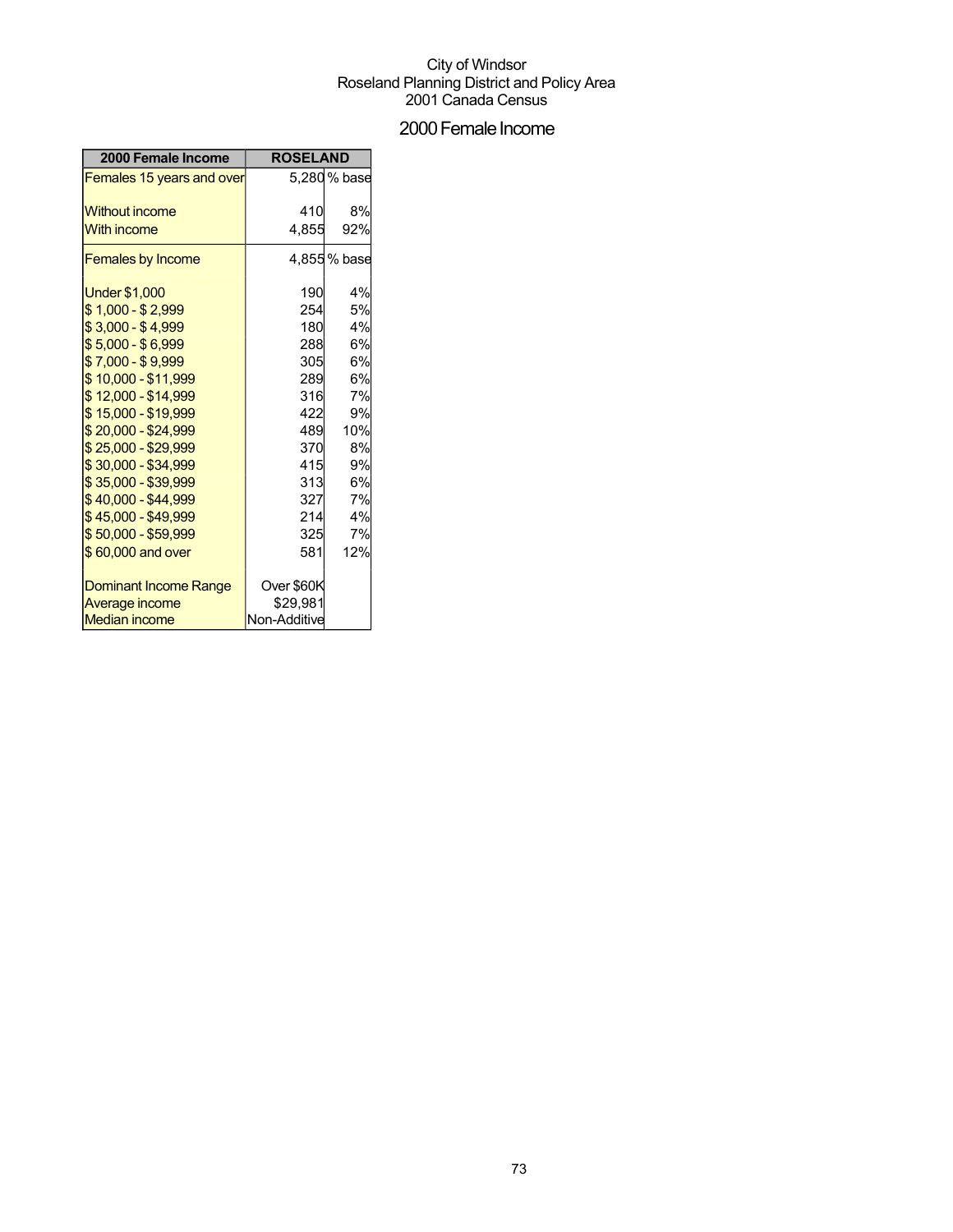# 2000 Family Income

| 2000 Family Income           | <b>ROSELAND</b>    |              |
|------------------------------|--------------------|--------------|
| <b>Total census families</b> |                    | 3.850 % base |
|                              |                    |              |
| <b>Under \$10,000</b>        | 81                 | 2%           |
| \$10,000 - \$19,999          | 79                 | 2%           |
| \$20,000 - \$29,999          | 209                | 5%           |
| \$30,000 - \$39,999          | 265                | 7%           |
| \$40,000 - \$49,999          | 228                | 6%           |
| \$50,000 - \$59,999          | 318                | 8%           |
| \$60,000 - \$69,999          | 339                | 9%           |
| \$70,000 - \$79,999          | 339                | 9%           |
| \$80,000 - \$89,999          | 390                | 10%          |
| \$90,000 - \$99,999          | 315                | 8%           |
| \$100,000 and over           | 1,285              | 33%          |
| Dominant income range        | <b>Over \$100K</b> |              |
| Average income               | \$90,488           |              |
| <b>Median income</b>         | Non-Additive       |              |
| <b>Couple families</b>       |                    | 3,560 % base |
| <b>Under \$10,000</b>        | 60                 | 2%           |
| \$10,000 - \$19,999          | 51                 | 1%           |
| \$20,000 - \$29,999          | 182                | 5%           |
| \$30,000 - \$39,999          | 238                | 7%           |
| \$40,000 - \$49,999          | 213                | 6%           |
| \$50,000 - \$59,999          | 298                | 8%           |
| \$60,000 - \$69,999          | 289                | 8%           |
| \$70,000 - \$79,999          | 313                | 9%           |
| \$80,000 - \$89,999          | 353                | 10%          |
| \$90,000 - \$99,999          | 302                | 8%           |
| \$100,000 and over           | 1,257              | 35%          |
| Dominant income range        | Over \$100K        |              |
| Average income               | \$92,706           |              |
| <b>Median income</b>         | Non-Additive       |              |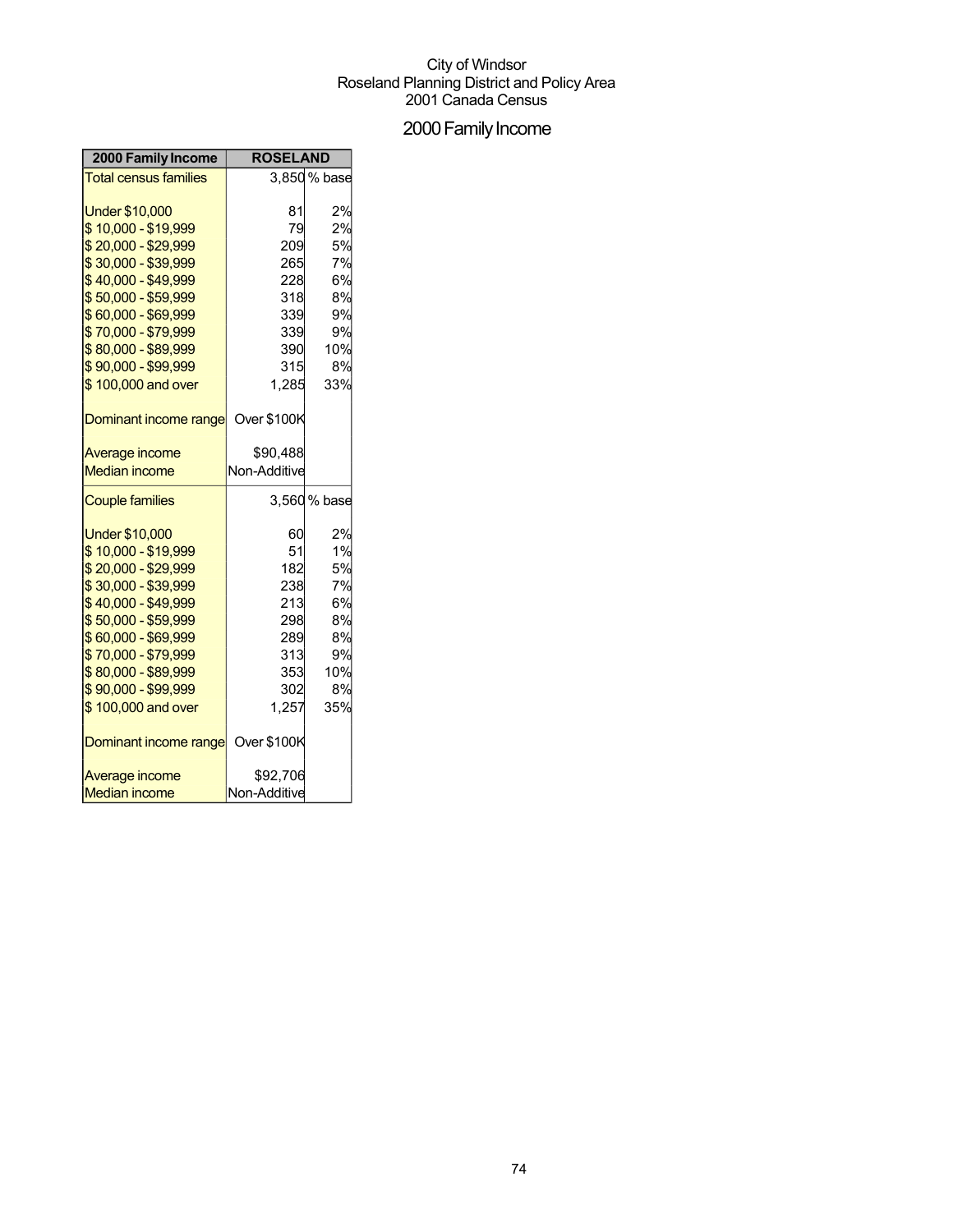# 2000 Income by Family Type

| 2000 Income<br>by Family Type             | <b>ROSELAND</b> |              |
|-------------------------------------------|-----------------|--------------|
| Total Families with income by Family Type |                 | 3,850 % base |
| <b>Couple families</b>                    | 3,560           | 92%          |
| <b>Married-couple families</b>            | 3,370           | 88%          |
| <b>Common-law families</b>                | 190             | 5%           |
| Male lone-parent families                 | 85              | 2%           |
| <b>Female lone-parent families</b>        | 240             | 6%           |
| <b>Average Income by Family Type</b>      |                 |              |
| All census families                       | \$90,488        |              |
| Couple                                    | \$92,706        |              |
| Married-couple                            | \$93,189        |              |
| Common-law                                | \$84,789        |              |
| Male lone-parent                          | \$63,388        |              |
| Female lone-parent                        | \$61,654        |              |
| <b>Median Income by Family Type</b>       |                 |              |
| All census families                       | Non-Additive    |              |
| Couple                                    | Non-Additive    |              |
| Married-couple                            | Non-Additive    |              |
| <b>Common-law</b>                         | Non-Additive    |              |
| Male lone-parent                          | Non-Additive    |              |
| Female lone-parent                        | Non-Additive    |              |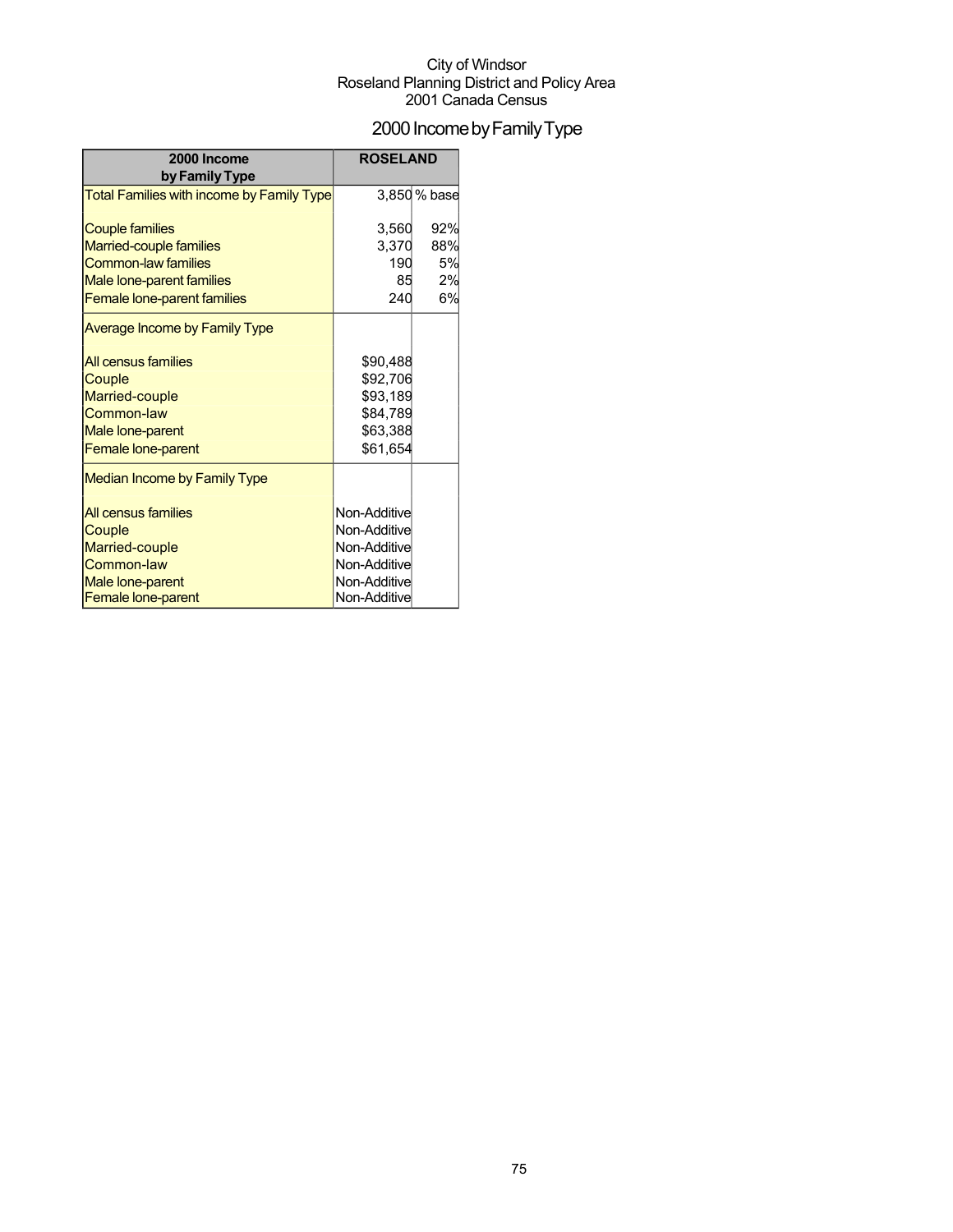# 2000 Income of Non-family Persons

| 2000 Income of Non-family Persons              | <b>ROSELAND</b> |              |
|------------------------------------------------|-----------------|--------------|
| Non-family persons 15 years and over by Income |                 | 1,165 % base |
|                                                |                 |              |
| <b>Under \$1,000</b>                           | 21              | 2%           |
| $$1,000 - $2,999$                              |                 | 0%           |
| $$3,000 - $4,999$                              |                 | 0%           |
| $$5,000 - $6,999$                              |                 | 0%           |
| $$7,000 - $9,999$                              | 10              | 1%           |
| $$10,000 - $11,999$                            | 41              | 4%           |
| \$12,000 - \$14,999                            | 99              | 8%           |
| $$15,000 - $19,999$                            | 145             | 12%          |
| \$20,000 - \$24,999                            | 95              | 8%           |
| \$25,000 - \$29,999                            | 88              | 8%           |
| \$30,000 - \$34,999                            | 76              | 7%           |
| \$35,000 - \$39,999                            | 82              | 7%           |
| $$40,000 - $44,999$                            | 90              | 8%           |
| \$45,000 - \$49,999                            | 41              | 4%           |
| \$50,000 - \$59,999                            | 109             | 9%           |
| \$60,000 and over                              | 274             | 24%          |
|                                                |                 |              |
| Dominant income range                          | Over \$60K      |              |
|                                                |                 |              |
| Average income                                 | \$45,087        |              |
| <b>Median income</b>                           | Non-Additive    |              |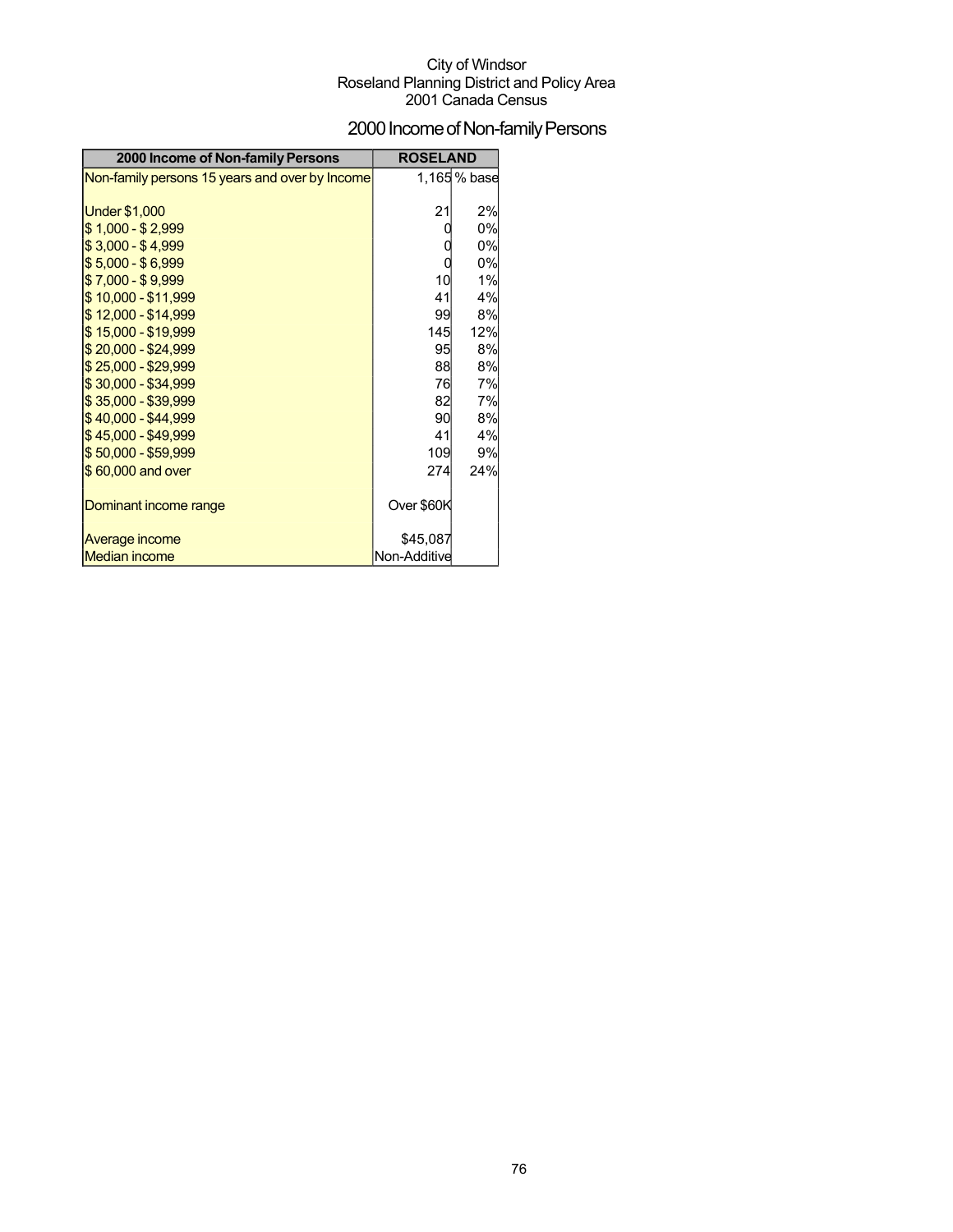# 2000 Income of Non-family Persons by Sex

| 2000 Income of Non-family Persons by Sex    | <b>ROSELAND</b>                      |            |
|---------------------------------------------|--------------------------------------|------------|
| Male non-family persons 15 years and over   |                                      | 465 % base |
|                                             |                                      |            |
| <b>Under \$1,000</b>                        | 10                                   | 2%         |
| $$1,000 - $2,999$                           | 10                                   | 2%         |
| $$3,000 - $4,999$                           | O                                    | 0%         |
| $$5,000 - $6,999$                           | $\mathbf 0$                          | 0%         |
| $$7,000 - $9,999$                           | $\begin{matrix} 0 \\ 0 \end{matrix}$ | 0%         |
| \$10,000 - \$11,999                         |                                      | 0%         |
| \$12,000 - \$14,999                         | 32                                   | 7%         |
| \$15,000 - \$19,999                         | 48                                   | 10%        |
| \$20,000 - \$24,999                         | 10                                   | 2%         |
| \$25,000 - \$29,999                         | 36                                   | 8%         |
| \$30,000 - \$34,999                         | 21                                   | 5%         |
| $$35,000 - $39,999$                         | 51                                   | 11%        |
| \$40,000 - \$44,999                         | 45                                   | 10%        |
| \$45,000 - \$49,999                         | 21                                   | 5%         |
| $$50,000 - $59,999$                         | 65                                   | 14%        |
| \$60,000 and over                           | 120                                  | 26%        |
| Dominant income range                       | Over \$60K                           |            |
| Average income                              | \$51,634                             |            |
| <b>Median income</b>                        | Non-Additive                         |            |
| Female non-family persons 15 years and over |                                      | 705 % base |
| <b>Under \$1,000</b>                        | 11                                   | 2%         |
| $$1,000 - $2,999$                           | C                                    | 0%         |
| $$3,000 - $4,999$                           | C                                    | 0%         |
| $$5,000 - $6,999$                           | $\mathbf C$                          | 0%         |
| $$7,000 - $9,999$                           | 10                                   | 1%         |
| \$10,000 - \$11,999                         | 32                                   | 5%         |
| \$12,000 - \$14,999                         | 65                                   | 9%         |
| \$15,000 - \$19,999                         | 94                                   | 13%        |
| \$20,000 - \$24,999                         | 86                                   | 12%        |
| $$25,000 - $29,999$                         | 61                                   | 9%         |
| $$30,000 - $34,999$                         | 54                                   | 8%         |
| \$35,000 - \$39,999                         | 41                                   | 6%         |
| \$40,000 - \$44,999                         | 50                                   | 7%         |
| $$45,000 - $49,999$                         | 11                                   | 2%         |
| \$50,000 - \$59,999                         | 37                                   | 5%         |
| \$60,000 and over                           | 160                                  | 23%        |
| Dominant income range                       | Over \$60K                           |            |
| Average income                              | \$40,780                             |            |
| <b>Median income</b>                        | Non-Additive                         |            |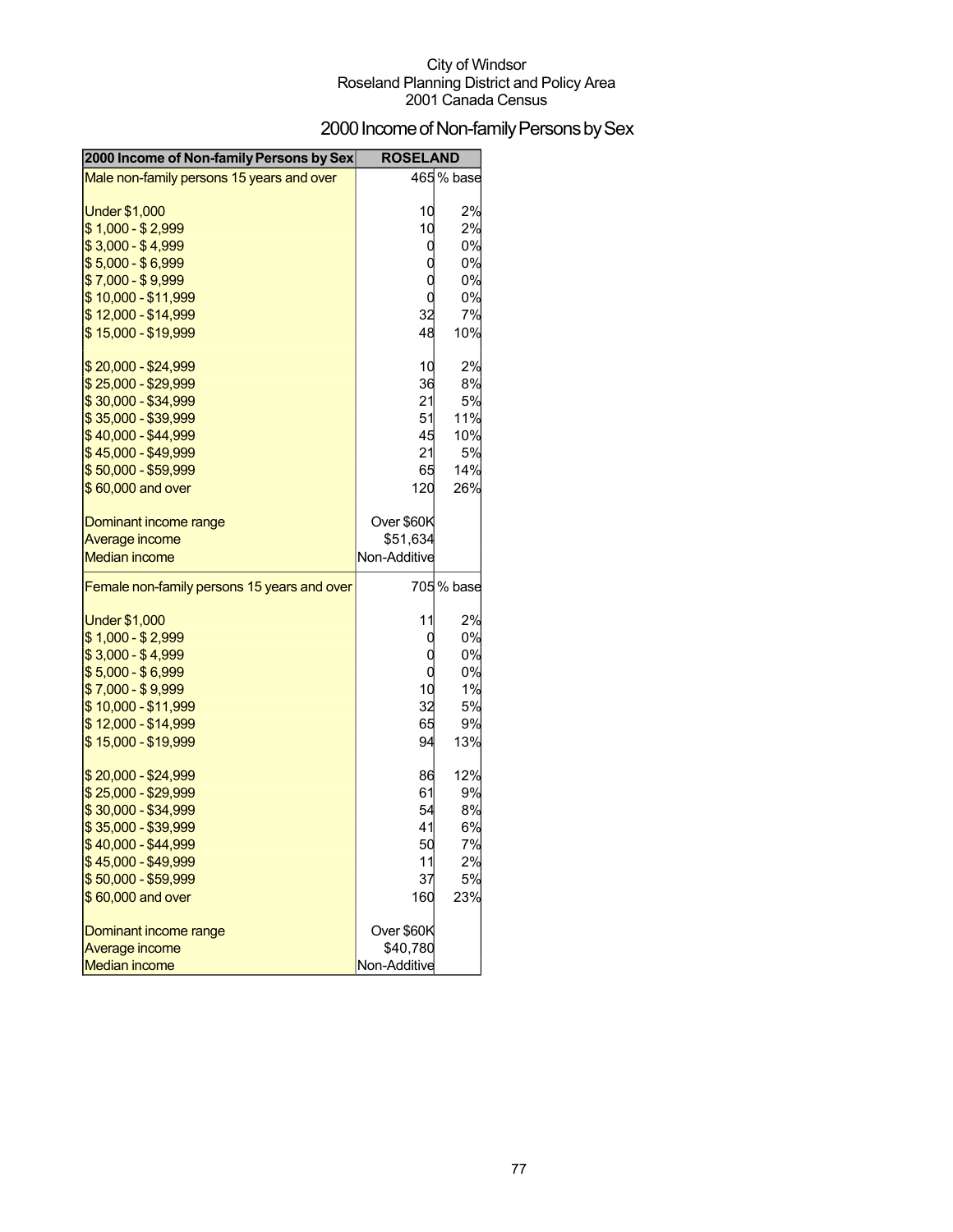### 2000 Household Income

| 2000 Household Income                          | <b>ROSELAND</b>                |             |
|------------------------------------------------|--------------------------------|-------------|
| Private households by Income                   |                                | 4,715% base |
|                                                |                                |             |
| Under \$10,000                                 | 62                             | 1%          |
| \$10,000 - \$19,999                            | 231                            | 5%          |
| \$20,000 - \$29,999                            | 345                            | 7%          |
| \$30,000 - \$39,999                            | 355                            | 8%          |
| \$40,000 - \$49,999                            | 314                            | 7%          |
| \$50,000 - \$59,999                            | 404                            | 9%          |
| \$60,000 - \$69,999                            | 406                            | 9%          |
| \$70,000 - \$79,999                            | 439                            | 9%          |
| \$80,000 - \$89,999                            | 413                            | 9%          |
| \$90,000 - \$99,999                            | 358                            | 8%          |
| \$100,000 and over                             | 1,396                          | 30%         |
|                                                |                                |             |
| <b>Dominant Income Range</b><br>Average income | <b>Over \$100K</b><br>\$85,336 |             |
| <b>Median income</b>                           | Non-Additive                   |             |
|                                                |                                |             |
| One person households by Income                |                                | 838 % base  |
| <b>Under \$10,000</b>                          | 12                             | 1%          |
| \$10,000 - \$19,999                            | 160                            | 19%         |
| \$20,000 - \$29,999                            | 139                            | 17%         |
| \$30,000 - \$39,999                            | 104                            | 12%         |
| \$40,000 - \$49,999                            | 92                             | 11%         |
| \$50,000 - \$59,999                            | 96                             | 11%         |
| \$60,000 - \$69,999                            | 84                             | 10%         |
| \$70,000 - \$79,999                            | 61                             | 7%          |
| \$80,000 - \$89,999                            | 23                             | 3%          |
| \$90,000 - \$99,999                            | 14                             | 2%          |
| \$100,000 and over                             | 61                             | 7%          |
| <b>Dominant Income Range</b>                   | \$10K-\$20K                    |             |
| Average income                                 | \$51,801                       |             |
| <b>Median income</b>                           | Non-Additive                   |             |
| Two or more person households by Income        |                                | 3,877% base |
|                                                |                                |             |
| Under \$10,000                                 | 55                             | 1%          |
| $$10,000 - $19,999$                            | 73                             | 2%          |
| \$20,000 - \$29,999                            | 200                            | 5%          |
| \$30,000 - \$39,999                            | 249                            | 6%          |
| \$40,000 - \$49,999                            | 227                            | 6%          |
| \$50,000 - \$59,999                            | 316                            | 8%          |
| \$60,000 - \$69,999                            | 321                            | 8%          |
| \$70,000 - \$79,999<br>\$80,000 - \$89,999     | 376<br>387                     | 10%<br>10%  |
| \$90,000 - \$99,999                            | 342                            | 9%          |
| \$100,000 and over                             |                                | 34%         |
|                                                | 1,333                          |             |
| <b>Dominant Income Range</b>                   | Over \$100K                    |             |
| Average income                                 | \$92,509                       |             |
| <b>Median income</b>                           | Non-Additive                   |             |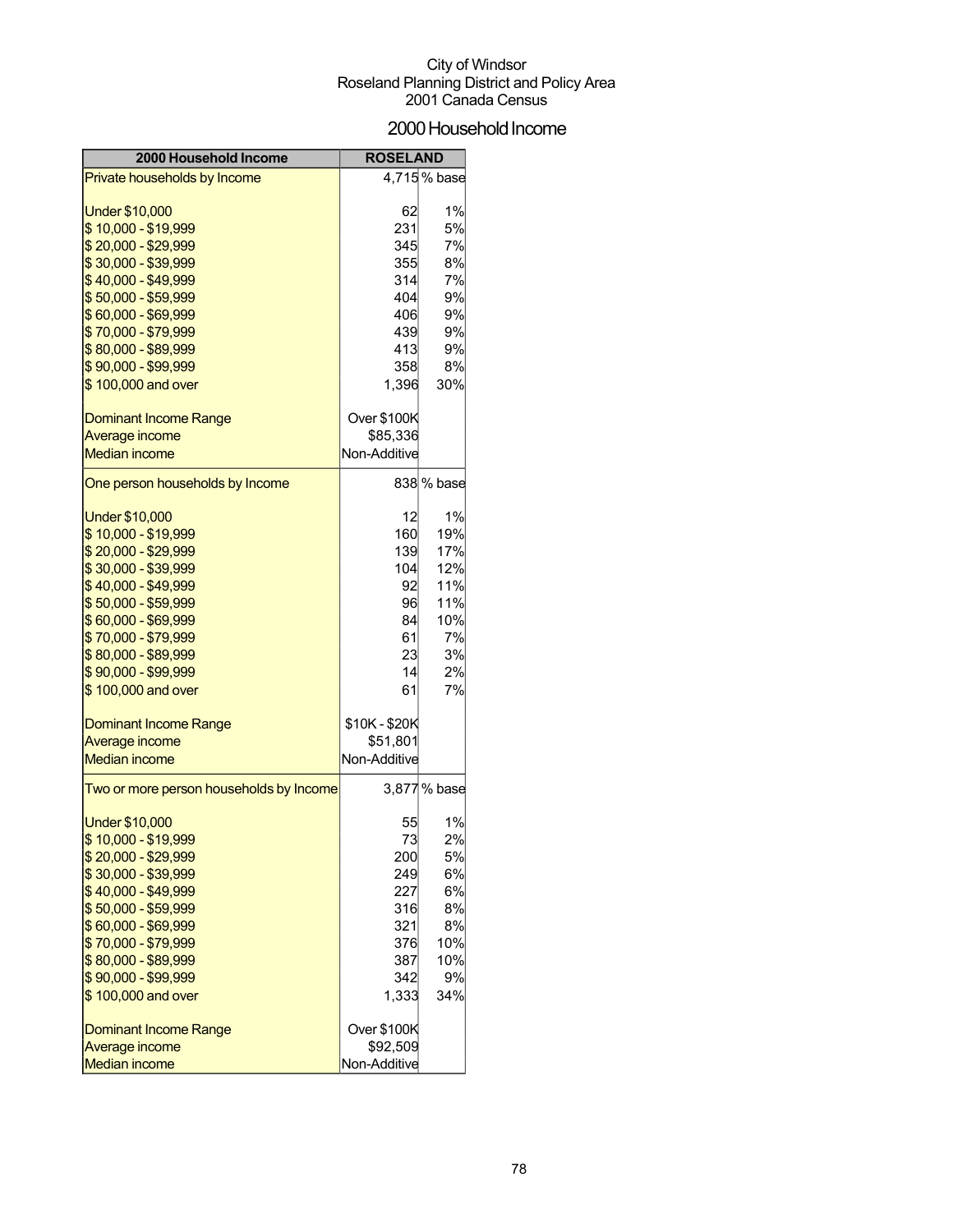# Incidence of Low Income

| <b>Incidence</b>                               |        | <b>ROSELAND</b> |
|------------------------------------------------|--------|-----------------|
| of Low Income                                  |        |                 |
| <b>Economic families</b>                       |        | 3,850 % base    |
| Low income                                     | 176    | 5%              |
| <b>Other</b>                                   | 3,674  | 95%             |
| Unattached individuals                         |        | 1,020 % base    |
| Low income                                     | 114    | 11%             |
| <b>Other</b>                                   | 906    | 89%             |
| Population in private households 13,025 % base |        |                 |
| Low income                                     | 700    | 5%              |
| Other                                          | 12.315 | 95%             |